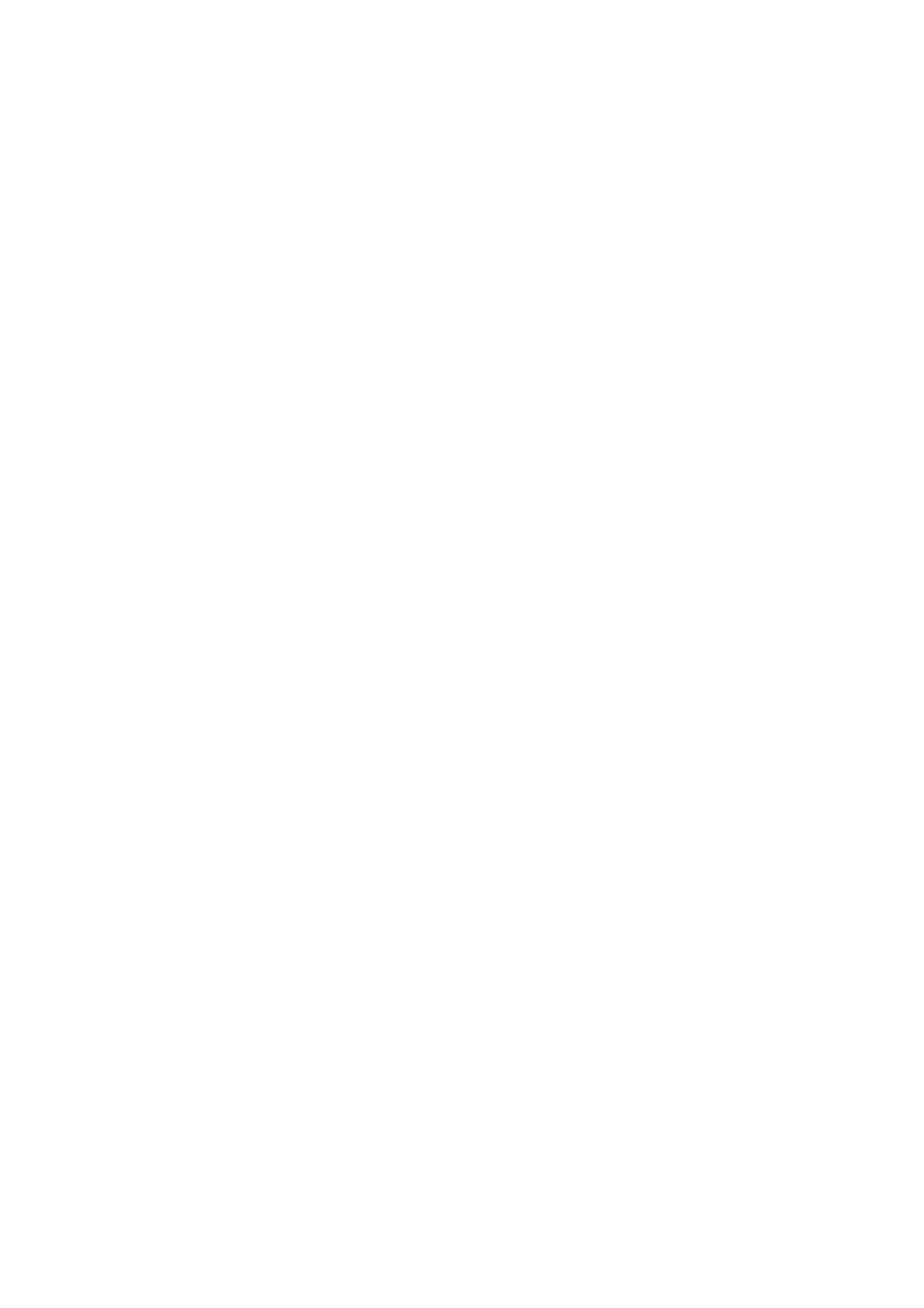**Response of the Polish Government to the report of the European Committee for the Prevention of Torture and Inhuman or Degrading Treatment or Punishment (CPT) on its visit to Poland** 

**from 4 to 15 October 2004**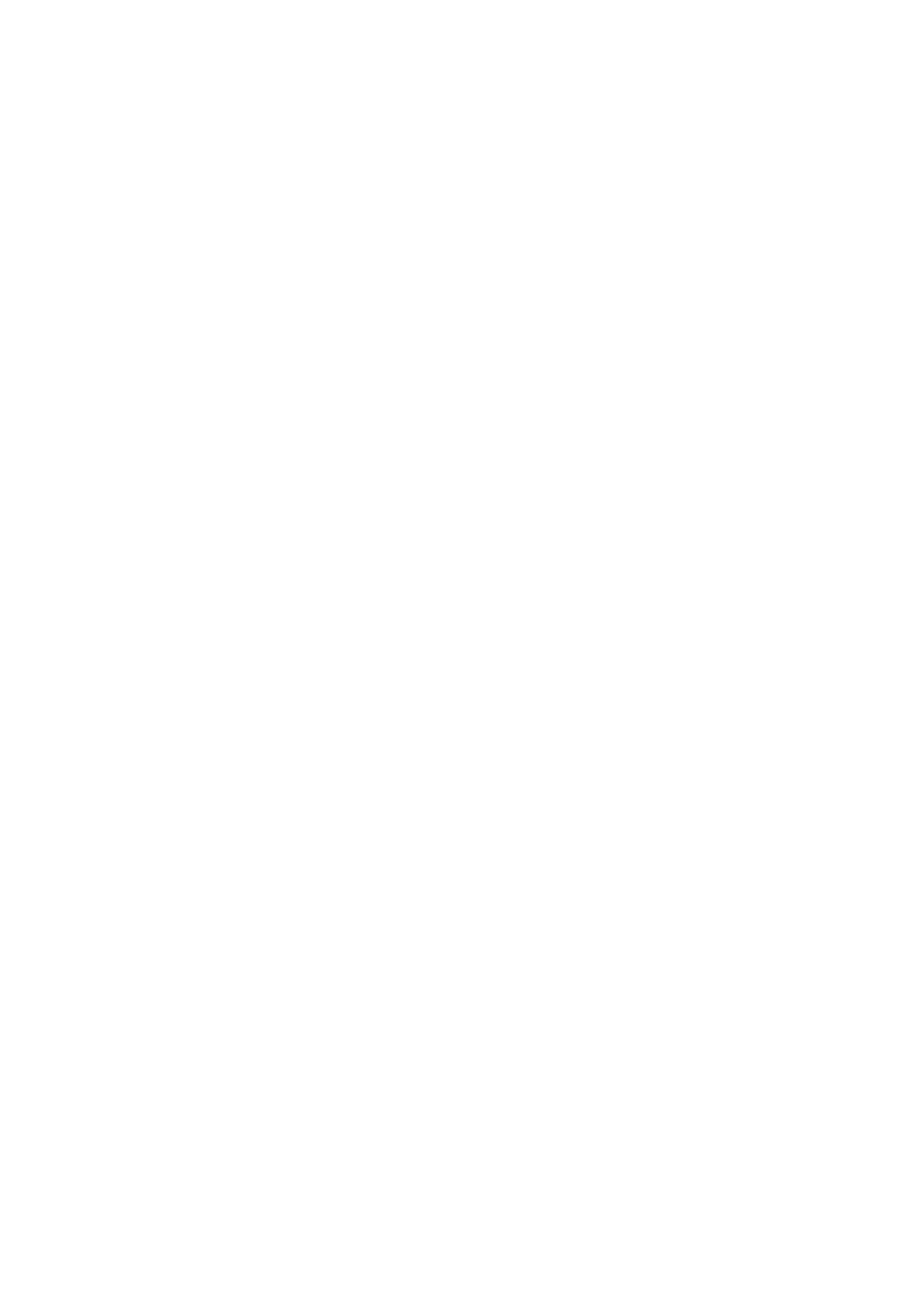# **The reply of Polish authorities for the report of the visit of the delegation of the Committee on 4 to 15 October 2004, according to the recommendations included in the report**

# **A. Police and Border Guard establishments**

# **1. Police establishments**

## **recommendation**

- **the Polish authorities should make strenuous efforts to ensure that the legal provisions on the duration of custody in a police establishment for children are respected in practice.**  (paragraph 10)

In the paragraph 10 the Committee states that juveniles could be held for periods exceeding even 17 days, but the police establishments for children which were visited (called PID) are not adapted for prolonged stays in the opinion of the CPT delegation.

Until 1 January 2001, according to legal provisions in force at that time, minor could stay in the police establishment for children even for 14 days, since on the basis of the Article 1.02 of the law of 26 October 1982 on conducting in cases of minors a child could stay up to 72 hours, however, on the agreement of a family judge a child could stay up to 14 days. That legal provision was temporary and concerned children who needed urgent care to identify and bring back to parents. In practice, since there were no places in appropriate establishments for children the provisions was often used. The provision was not coherent with European standards and it was not mentioned in the law of 2002.

The legal situation (Article 40 paragraph 7 of law on conducting the cases of minors) allows to put a child in the police establishment for children for a period of time not longer than 5 days.

On the basis of the Article 40 paragraph 1 of the law on conducting cases of minors, children can stay in the police establishment only for 72 hours.

In practice, the judges of the family courts when deciding that a child is to be placed in an establishment for juveniles, at the same time decide that before going to an indicated establishment, a child must stay in the police establishment for children. In view of this fact a child can stay there even for several months.

It seems that the legislation meant that children would stay in the police establishments occasionally and in certain cases. So, the living conditions are not prepared for children staying there for a long time.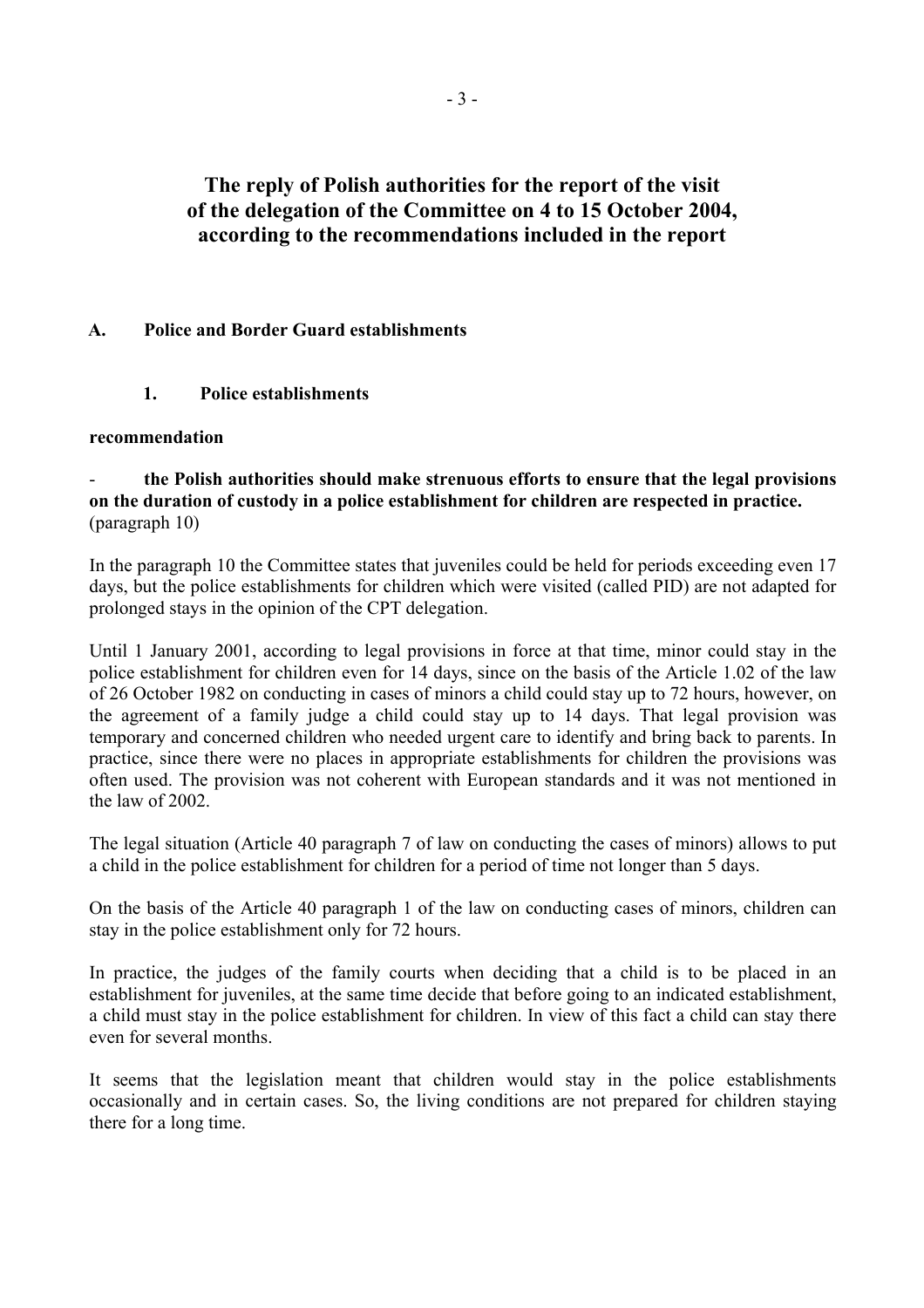Considering the practice it seems to be reasonable to change the law on conducting the cases of juveniles. The maximum of time which could be spent in the police establishment for children should be specified in the new law. The legislation drafts have been agreed with the Department of Security and Public Order of the Ministry of Interior and Administration, then it was presented in the Ministry of Justice. Recommendations of the Police were taken into consideration in the project of a new document called ``law. Code of juveniles''.

### Recommendation

### **Information on the progress towards adopting the new Juveniles Code.**  (paragraph 10)

According to the information of KGP, at present the law on proceedings in juveniles cases has been reconsidered. The team of the Ministry of Justice works out the project of laws concerning juveniles.

# **ILL-TREATMENT**

#### Recommendation

the Polish authorities should remind police officers, through appropriate means and at regular intervals, that the ill-treatment of detainees (whether of a physical or verbal nature) is not acceptable and will be the subject of severe sanctions. Police officers should also be reminded that no more force than is strictly necessary should be used when effecting an apprehension and that, once apprehended person have been brought under control, there can never be any justification for their being struck.

(paragraph 13)

The above recommendation is emphasized at the beginning of the police professional training and even before candidates are accepted to Police service. The candidates for the Police are selected and only candidates who fulfil the psychophysical conditions and are aware of the role of the Police in the society are accepted. Next stages are: training and professional improvement training  $-$  the subjects discussed include: tasks of public service and methods of dealing with tasks, emphasising the legal aspect and observing the legal provisions which do not allow for battery or any other form of personal inviolability. The next level to protect the human rights is the supervision of direct superiors and bodies appointed to consider claims and complaints. The important element of this system is the outside monitoring (out of the Police), which is carried out by Ministry of Interior and Administration, prosecutor offices, courts, commissioner for civil rights, children rights, the lower Chamber, the higher Chamber and the non-governmental organisations.

In my opinion there is no need to amend legal provisions in connection with the above recommendation.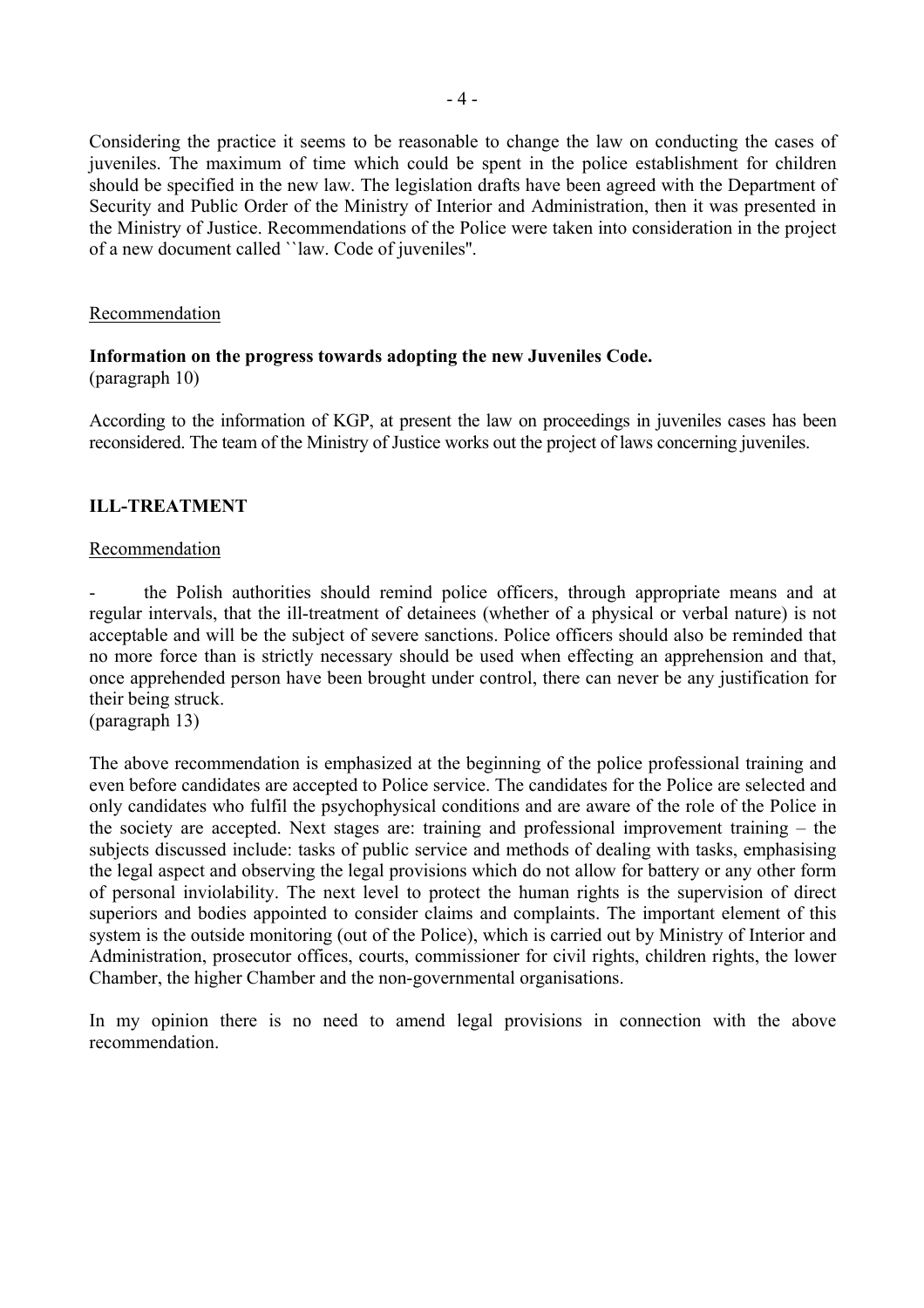## Recommendation

a metal cage seen during the visit to Cracow Provincial Police Command should be removed forthwith and, more generally, the initial reception procedure at Cracow Provincial Police Command should be reviewed in order to ensure that it is carried out in a manner respectful to human dignity.

(paragraph 14)

The above recommendation was the subject of earlier explanations conveyed by the Assistant Prosecutor General (letter No TS-38//05 of 9 June 2005). Without any doubts, from the practical point of view, the room of this type seems to be indispensable in order to ensure safety and order during reception procedures for apprehended persons and persons accepted to sober up. However, the place which was in use in Cracow Provincial Police Command is not acceptable. The present legal provision in force which regulates required conditions of the so called ``PDOZ'' there are no adequate remarks on this subject. Therefore, the Regulation of the Minister of Interior and Administration of 21 March 2003 on conditions of premises in the Police establishments for apprehended persons or persons brought to sober up, it should be added ``reception room'' or in the duty office a separate place should be made meant for apprehended persons or persons brought to sober up. The same should be done about the Guarded Centres for foreigners and deportation jails (Regulation of the Minister of Interior and Administration of 26 August 2004 on conditions of Guarded Centres and deportation jails should satisfy).

It should be noted that metal cages in rooms for apprehended persons or persons to sober up in Cracow KMP have been removed.

## Recommendation

the Polish authorities should ensure that any items held on police premises as evidence are properly labelled and held in a secure and centralised location, and that no other non-standard issue items are held on such premises.

(paragraph 16)

The above recommendation is obvious. At present, the regulations concerning rules of storage and registration of evidence items, temporary confiscated items and other objects, as well as documents confirming receiving and giving out or keeping in deposit such items are precise and do not need amendments.

## Recommendation

- the Polish authorities should take effective steps to ensure that this recommendation is implemented in practice. (paragraph 18)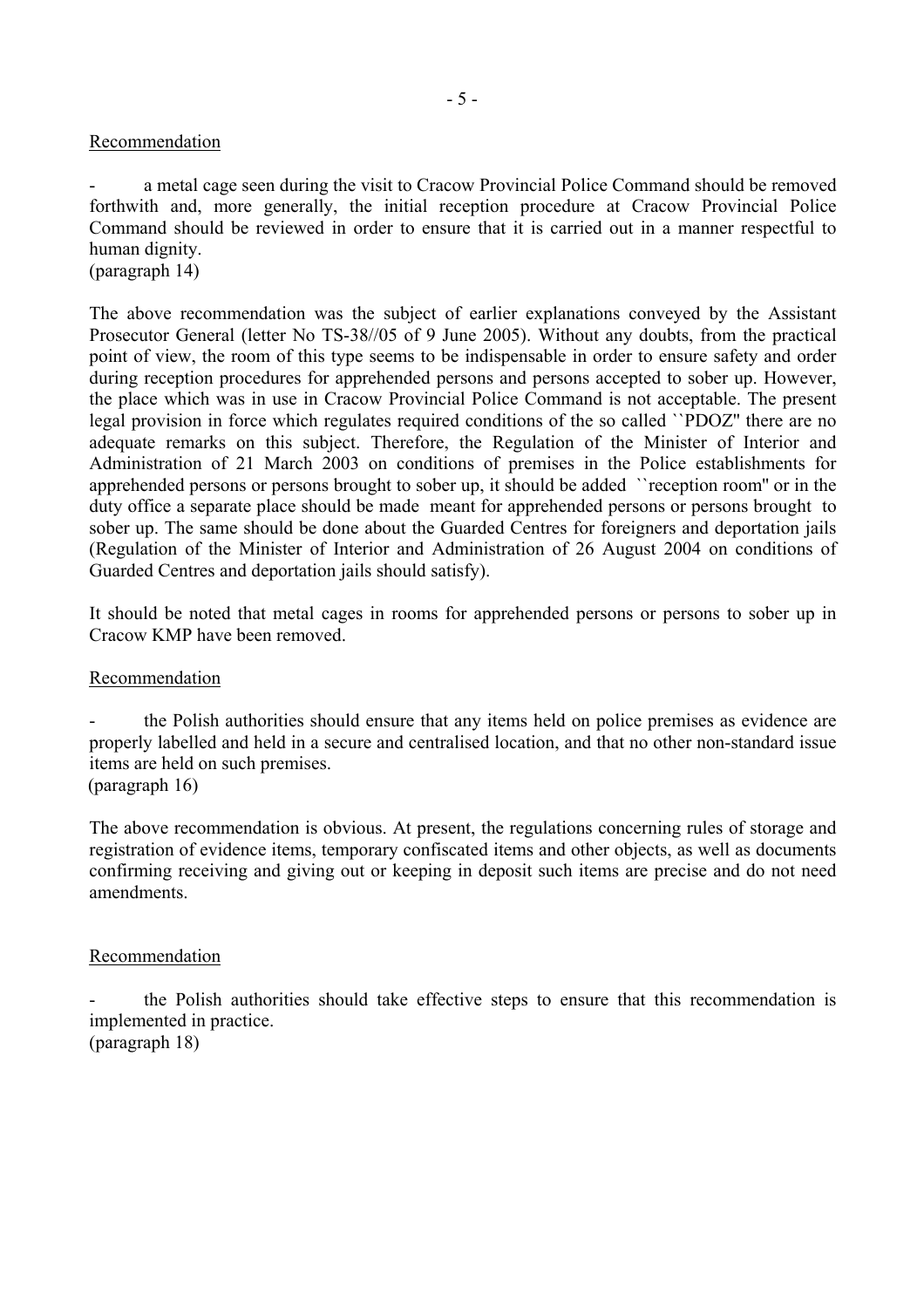The above recommendation refers to bodies subjected to the Minister of Justice. Some of the apprehended said that complaints about ill-treatment by the Police were ignored by prosecutors or judges. This recommendation refers also to compulsory medical examination of a person apprehended by the Police which should be ordered by a prosecutor or by a judge.

# **REQUESTS FOR INFORMATION**

## Recommendation

- in respect of 2004 and the first half of  $2005$ :
- the number of complaints of ill-treatment made against police and Border Guard officers and the number of criminal/disciplinary proceedings which were instituted as a result;

an account of criminal/disciplinary sanctions imposed following such complaints.

(paragraph 15)

# Police

The above request for information cannot be fulfilled for the following reason. At present the police System of Registration of Complaints SKARGA does not allow to generate information interesting for the European Committee for the Prevention of Torture and Inhuman or Degrading Treatment or Punishment. In order to meet the requirements the system should generate the following data:

1. number of complaints lodged against the Police officers on ill-treatment or inhuman treatment according to ``Convention on prohibition of using tortures and any other inhuman or degrading treatment or punishment'' , the persons the Police deal with should be divided into:

a. persons sentenced or on preventive detention convoyed by the Police officers; apprehended or brought in order to sober up in the Police premises for apprehended persons or persons brought to sober up, placed in deportation jails supervised by the Police, or placed in the Police establishments for children;

b. persons who take part in proceedings (i.e. Interrogation, confrontation, searching, receiving an oral notification about an offence),

c. persons towards whom Police performs actions which are within the range of their police rights (i.e. Checking documents, checking of a person, checking luggage, traffic control).

- 2. The method and the result of hearing complaints lodged by each group mentioned in the item 1: and giving also:
- a. the number of complaints rejected as groundless;
- b. the number of complaints assumed as justified, including:
- the number of complaints on the basis of which the disciplinary proceedings is instituted considering the number and kind of disciplinary punishment and the number of punished policemen;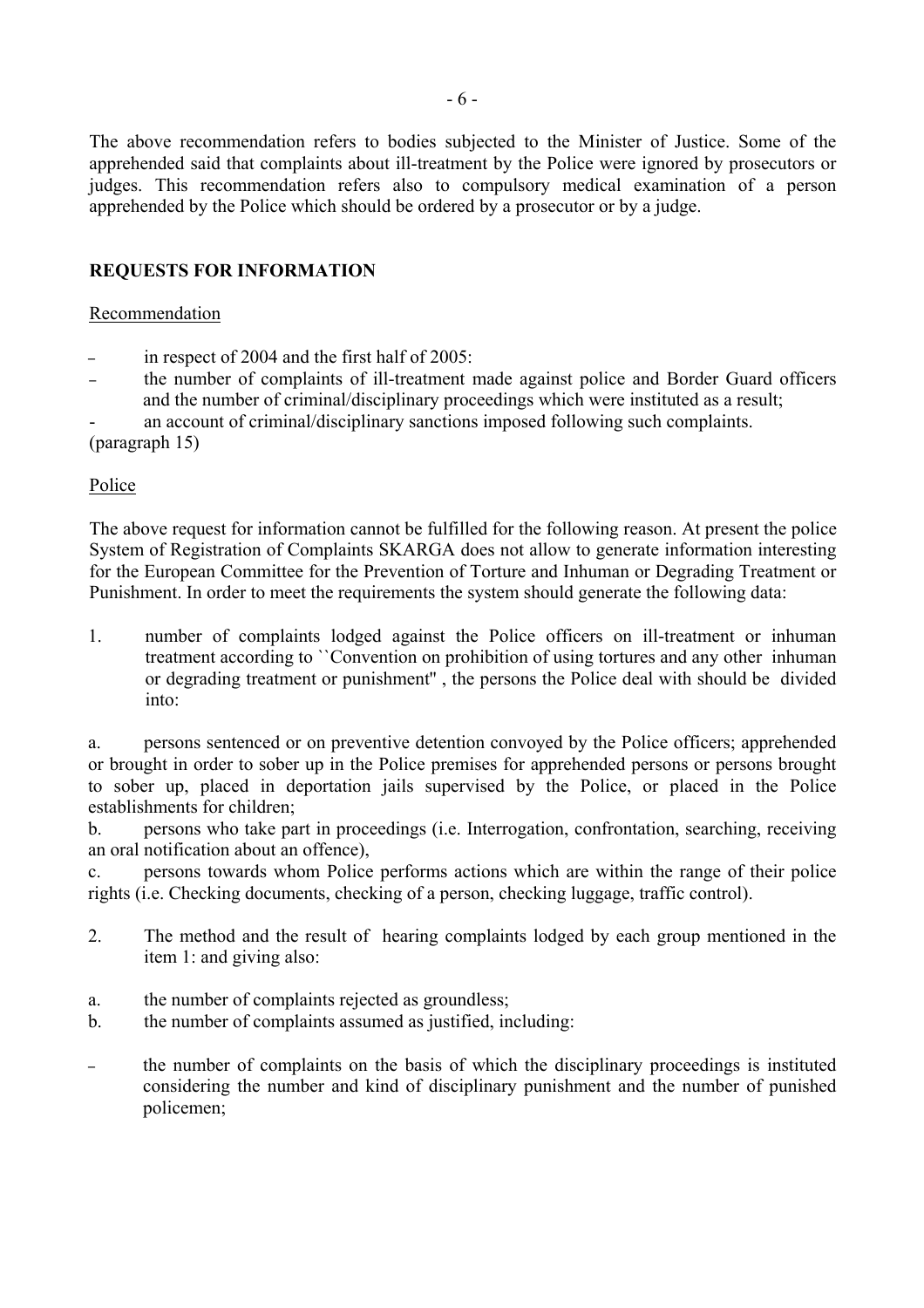- number of disciplinary proceedings on the basis of which the request was sent to the prosecutor's office for criminal prosecution of a policeman in connection with justified suspicion or confirmed complaints of ill-treatment from persons mentioned in the item 1. the behaviour has the features of an offence, the way of completing the case by a prosecutor or/and by a court including the imposed punishments and their kind and the number of punished policemen;
- number of complaints on the basis of which a request was sent to a prosecutor for criminal prosecution of a policeman in connection with a justified suspicion or confirmed charges of ill-treatment of persons mentioned in the item 1, as the behaviour has the features of an offence and the method of completing the case by a prosecutor or/and by a court taking under consideration the kind of imposed punishments and the number of punished policemen.

At the moment, the Police conducts works on modification of the System of Registration of Complaints which is aimed at broadening of the rage of collected and processed data in the system. As I assume, the changes in the project which take into account the above recommendations (meaning the CPT is constantly interested in the same subject), in future will allow to give solid information to the bodies of the Council of Europe.

## Border Guard

In the first half of 2005 the Border Guard did not noted complaints on the above problems. In 2004 two complaints were lodged.

The first complaint the General Commander of the Border Guard received on 6 February 2004 and it concerned the Ireland national who charged the officers of the Border Guard with ``lawless arrest, battery and theft of money''.

In result, the Inspector of the General Commander of the Border Guard conducted explaining proceedings, it was established that on 23 April 2003 at the Border Guard at Warsaw Okęcie, the Ireland national came to the border control point and refused to inform the officers of the Border Guard to give any information on the purpose and place of his trip, he refused to show financial means and the ticket to his own country.

The persons at the control point suspected that the passport of the traveller might not be real, moreover, the foreigner was aggressive towards officers of the Border Guard and used words that are commonly understood as vulgar. His behaviour indicated that the person is not sober.

In connection with this situation the decision was taken to refuse to pass the Polish frontier and the person was directed to a facility for people who were refused enter to Poland. At that time, the foreigner tried by force to leave the place, in view of this fact the means of restraint were used: he was subdued by manual technique and hand cuff-links were put on his hands. He was checked with the alcomate which proved that in the blowing air there was 0,84mg/l. This result justified bringing the foreigner to the Sober-up Centre for Warsaw. The next day, the person left the sober-up centre and left Poland.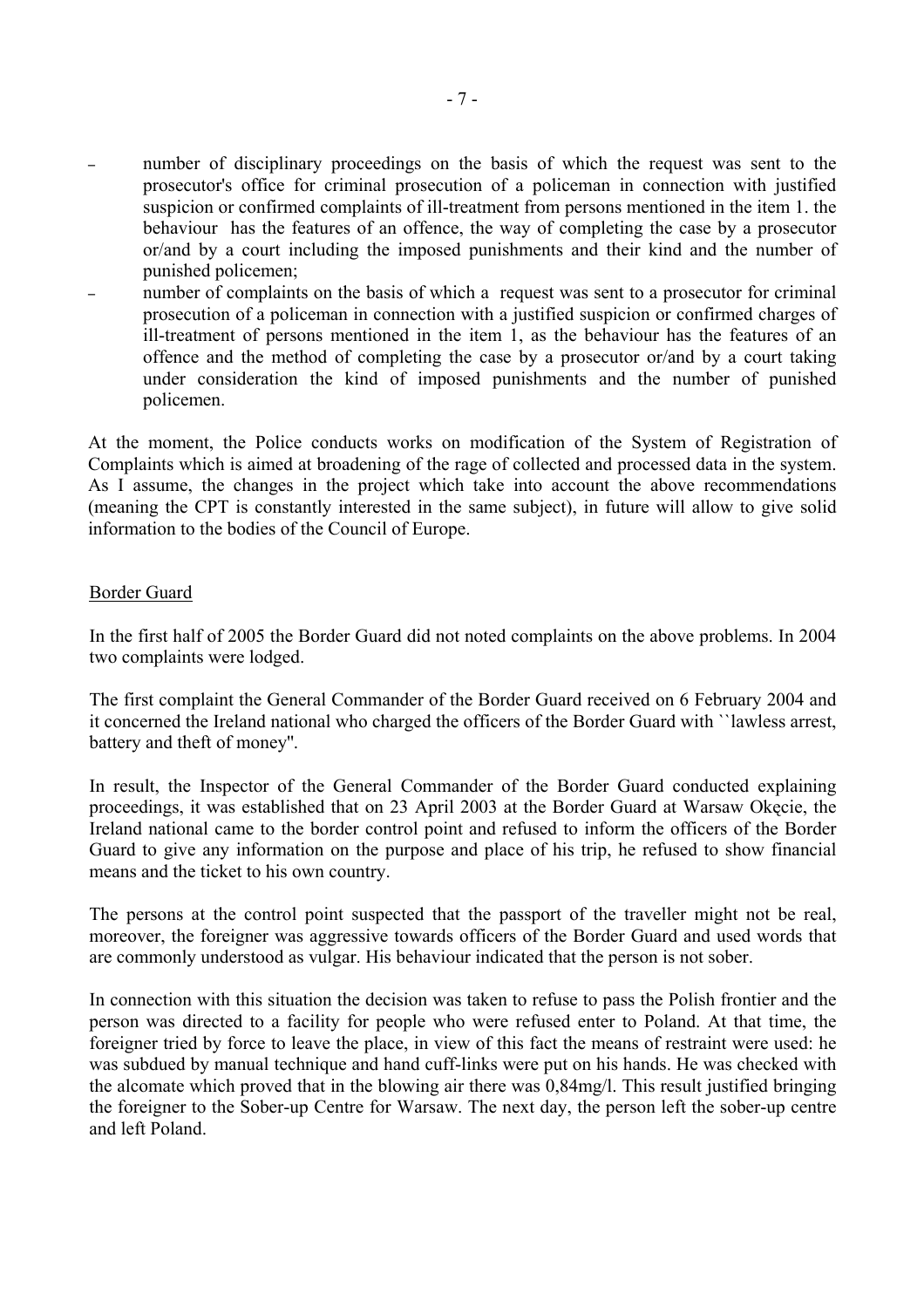As for the injuries of his body, it should be noted that after being brought to the Sober-up centre he was diagnosed by a doctor working in the centre, the statement of a doctor said: ``abrasion near wrists'' , something which happens when the hand cuff-links are used. There were no other injuries. In the light of the above established facts the complaint was found unjustified.

The second complaint was received on 5 November 2004 by Commander of Border Guard in Lubuskie from the Polish national. The woman charged the officer of the Border Guard with battery of her husband. The conducted proceedings found the complaint nit justified.

It was established that on 3 November 2004 on officer of the Border Guard who apprehended a Polish national in his place of living slapped on his face. The apprehended person was sitting on a chair, had cuff-links and behaved normally.

In connection with the above situation the commander of the department instituted disciplinary proceedings of the mentioned officer, the decided disciplinary punishment was a rebuke with warning. Furthermore, the Region Prosecutor's Office in Krosno Odrzanskie was informed about the offence infringing provisions of a Penal Code. The prosecutor after taking cognizance of the case (II K 54/05) on 25 April 2005 the Region Court in Krosno Odrzanskie made the decision to discontinue the case conditionally for one year.

# Recommendation

– the detailed information on the content of training programmes for law enforcement officials. (paragraph 17)

# Police

The Police General Commander, general Leszek Szreder, created a team to work out the basic professional training programme for police officers. The team consists of representatives of KGP Offices and training and field Police. The team had the task how to prepare the new form of training a professional policemen. As it looked from the recommendations, the intended programme was supposed to stress capabilities and should refer to identified training needs of the Police and to include the idea of human rights in practical training. The team worked also with psychologists who work in field Police units. Their task was to analyse every action from the psychological point of view, which is necessary to conduct procedures and other professional actions. In connection with the above, the prepared programmes put stress on practical side. The theoretical knowledge is included only if it is a necessary foundation for practical action. The principle of close relation of the theory and practice is observed.

The programmes recommend applying of active method of didactic work and therefore there are many different exercises to be done during the courses.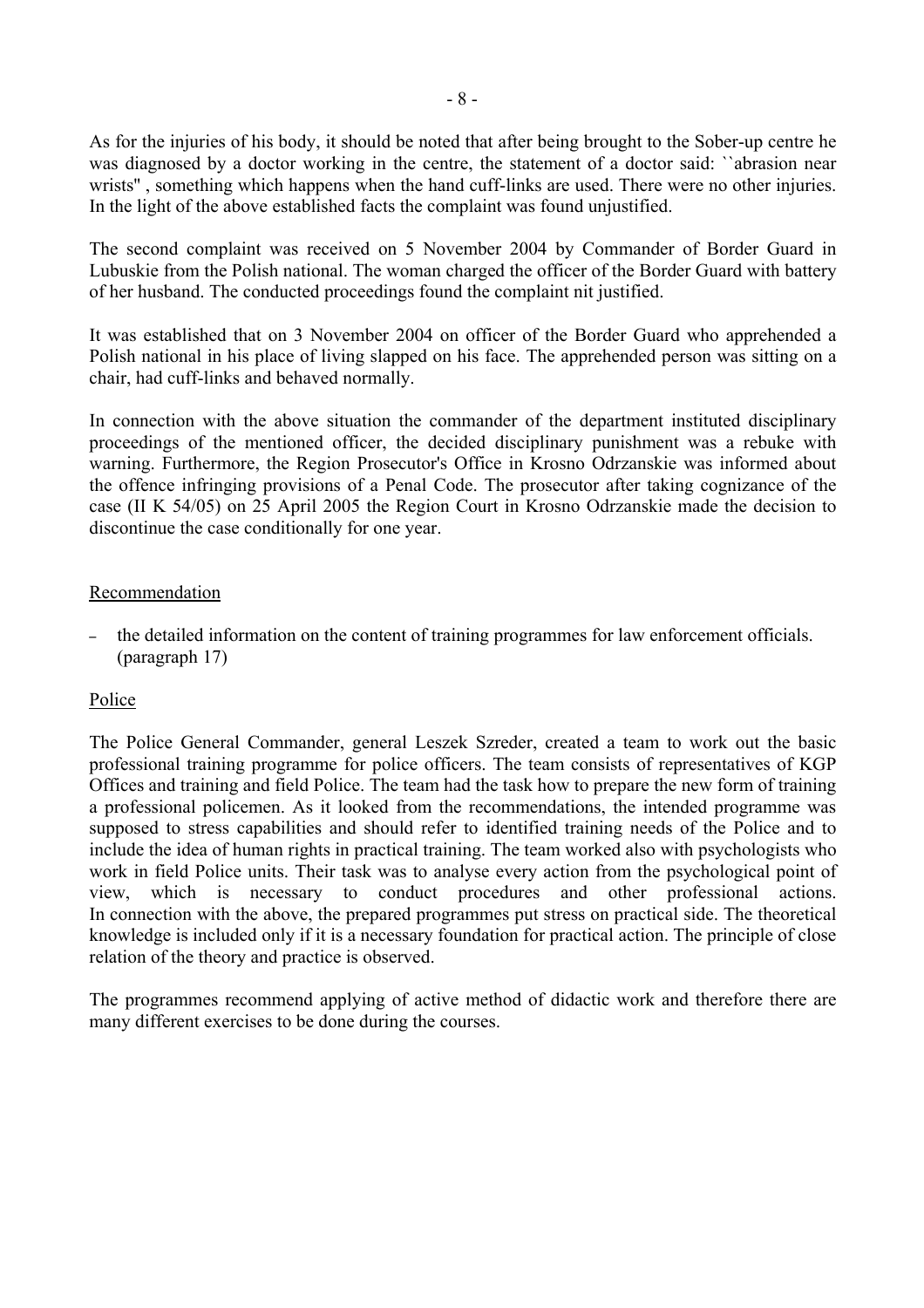For example:

- work out with your group and discuss problems.
- before the training learn and consider the aims and crucial points of the programme. Prepare the education content adequate to crucial points of the programme.

The basis programme of professional police training was prepared by the Team appointed by the Decision No 637 of the General Police Commander of 9 December 2004, then it was reviewed by Police schools of Police Offices. Accepted by the General Commander the programme will be introduce to practice, probably in September 2005.

Education Materials used during courses concerning the problem of human rights, except for the given literature:

- Strasbourg verdicts, specially ``police cases''
- exercises and problems suggested in training programme
- educational films prepared by the Helsinki Human Rights Foundation
- report of monitoring HFPC ``Policemen and their clients. Law in action"
- Alan Beckley ``Human Rights. Guide for policemen'' translated into Polish.

## Border Guard

The training programme worked out for officers of the Border Guard on each level includes human rights problems, cross culture relations, interpersonal communication as well as learning foreign languages.

The basic training of 72 hours comprises of chosen foreign language (Russian, English, German). Regardless of the above discussed trainings, UNHCR implements the training Programme for Border Guard concerning protection of refugees and victims of human trade including issues related to critical situations. The elements of the training refer to:

human trade issue – definition, forms of trade, methods of acting and reasons of rejecting cooperation with the state bodies,

- sexual violence and attitude towards victims of violence,
- state of physical and psychic health, post-traumatic stress, recognition of persons with symptoms of stress reactions,
- prevent conflicts and solve them through negotiation, verbal and non-verbal communication,
- attitude towards victims of trauma,
- influence of detention on psychic of apprehended persons,
- dealing with emotions and psychological tensions, solving conflicts.

The cycle of trainings is meant mainly for practical courses, workshops etc. for officers who are in direct contact with foreigners, like being on duty in establishments where persons await for deportation.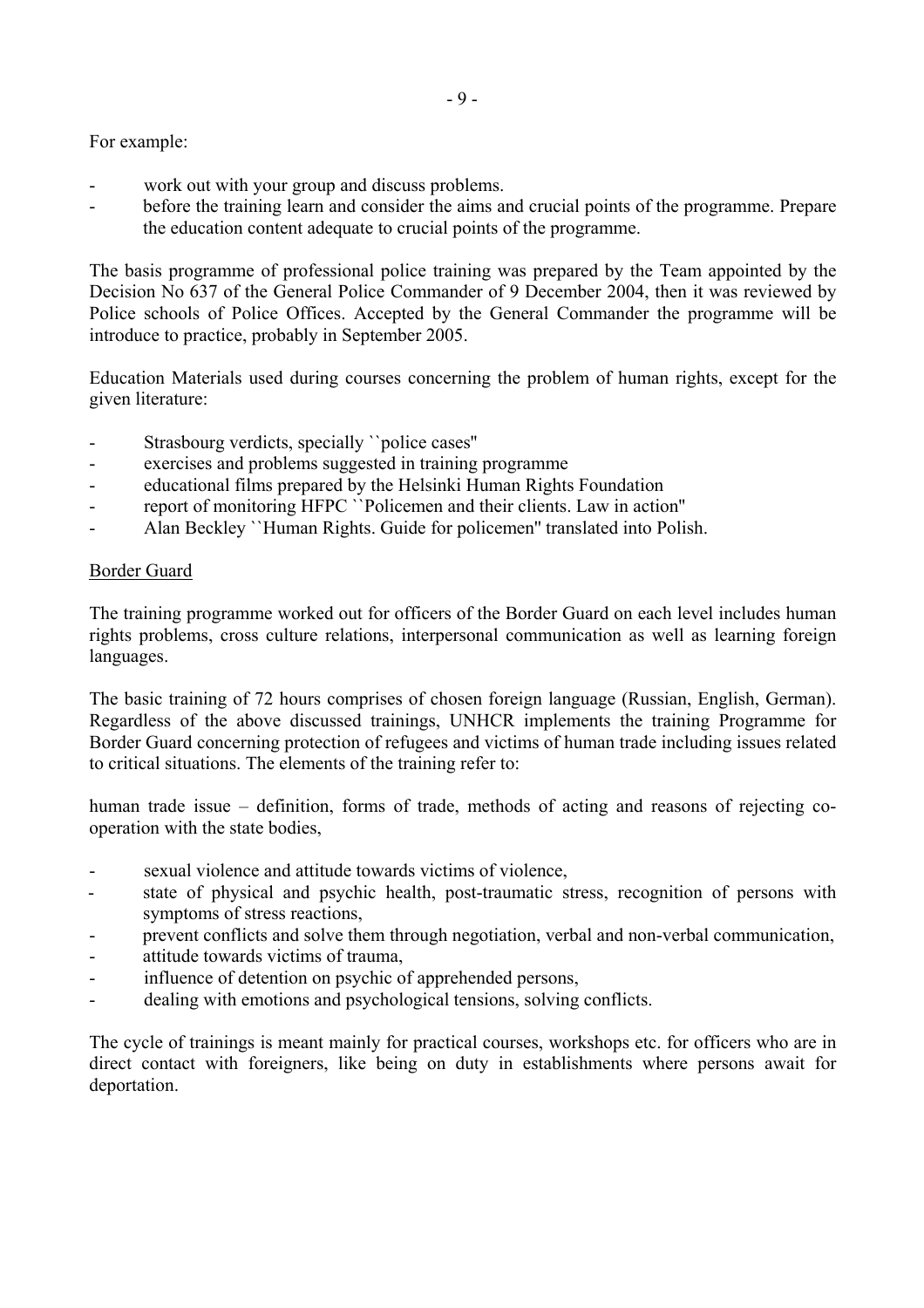Furthermore, within the training project Phare-Twinning 2003-- component of the exile-migration policy. Two other courses on this policy were organized and on conducting with foreigners who apply for status of refugee in particular on conditions of social and cultural of the country of origin.

In order to disseminate the knowledge on protection of human rights, the Text Book on procedures of protecting human rights, in particular when it refers foreigners. The book can be found in Internet on the site of the Border Guard.

## Recommendation

# a fully fledged and properly funded system of legal aid for persons in police custody **who are not in a position to pay for a lawyer should be developed as a matter of urgency, and should be applicable from the very outset of police custody. If necessary, the relevant legislation should be amended.**

(paragraph 21)

The legal provisions in force (Code of Criminal Procedure) stipulate precisely cases and ways of receiving lawyers services. There are no the so-called ``law of poor'', however, in a criminal case a party can always have ex officio lawyer aid.

## Recommendation

- **the steps should be taken to ensure that juveniles do not make any statements or sign any documents related to the offence of which they are suspected without the benefit of a lawyer and/or a trusted person being present and assisting the juvenile. Further, the current legislation should be amended so as to ensure that juveniles have access to ex officio legal aid from the moment of apprehension. In this respect, the Polish authorities should take into account the recent Recommendation Rec (2003) 20 of the Council of Europe's Committee of Ministers concerning new ways of dealing with juvenile delinquency and the role of juvenile justice** (paragraph 23)

According to the Article 39 of the Law on conducting cases of juveniles the Police can interrogate a juvenile.

As the interrogation of juveniles is concerned, a child can be interrogated by a Police on the basis of legal provisions, in exceptional cases interrogation proceeds in the presence of parents of custodians.

## Recommendation

**- persons deprived of their liberty by the police should have the right to have access to a**  doctor, it should include the right  $-$  if the person concerned so wish  $-$  to be examined **medically by a doctor of their choice (it is understood that an examination by such a doctor may be carried out at the detainee own expense)**  (paragraph 25)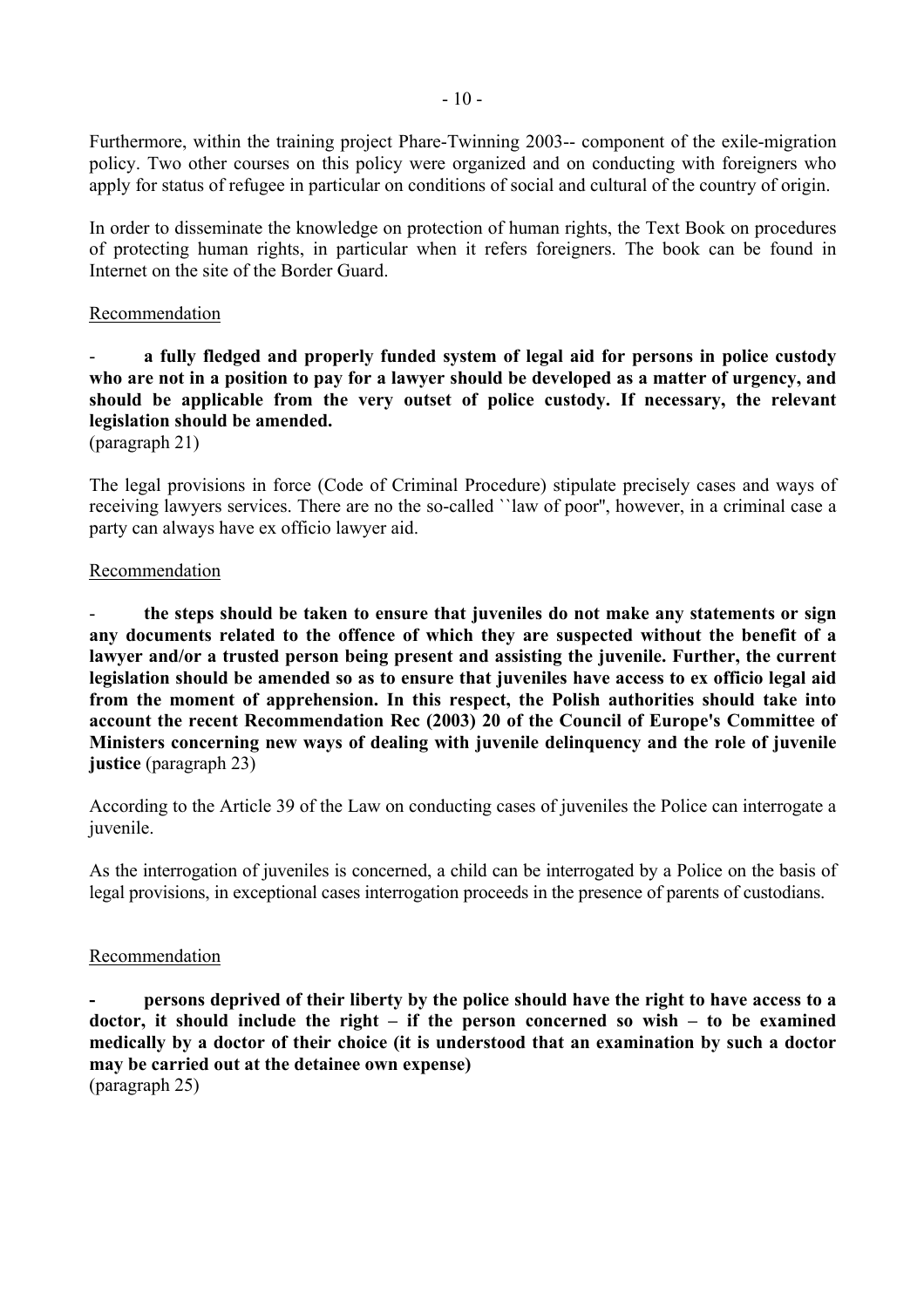The above recommendation referring to the access to a doctor is provided by the law on Police and by the executive legal provision to this Law (Regulation of the Minister of Interior and Administration of 21 June 2002 on medical examination of persons apprehended by the Police). In paragraph 3 the regulation indicates the nearest medical establishment as the entitled to render the first aid and make medical examinations.

# Recommendation

## all medical examinations are to be conducted out of the hearing and – unless the doctor requests otherwise – out of the sight of police/Border Guard officers. (paragraph 25)

The above recommendation in practice is fulfilled in a different way, police officers are not present at the time of medical examination on the request of the doctor. From the Police point of view the standard practice should be the presence of a duty officer or an officer who conveyed the apprehended persons or a person brought to sober up. Policemen in such cases are responsible for safety of both parties, the doctor and the apprehended. There no detailed legal rules on this matter. The only rule in this issue is the Order No 2/95 of the General Police Commander of 3 April 1995. In paragraph 43 of this rule it is said that during convoying persons they cannot be left without supervision or under the care of other persons.

## Recommendation

# **- the results of every examination, as well as any relevant statements by the detained person and the doctor's conclusions, are to be formally recorded by the doctor and made available to the detainee and his lawyer.**

(paragraph 25)

The above recommendation can be carried out by issuing a copy of the medical statement to an apprehended person, who receives also a copy of the apprehension records. According to the Regulation of the Minister of Interior and Administration Affairs of 21 June 2002 on medical examination of persons apprehended by the Police, the doctor who made a medical examination gives the results the a patient. The medical document states whether there are medical indications of not apprehend a person, or to place him/her in a detention place or to direct him/her to another medical place in order to make diagnostic examinations. The document is attached to the document of apprehension a person. The information in medical statement could be widened with kind of injuries, causes of injuries.

## Recommendation

- **the report filled out by doctors concerning injuries observed on persons in police custody contain the doctor's conclusions as to the degree of consistency between any allegations made by the detained person concerned and the objective medical findings.**  (paragraph 25)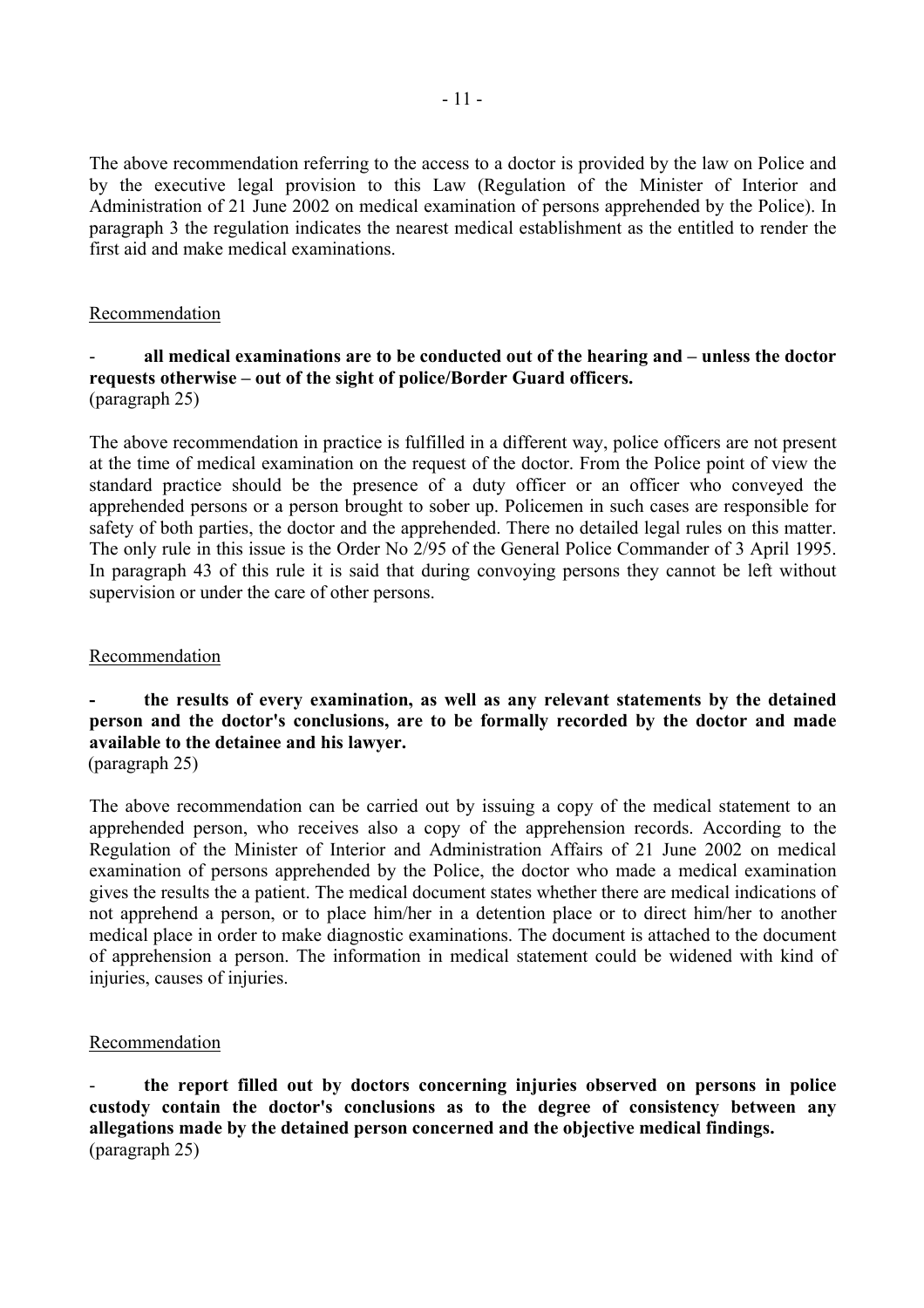The above recommendation is related with the former one. Enlarging the content of the statement or other document should satisfy the requirements.

## Recommendation

# - **the code of conduct for interrogations should be drawn up without further delay.**  (paragraph 27)

In the Police opinion there is no justification for separate codification of proceedings such as questioning (interrogating). It seems that the rules comprised in the Code of Criminal Procedure, law on conducting cases of juveniles and inner regulations of the Police – Instruction No 1.426 of the General Police Commander of 23 December 2004 on methods of investigation and inquiry proceedings are sufficient and adequate.

## Recommendation

# **- the recommendations made in paragraphs 21 and 25 in respect of safeguards for persons suspected of having committed criminal offences should apply mutatis mutandis to foreign nationals detained pursuant to aliens legislation. This concerns in particular the right to benefit from ex officio legal assistance.**

(paragraph 29)

The Article 101 paragraph J of the Act on Aliens of 13 June 2003 states that an apprehended foreigner has the rights stipulated in the Code of Criminal Procedure like any other apprehended person. In view of this fact the remarks on access to legal assistance of the person apprehended by the Police refer also to foreigners. As for the access to a doctor of choice: on the basis of paragraph 26 of the Supplement to the Regulation of the Ministry of Interior and Administration of 26 August 2004 on conditions of guarded centres and deportation jails it is possible on the permission of the manager of the establishment or an officer responsible for detention places and jails.

## Recommendation

# - **the detailed instructions should be issued on the use of force and/or means of restraint authorised in the context of deportation operations. Such instructions should draw upon the principles set out in the Committee's 13th General Report (cf. CPT/Inf (2003) 35).**  (paragraph 30)

There are no substantial grounds to draw up separate legal rules on the use of means of restraint to persons at the time of deportation. The Law on Police as well as executive legal provisions define precisely the method and grounds to use the means of restraint. On their basis their use is conditioned by the situation, and the limits for using the means of restraint refer to physical state of a person (i.e. children under 13 years of age, pregnant women, elder people, crippled), or legal status of a person (with immunity: parliamentary, diplomatic, judges, prosecutors).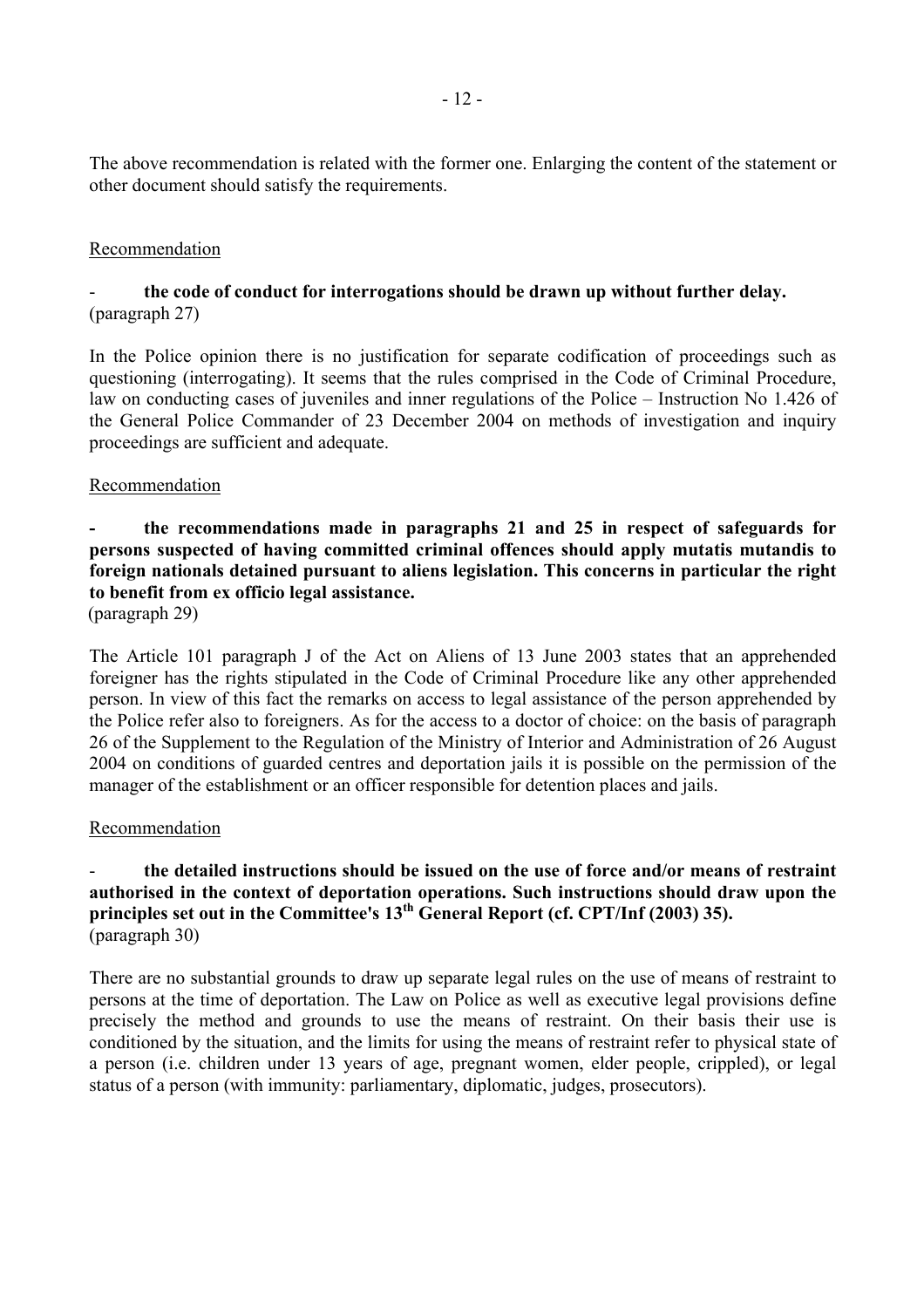#### Recommendation

# - t**he Polish authorities are invited to take appropriate steps to provide detained persons with feedback on whether it had been possible to notify a close relative or other person of the fact of their detention.**

(paragraph 20)

The above recommendation is possible to be carried out through enlarging the rights of an apprehended person stipulated in the Code of Criminal Procedure. Therefore, the additional content should be added to the Article 261 paragraph 4 like ``an accused received without delay the information confirming the notification mentioned in the paragraph 1 or information that there is no possibility to convey such notification''. The article 245 paragraph 1 can be modified replacing  $\cdots$ ...Art. 261 paragraphs 1 and 3..." by  $\cdots$ ...Art. 261 paragraphs 1, 3 and 4..."

#### Recommendation

# **- the Polish authorities are invited to take particular care to ensure that detained persons are actually able to understand their rights. It is incumbent on law enforcement officials to ascertain that this is the case.**

(paragraph 26)

The above recommendation is obvious. It is carried out on the grounds of a number of administration and criminal regulations.

## **Recommendation**

## - **the Polish authorities are invited to persevere in their efforts to introduce electronic recording of police interviews. Police officers should receive specific training for the conducting of electronically recorded interviews.**  (paragraph 28)

The above recommendation is carried out on the basis of the Article 147 paragraph 1 of the Code of Criminal Procedure and the Regulation (decree) of the Minister of Justice of 2 June 2003 on equipment and technical means to register pictures or sound for proceedings purposes, recording and making copies of registered documents.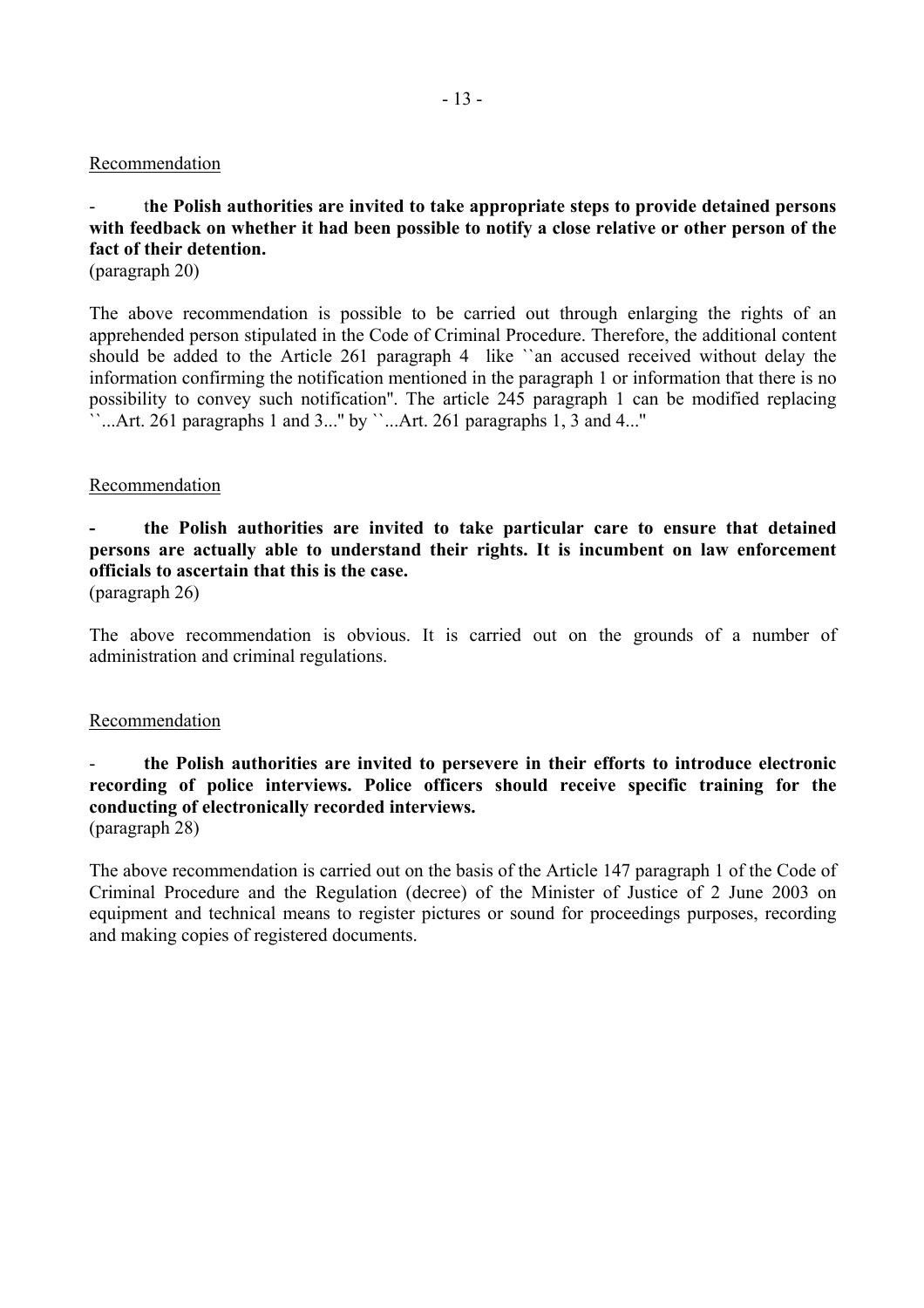### **CONDITIONS OF DETENTION**

#### Recommendation

**- the steps should be taken to address the shortcomings described in paragraphs 32 to 34 and, more generally, that material conditions of detention in police cells throughout the country should be reviewed, in order to ensure that they are in full conformity with the abovementioned Regulation of 21 March 2003, issued by the Minister of the Interior and Administration concerning the conditions which must be provided in police detention facilities.**  (paragraph 35)

The above recommendation is obvious.

Obligations resulting from these regulations do not exclude general principles on maintaining the proper technical and sanitary state in these premises. It should be noted that due to periodic checking of sanitary and technical state of the guarded centres and deportation facilities are kept in proper state.

#### Recommendation

## the efforts should be made to offer outdoor exercise on a daily basis to persons held for **extended periods (i.e. 24 hours or more) in police cells.**  (paragraph 36)

According to current law in force only foreigners placed in guarded centres and deportation jails can profit of walk in the open air. On the other hand, persons apprehended or brought to sober up and placed in police facility cells do not have such possibility. The Regulation of the Minister of Interior and Administration of 21 March 2003 on conditions of cells in police facilities did not mentioned yards for walks. It results from the fact that these persons stay in the police facility up to 72 hours. The Executive Code stipulates that a sentenced has a right to one hour walk per day (it may also concern an apprehended persons if the interpretation of legal rules is broader). However, it seems aimless to create place for walks for apprehended persons or for persons brought to sober up. The financial costs of such investment would be enormous. It will be necessary to change the organization of work of duty officers, more staff will be needed.

#### Recommendation

- **the Polish authorities should take the following steps at the police establishments for children in Cracow and Elblag (as well as in other police establishments for children in**  Poland, as appropriate) – to improve the decoration and equipment of bedrooms, in **particular by providing them with storage space for personal items.**  (paragraph 44)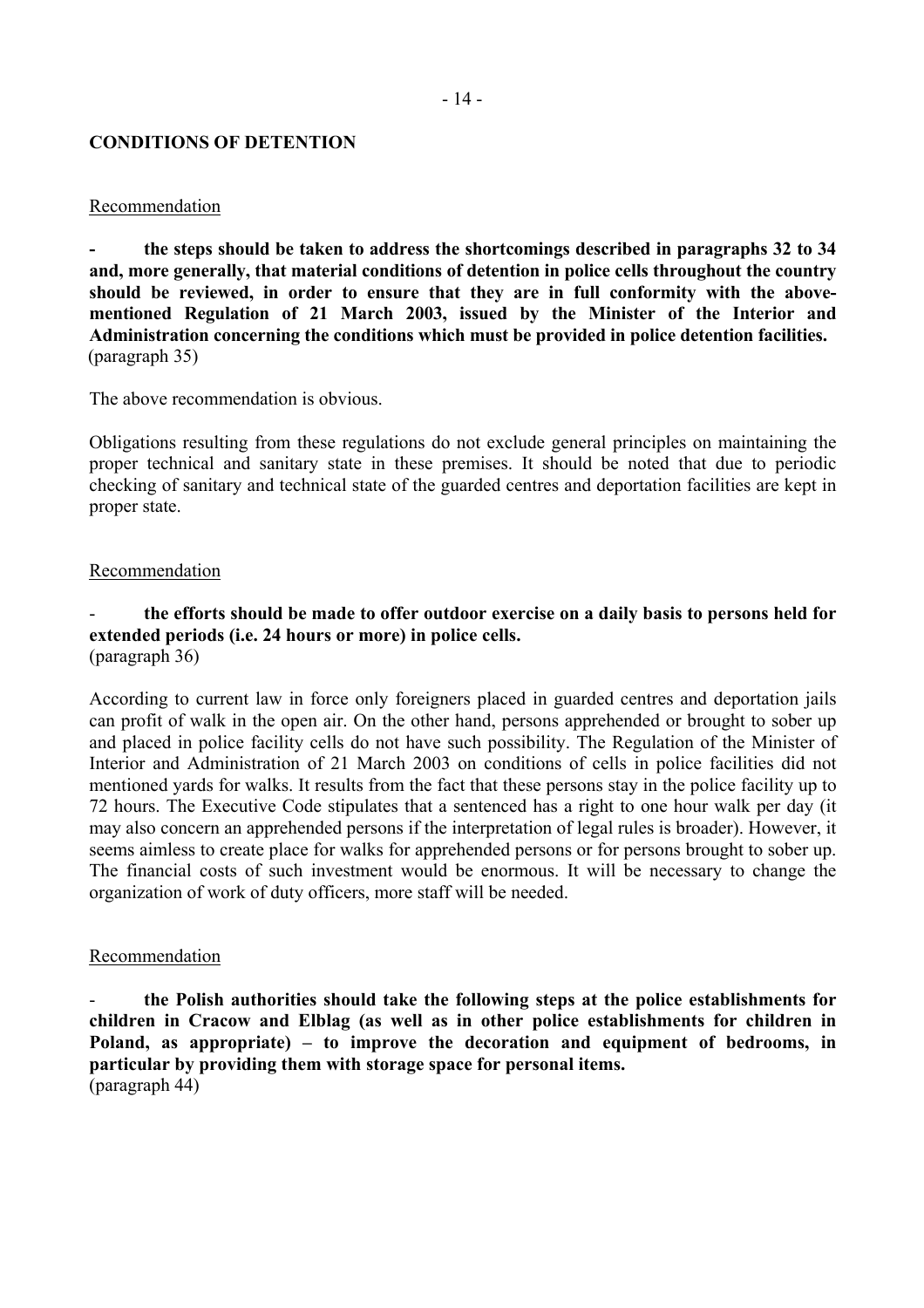There are no regulations on how the police establishment for children should be decorated. In 2004 the project of the regulation of the Minister of Interior and Administration was worked out concerning conditions of the establishments for children. The project was sent to the Legal department of the Ministry, then it was suspended.

In view of this situation there are still the Instruction of the Assistant General Commander of 14 June 2004 on technical standards, functional and useful which are in force in official facilities of the Police which to some extend regulate this problem, however they refer to new facilities or modernized and they do not regulate standards of decoration of the sleeping room.

# – **to ensure children have proper clothing and shoes for the one hour walk**

This obligation results from the Regulation of the Minister of Interior and Administration of 21 January 2002 in the case of detailed rules of children staying in the police establishments.

# – **to ensure adequate amount of food and water for the whole day.**

As it was stated above, in 2005 the mentioned regulation was amended with relation to standards of amounts of food supplied to children in the police establishments. The present norms agree with the norms accepted in other European countries.

# – **to ensure children at least one hour of staying in the open air; the yard in the police establishment for children in Elbląg needs repair and a shelter for rainy days.**

In the Regulation of the Ministry of Interior and Administration of 21 January 2002 on detailed rules of juveniles staying in the police establishments it is generally stated that the establishment organized educational, cultural, sport etc. plays and games for children. However, there are no detailed rules on room conditions.

The Instruction of the Assistant General Commander of 14 June 2004 on technical standards, functional and useful which are in force in official facilities of the Police which to some extend regulate this problem, however they refer to new facilities or modernized and they do not regulate standards of yards or places for staying in the open air.

It seems that there are also no detailed rules on children staying in the police establishments, like for example for apprehended persons and persons brought to sober up or deportation jails.

# – t**o ensure the employees of police establishments for children can have access to elementary and higher proper training.**

The human resources policy is the task of managers of units, and the establishment for children functions within the net of these units. At first, in such establishments the policemen with pedagogical knowledge or psychological should be employed. The specialised training organized in order to improve professional skills should be the permanent element for all policemen to get higher qualifications.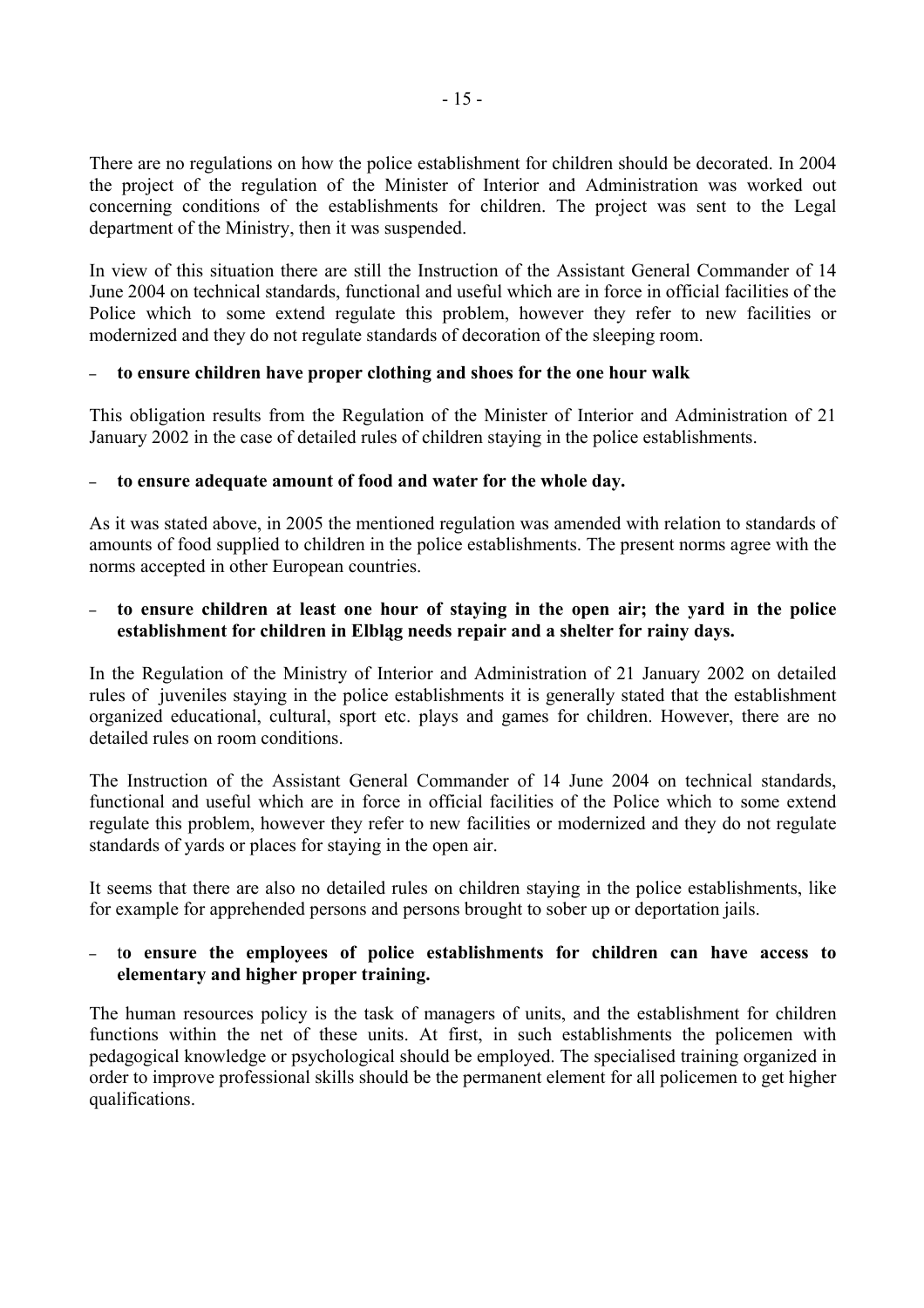**- to improve the possibilities for children to maintain contact with their families; in particular, save in exceptional and duly motivated circumstances, children should be allowed to receive regular visits from their relatives. Further, they should be allowed to make and receive telephone calls.** 

(paragraph 44)

On the basis of the legal provisions in force, minors staying in police establishments for children have the right to contact their parents or custodian on the agreement of the family court, Police unit conducting the case or the manager of the establishment. For the time of the visit the staff leave them privacy.

However, since there are no detailed norms concerning conditions of the police establishments for children, in some of the facilities there are no separate rooms for visits. However the Instruction of the Assistant General Commander of 14 June 2004 on technical standards, functional and useful which are in force in official facilities of the Police introduce a rule to find a place appropriate for visiting children, but it is a kind of ``pseudorule'' used only at the time of tenders for building new facilities, for repair works or modernization of facilities. Nothing concerns existing facilities which are not planned to be refurbished.

## Recommendation

- **the Polish authorities are called upon to review as a matter of urgency the detention regime of foreign nationals deprived of liberty under the aliens legislation, with a view to enlarge the offer of purposeful activities. In this context, a high priority should be given to the creation of holding facilities specifically designed for the accommodation of foreign nationals detained under aliens legislation.** 

(paragraph 59)

- **the steps should be taken at the deportation jails in Suwalki, Warsaw International Airport and Wroclaw in order to:** 

## ensure adequate heating in the cells (Suwalki);

It is an exceptional case, probably the heating system broke down which can happen any time, however, it could have been replaced by substitution heating under control in order the temperature in the cells was at the level provided by general norms and standards.

## **- restore all cells to a good state of repair (Wroclaw);**

- refurbish the shower facilities (Wroclaw) and ensure adequate privacy in the **communal toilet and washing facilities (Suwalki and Warsaw International Airport);**
- **guarantee that foreign nationals can benefit from their entitlement to at least one hour of outdoor exercise per day (Wroclaw). Conditions in the outdoor exercise yards should be reviewed (Suwalki and Wroclaw);**

(paragraph 59)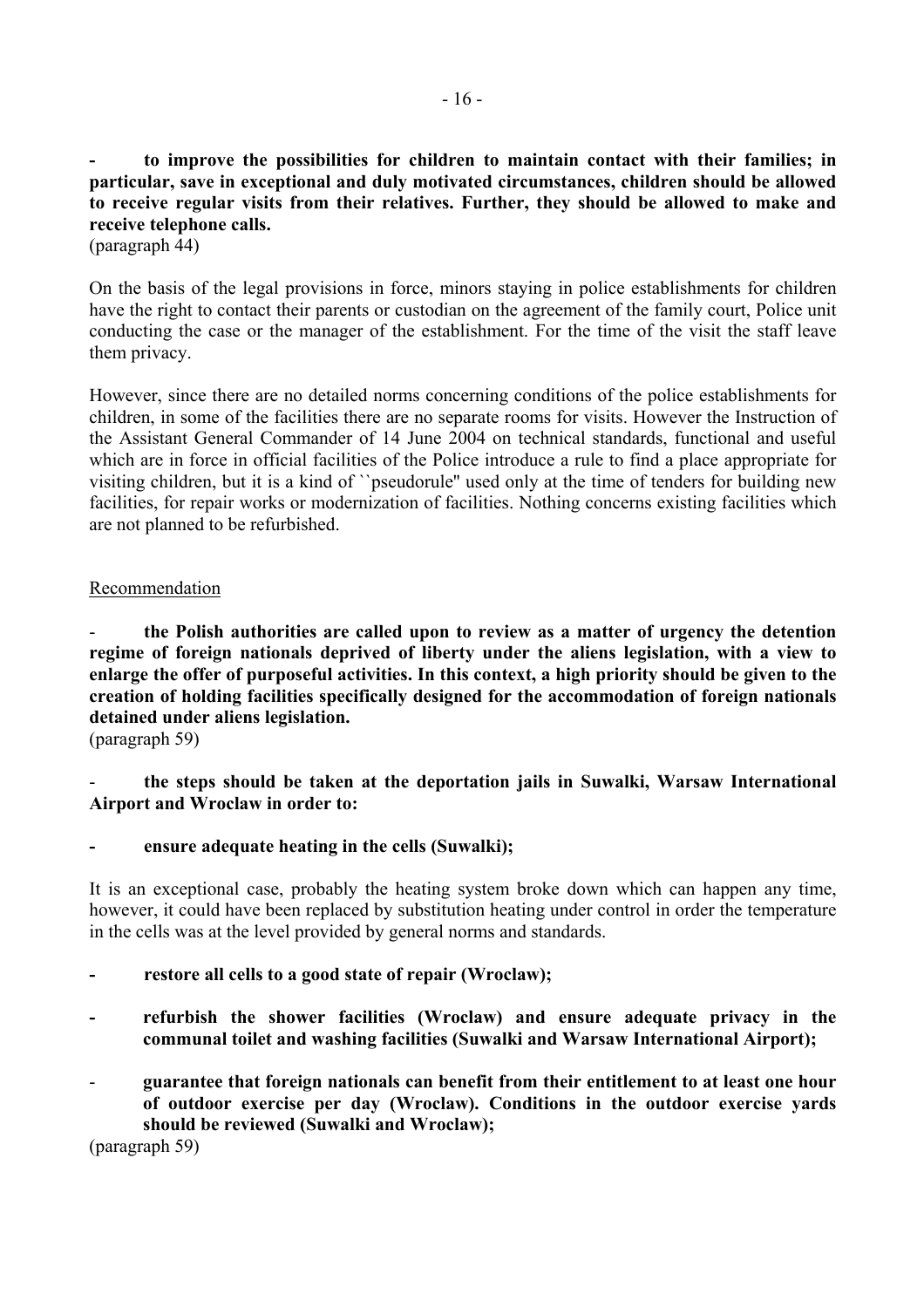As it was mentioned earlier the living conditions should be adequate not only to standards stipulated in legal provisions but also to standards specified by general principles concerning premises and other places where people live. The sanitary and technical state of these places is checked periodically according to the Regulation of the Ministry of Interior and Administration Affairs.

# Recommendation

# to ensure that all newly arrived detainees are promptly examined by a doctor or by a **nurse reporting to a doctor.**

(paragraph 59)

It seems that there is no such regulation. Legal provisions (Regulation of the Minister of Interior and Administration of 26 August 2004 on conditions of guarded centres and deportation jails and organization rules and regulations on their staying in such units) state that a foreigner is medically examined not less than once per month and directly before the release, and if it is possible when he/she must be convoyed. However, on the grounds of the mentioned Regulation, and according to the Article 249 CCE (Executive Code) and the Regulation of the Minister of Justice issued on this legal basis on 25 August 2003, persons on preventive detention in the remand prisons are immediately medically examined.

#### **- to ensure that a person with nursing qualification will stay for the 24 hours**; There is no such legal provision guaranteeing a person with nursing qualifications to be present in this kind of establishments.

## **- to ensure confidentiality of medical data and results of medical examination.**  It is the problem concerning how documents are kept and it seems that this issue does not need separate legal regulations.

# **- to take steps to ensure professional psychiatric care for apprehend foreigners and prisoners staying in the deportation jails.**

According to the Regulation of the Minister of Interior and Administration of 26 August 2004 on conditions of guarded centres and deportation jails and the organization and order rules in these units, foreigners in guarded centres and deportation jails, for foreigner who have psychiatric problems, addicted to alcohol or to other psychotropic substance, a manager of the guarded centre or an officer responsible for deportation jail can, on the motion or after the opinion of a doctor, decide for a different way of treating such person and to guarantee suitable condition of living. It seems that this legal provision on psychiatric care can be applied for a chosen group of foreigners. However, there is no need to guarantee permanent psychiatric care for all foreigners who stay in the centres or deportation jails.

# review the selection and training of custodial staff working with the foreign nationals. (paragraph 59)

Similar situation like in case of police establishments for children  $-$  proper policy towards human resources and to assure the permanent professional improvement of skills – this is the task of superiors.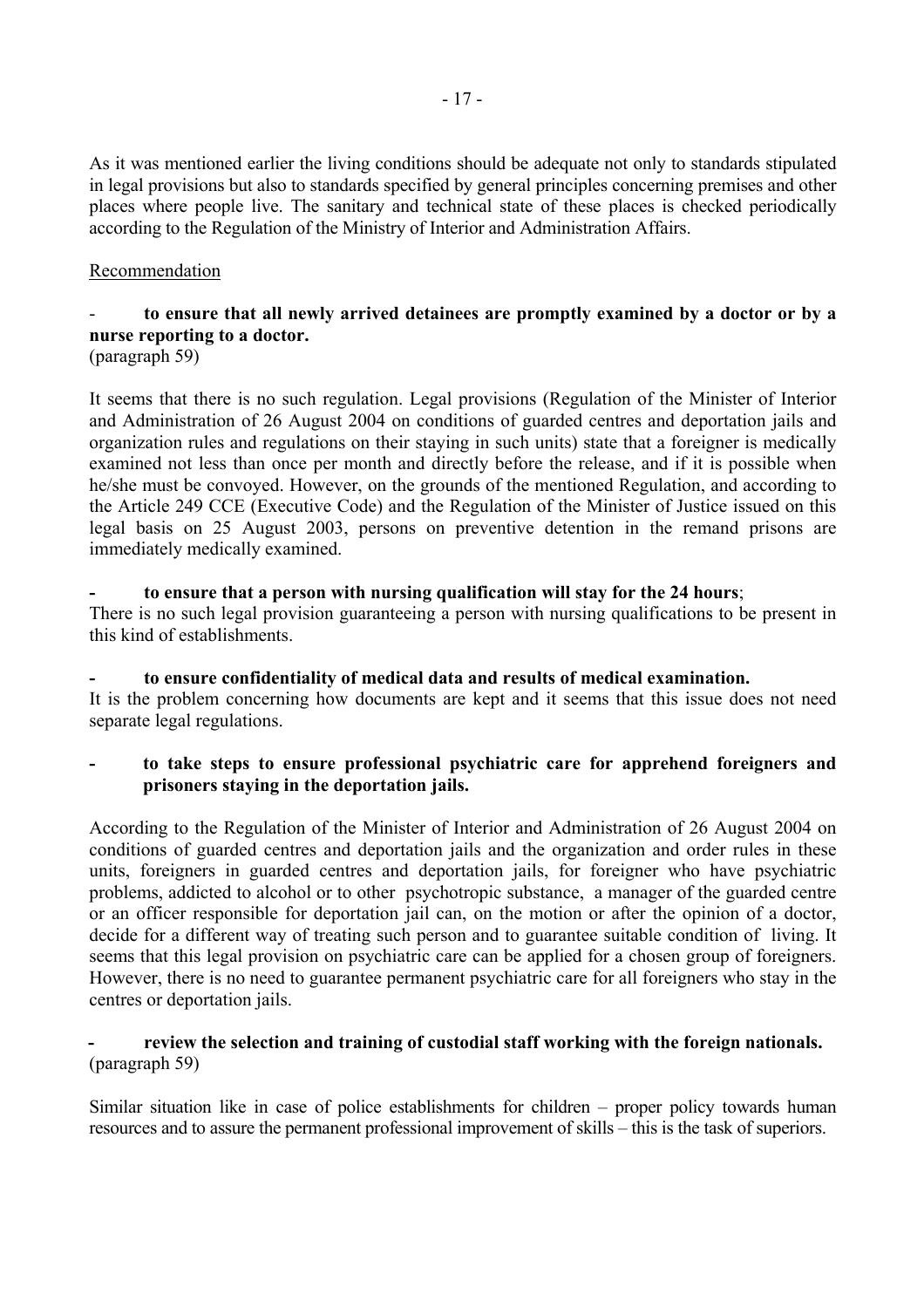# ensure that the right of foreign nationals to receive visits and make telephone calls is **not unreasonably restricted (Wroclaw)**

(paragraph 59)

According to the Regulation of the Minister of Interior and Administration of 26 August 2004 on conditions of guarded centres and deportation jails and the organization and order rules in these units, foreigners in guarded centres and deportation jails have the right to visits on the agreement of the manager of such a unit, which is specified in the rules and regulations of visits. Also on the grounds of the same legal provision in the duty office should be a telephone for magnetic cards or token.

## - **systematically provide information, in an appropriate range of languages, on the internal rules and other procedures applicable to foreign detainees and make efforts to ensure that they are duly informed of the state of progress of their cases.**  (paragraph 59)

The requirement is obvious and results from the obligation to provide legal information in an understandable way.

# **B. Establishments under the authority of the Ministry of Justice**

# **2. Preliminary remarks**

## **recommendations**

– **the Polish authorities should redouble their efforts to combat prison overcrowding and, in doing so, to be guided by Recommendantion Rec (99)22 of the Committee of Ministers of the Council of Europe concerning prison overcrowding and prison population inflation, as well as Recommendation Rec (2003) 22 on conditional release (parole)** 

(paragraphs 64 and 148 of the report)

According to the state on 27 June 2005 the Polish prisons and remand prisons hold 82694 persons. The penitentiary establishments have at their disposal 70277 places. In consequence, 12417 persons more were deprived of liberty. The level of occupancy rate indicates 117,7%, and if the hospital places are not counted it indicates 118,6%.

The number of detained persons have been increasing since the beginning of 1999. Since that period with different dynamics the level of prisoners attained 53 000, according to the analysis of the statistics, the data indicates that the number of persons in prisons has the increasing tendency. The state is complicated by the fact that on 30 June 2005 33703 sentenced persons have not yet started their prison service.

The reason of the increase of the number of prisoners should be looked for in crime increase and Polish courts severe decisions.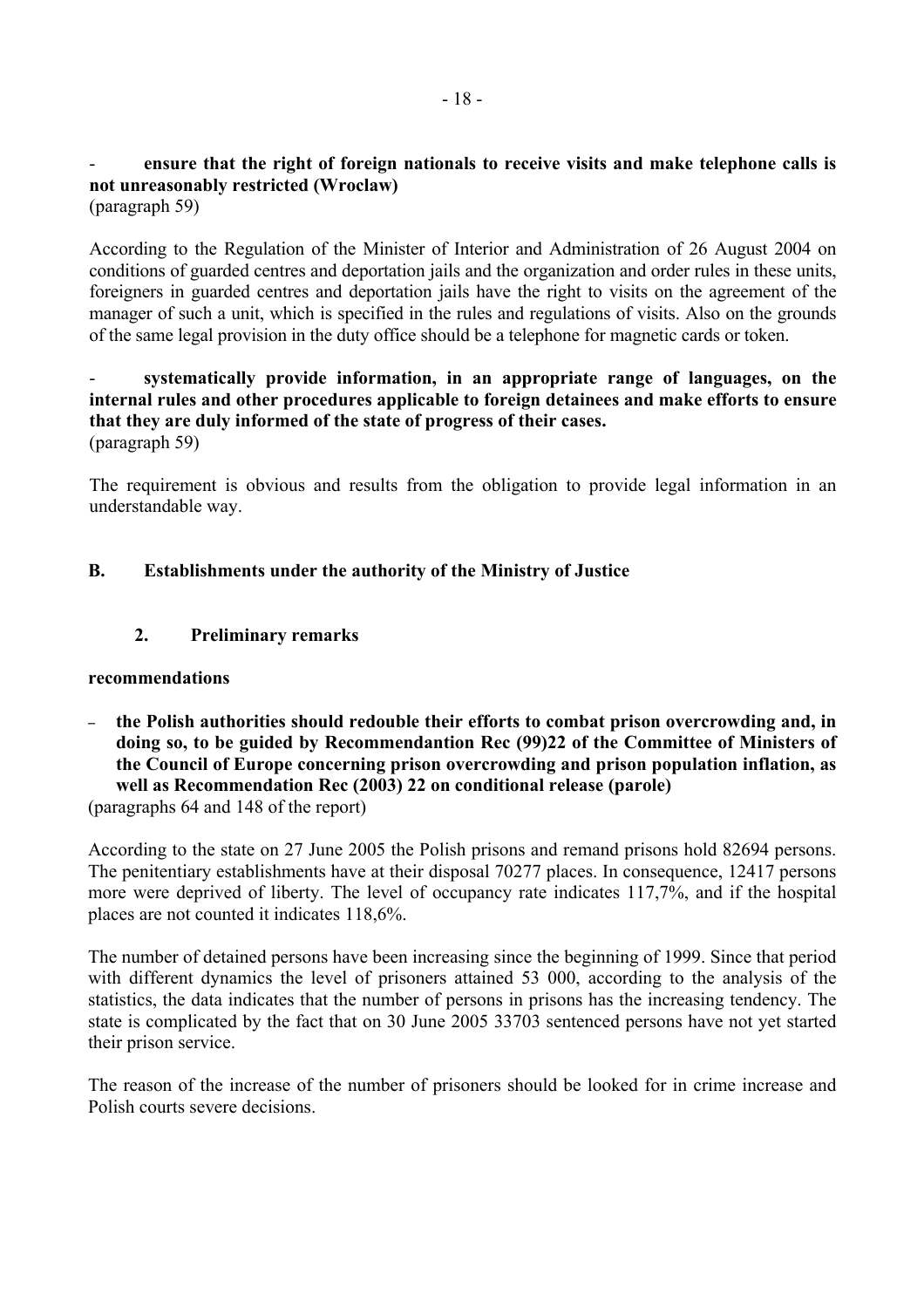In view of the fact that the number of prisoners increased the prison establishments should be widened. Many organization and adaptive actions were made to transform into cells premises which so far were not used for living purposes. Other repair and investment works were undertaken which put out of use 1400 cells but lead to receive more new ones. In result, the number of places in the prisons and remand prisons increased more than 5,500. the steps are taken to sooth the results of overpopulation of cells, for example, prisoners are removed to other places on the basis of the analysis of the occupancy state.

In April 2004 The Council of Ministers accepted the information prepared in the Central Management of the Prison Service: ``basic problems of prison service'', the additional document discusses the problem of obtaining 10 000 prison accommodations in the period of 2005 to 2009. The implementation of the project can enlarge the prison base by 10345 places within 5 years and can help in solving the problem of high occupancy rate in prisons.

The Polish authorities take many steps to decrease the number of prisoners. The legislation works on punishments without isolation have started, which should decrease the number of prisoners.

In 2004 the penitentiary courts received 53357 applications for conditional release from serving the full sentence. The decision in 21317 applications was positive, it is 40% of the total number. In the period of 1992 to 2001 the conditional release applications were rarely positively considered. At last, at the end of 2004 the significant 2% increase was noted.

– **the Polish authorities are recommended to strive to increase the provision of purposeful activities for prisoner. In this context, the authorities should seek to introduce further measures aimed at ensuring that both sentenced and remand prisoners are provided with an opportunity to work, in the light of the remarks made in the paragraph 65. Efforts should also be made to further develop programmes of education and vocational training in all penitentiary establishments.** 

(paragraphs 65 and 149 of the report)

In order to employ more persons deprived of liberty, certain Articles of the Code of Criminal Executive Procedure and other laws were amended:

– According to the Article 123 the payment supposed for a sentenced employed is decided in such a way that it amounts to at least half of the minimal payment stipulated in separate regulations, the time of work is one month or when the employed completes the monthly norm of the work.

Previously the payment of a sentenced could not be lower than the lowest payment of employed workers, this was one reason why employers were not interested in prisoners.

– the number of hours of work without payment for works such as putting in order or aiding in something for behalf of organization units of Prison Service, or for behalf of the local selfgovernment. At present, according to the Article 123a paragraph 1, the number of hours cannot exceed 90 hours per month.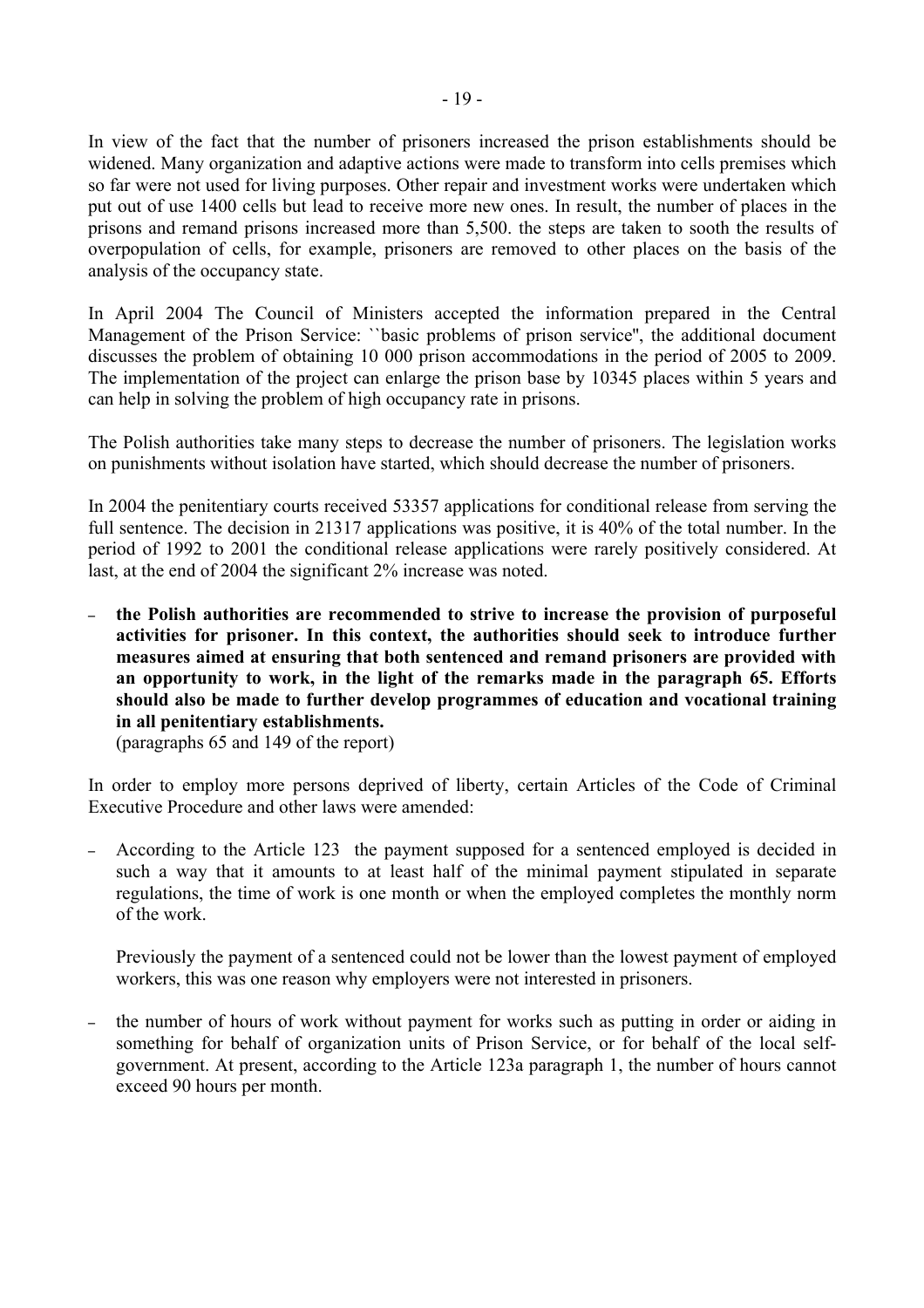- according to the Article 123a paragraph 2 there is a possibility to employ a sentenced person without payment with his/her written agreement or on his/her motion to work for behalf of public administration.
- it is possible to employ sentenced in workshops near the prison without payment but for learning, for the time no longer than 1 month.

The introduced changes caused the increase of employment of prisoners. In 2004, 16063 employed increased to 17407. The paid and not paid employment increased respectively 9,5% and 6,4%. This favourable tendency is observed also in 2005. According to data of 30 June 2005, the employment of prisoners increased to 20.924 persons.

The present legal state requires further legislative works on increase of prisoners employment. The project of amending the law on employment of persons deprived of liberty is supposed to change the situation.

Regardless of what was said earlier, the steps are taken to make a common practice employment of prisoners. These tasks must be carried out by the district directors of the Prison Service, so the establishments were give 70 more vacancies to organize the employment outside the penitentiary unit.

Measures are taken to find more employers who can employ prisoners, and to increase the paid rate of prisoners employed in the prison workshop.

The prison service takes steps to make prisoners work on behalf of public administration, local selfgovernment, and also for charity. The co-operation of penitentiary units with the mentioned organizations creates a positive situation. In 2004, 25 000 prisoners worked for 2,3 million hours for the social purposes.

Other undertakings which give the possibility to employ prisoners are also invited, like charity tasks, rendering services, etc.

The prison service is not interested only in economic aspect of the prisoners employment. Persons deprived of liberty need the source of correction and social activity.

The other value of the organized time in the penitentiary unit is education which have positive influence on sentenced and prisoners on remand. Education purposes are carried out by the prison staff and with support of social organizations. In 2004 38,500 prisoners took part in 634 programmes, the introduction of the programmes was supported by 461 organizations. The emphasis was put on education, culture, society, prevention of aggression and violation, prevention of drug-addiction, prevention of HIV/AIDS, healthy style of life, vocational activity, sport in life.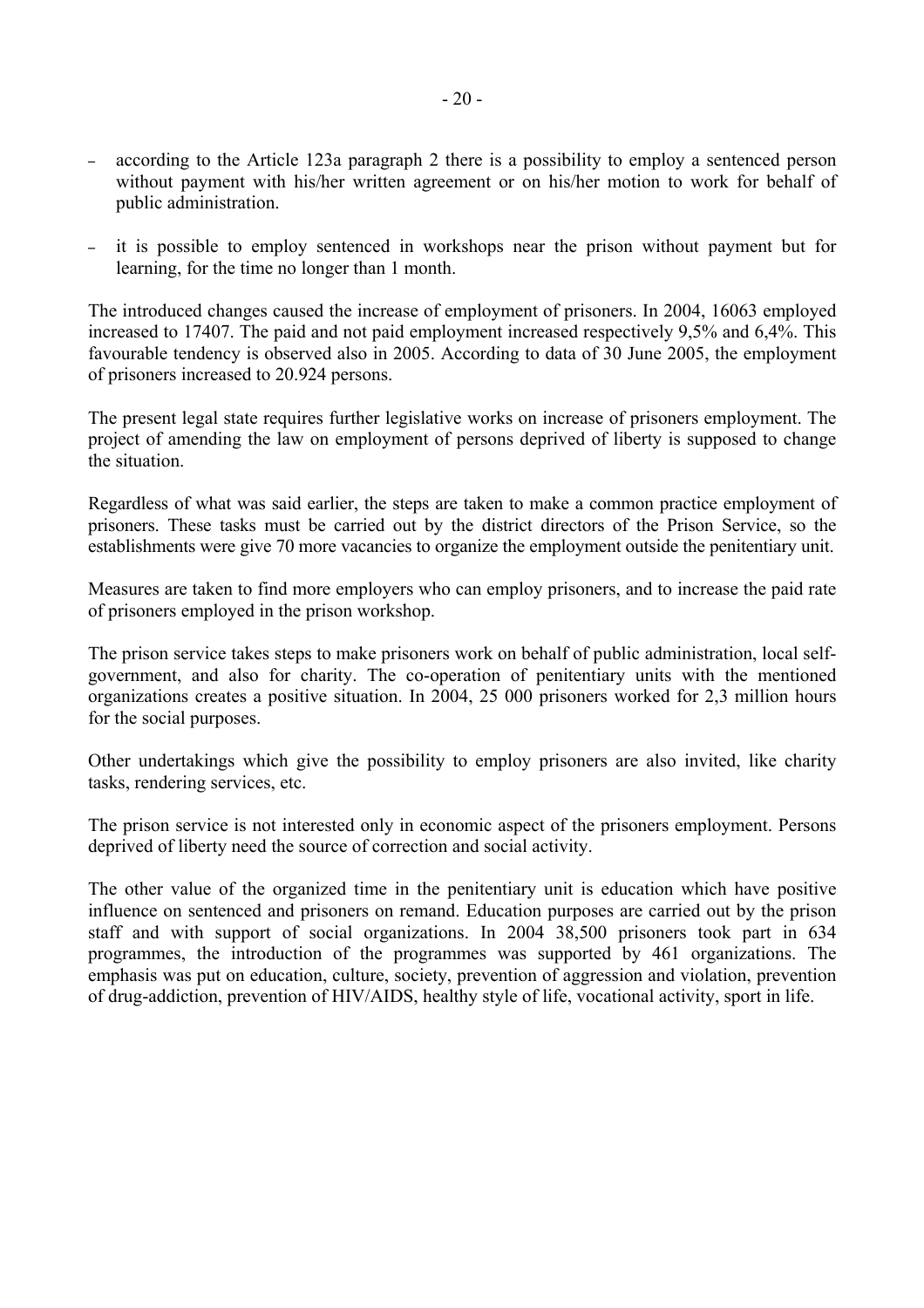During the school year 2003/2004 there were 61 schools in prisons. Education comprised of 4 levels: elementary, gymnasium, basic vocational and secondary. The schools in prisons guarantee that sentenced juveniles have access to education, as well as persons who are self-motivated to go to school.

The process of adapting the prison education to changes in the system of public education causes that small or not properly equipped places must be removed. In their place the 4 education centres are created called permanent education centres. The equipment is at a good standard. This year two other centres will be open.

Every year about 4 000 prisoners go to school. Among them 38% are juveniles, 28% sentenced for the first time, 34% habitual offenders.

Education of sentenced is aimed at vocational aspect. Usually they complete the vocational schools to become a mechanic, painter, cook, tailor, electrician, etc.

Prisoners can also take part in higher courses of vocational training, can inscribe to a university or to complete the education started before staying in prison.

#### – **the Polish authorities should take urgent steps to improve prison staffing levels**  (paragraphs 66 and 70 of the report)

In 1995 the Council of Ministers accepted conclusions of the report on the state of prison establishments. It was assumed that the staff number of 21285 is too low. The report indicated that it is necessary to reinforce the prison staff by 2,500 employees by 2000 year.

In 2004 the state of vacancies in the Prison Service significantly increased. The budget means were meant for 660 officers and 100 employees. In 2005 next 500 officer vacancies will be organized.

The increase of the prison population and the lack of posts for new officers and prison employees as well as the tasks of the Prison Service enlarged, in result the same number of officers had to deal with more tasks and overtime. In 2004 with new staff the overtime started to decrease.

The Ministry of Justice always makes efforts to ensure the human resources in the Prison Service, how many employees can find their posts in the prisons is decided by the parliament in the budget law. For 2006 the needs of the Prison Service amounts to 2890 vacancies for officers and 59 for employees.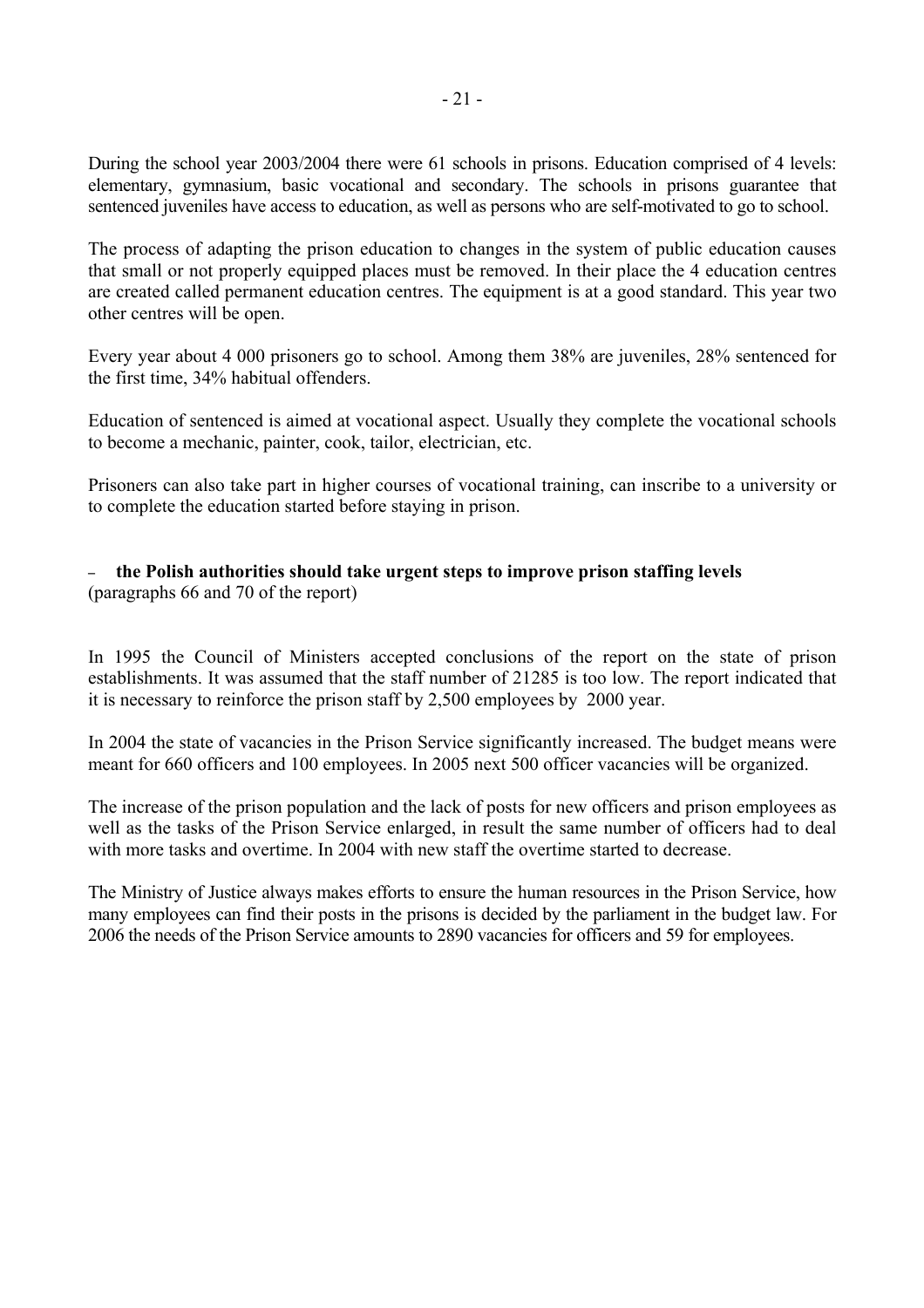# **Ill-treatment**

#### **recommendations**

the CPT recommends that the management and staff of Wołów Prison exercise **continuing vigilance and make use of all the means at their disposal to counter the negative impact of prison subculture and prevent inter-prisoner violence and intimidation.**  (paragraphs 69 and 151 of the report)

The ground to counteract against negative phenomena of the prison subculture is the Regulation No 2 of the General Director of the Prison Service of 24 February 2004 concerning detailed rules of managing and organization of the penitentiary work, the range of tasks of officers and therapeutic and penitentiary employees.

The management of Wołów Prison pays special attention to prevention of negative symptoms of the prison subculture. The prison has its own agenda and modified instructions for officers who are on duty.

Agenda and instructions are modified according to observed changes in the subculture. The training of the employees on counteracting against violent behaviour among prisoners and attempts of intimidation are organized at the specified periods of time.

The problem of safety in the establishment and mutual relations between prisoners are discussed at least once a month during penitentiary-security meetings. The members of the meetings: director of the unit, managers of penitentiary departments and security, educators, psychologists, chief of a shaft and inspector of the security department.

The Wołów Prison introduced a programme of counteracting against fights, and aggressive behaviour. The basic aspect of the programme is to recognize the psychophysical features of prisoners who can become victims and prisoners who can behave in an aggressive way.

## **- in the light of the remarks made in the paragraph 72 it is recommended that the Polish authorities reconsider their approach to control and restrain prisoners.**  (paragraphs 72 and 152 of the report)

The Polish legal provisions precisely stipulate when means of restraint can be used to a prisoner. Application of the means of restraint is the object of constant consideration of the management of Prison Service. The information on their use, and on the range of use are collected.

In 2004 the system solution was introduced to have more control over the means of restraint. The usual practice was to inform the administration body about using the means of restraint, registration and putting into achieves on audiovisual carrier when the persons was in a security cell. It was also recommended to make a film with the video camera in order to register the whole action.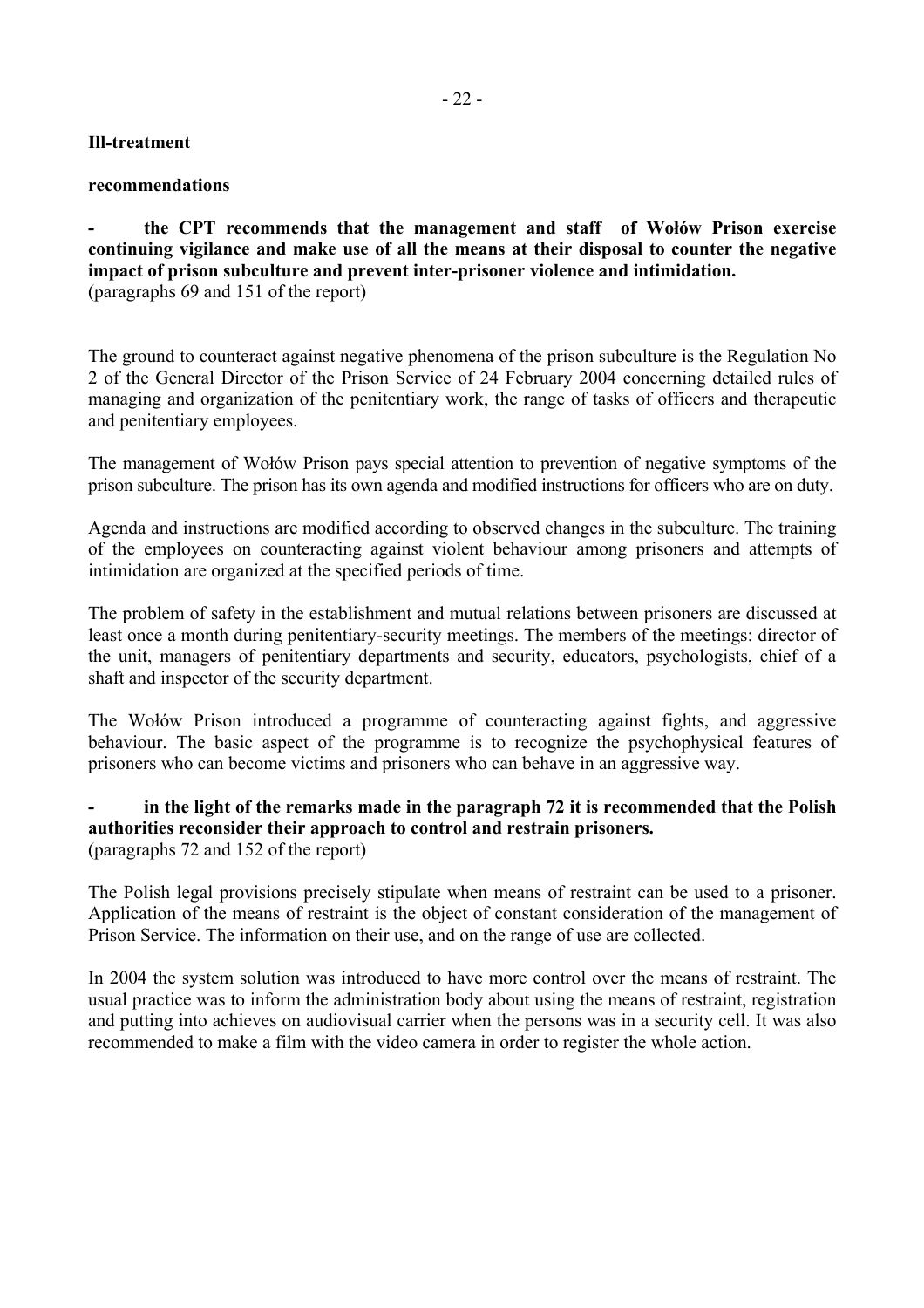Presumably, the taken steps decreased the number of cases of using the means of restrain in previous year.

The number of means of restrain used to prisoners in all prison establishments in Poland since 1999 is presented below:

1999 year  $-1977$  cases; 2000 year  $-2195$  cases; 2001 year  $-2559$  cases; 2002 year  $-2414$  cases; 2003 year  $-2009$  cases; 2004 year  $-1399$  cases; 2005 January to June  $-471$  cases.

In Wołów Prison in 2004 the means of restraint were use 27 times through 9 months, then 7 times in the next 9 months, and in 2005 only twice.

The data shows that since 2002 the tendency to use means of restraint decreases, and there are less cases when it is necessary to use means of restraint although the occupancy rate increases. The officers in prisons are more aware of the fact that the means are used in extremal situations.

#### **comments**

**- the means of restraint additional to placement in a security cell should rarely need to be applied for more than a few hours, unless there is a medical condition requiring this. The latter cases should be fully under the control of a doctor called upon to assess the need for restraint and not to certify fitness for restraint. Means of restraint should be removed at the earliest opportunity; they should never be applied, or their application prolonged, as a punishment.** 

(paragraphs 71 and 152 of the report)

We share the opinion of the Committee that the means of restraint should not be used longer than needed, it means it should be removed when the situation is under control. It is obvious that means of restraint should not be used as a punishment which is reflected in legal provisions of the Polish penitentiary law.

Using additional means of restraint to a person placed in a security cell is a situation that needs special attention. It should be noted that in 2004 such cases were not so numerous. For example in 2003 the combined means of restraint were used in 563 cases, in 2004 were used 432 times, and in 2005, during the first 6 months it happened 112 times. The belt was used respectively 130, 106 and 43 times.

The measures taken by the Polish authorities, also monitoring, are connected with what was established by the visits of the CPT. The time of applying a restraint means is shorter now, in 2004 they were used up to 24 hours 1035 times, more than 24 hours but shorter than 48 were used 213 times, longer than 48 hours were used 151 times. In 2005 during 6 months the number of such cases is respectively 416, 43 and 12.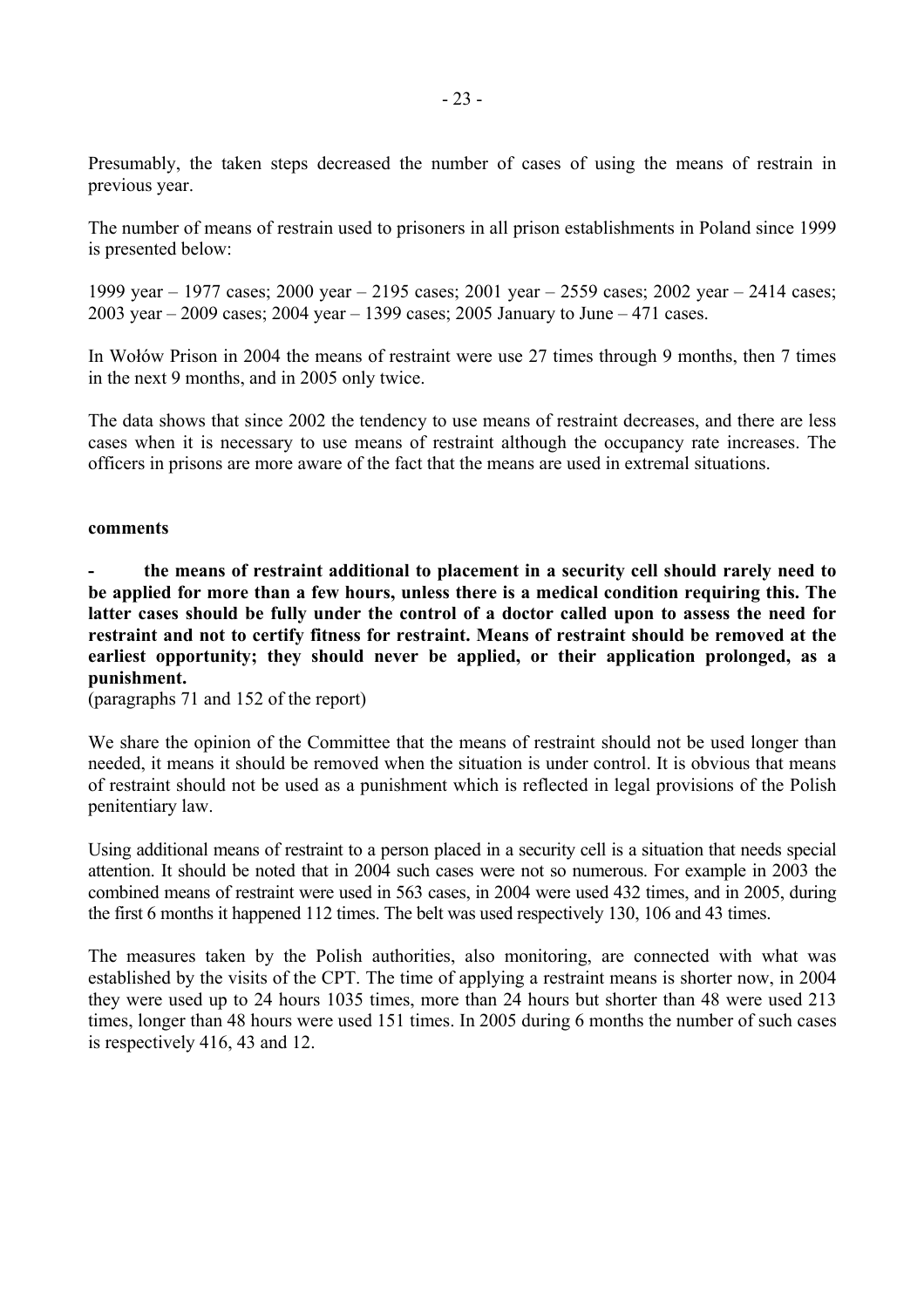The opinion on this problem states that professionals with special competencies can evaluate whether it is necessary to continue using the restraint means. Therefore, we consider to change the rules on using the means of restraint in such a way that the opinion of a doctor, psychologist and educator each time presented the evaluation whether it should be prolonged. The application of the means of restraint could be under more control. It goes further than the suggestion of the CPT when the prisoner was in a security cell.

### **requests for information**

- **in respect of all prisons in Poland for 2004 and the first half of 2005:**
- **the number and type of complaints of ill-treatment lodged against prison staff;**

# **- an account of disciplinary and/or criminal sanctions imposed following such complaints.**

(paragraphs 67, 68 and 150 of the report)

Currently the legal deed which concerns the complaints of prisoners is the Regulation of the Minister of Justice of 13 August 2003 on the way of taking decisions in cases of applications, complaints, requests of persons detained in prisons and remand prisons. The Regulation states that in a particular and justified cases the complaint is to be heard at the place when it happened by the representatives of the higher organization. In particular it concerns the complaints of battery, ill-treatment, illegal use of means of restraint. In practice such cases are always heard at the place where it happened by the appropriate body. Furthermore, the general director of the Prison Service ordered the district directors to apply this regulation whenever the complaint indicates illegal behaviour of officers of other staff of Prison Service, especially in cases of battery of apprehended persons.

In 2004, in total 2937 complaints on inappropriate attitude of officers and other staff of Prison Service were lodged. 2499 complaints were heard by prison service organizations. 46 complaints concerned use of means of restraint, 77 for battery, 231 for verbal aggression. The justified complaints were 22.

Remaining 438 complaints comprised complaints directed to other bodies and institutions. 21 were decided to be justified (1 of using means of restraint, 3 of battery, 1 of verbal aggression, 16 were related to other forms of inappropriate treatment of prisoners).

2145 complaints concerned other forms of inappropriate treatment of prisoners (20 were decided to be justified, none was concerned with battery of prisoners).

Since 1 January to 1 July 2005 1479 complaints on inappropriate treatment of prisoners by officers and other prison staff were lodged. 35 concerned battery, 16 illegal use of means of restraint and 206 concerned verbal aggression. Data considers cases subjected to prison organizations as well as sent through other bodies.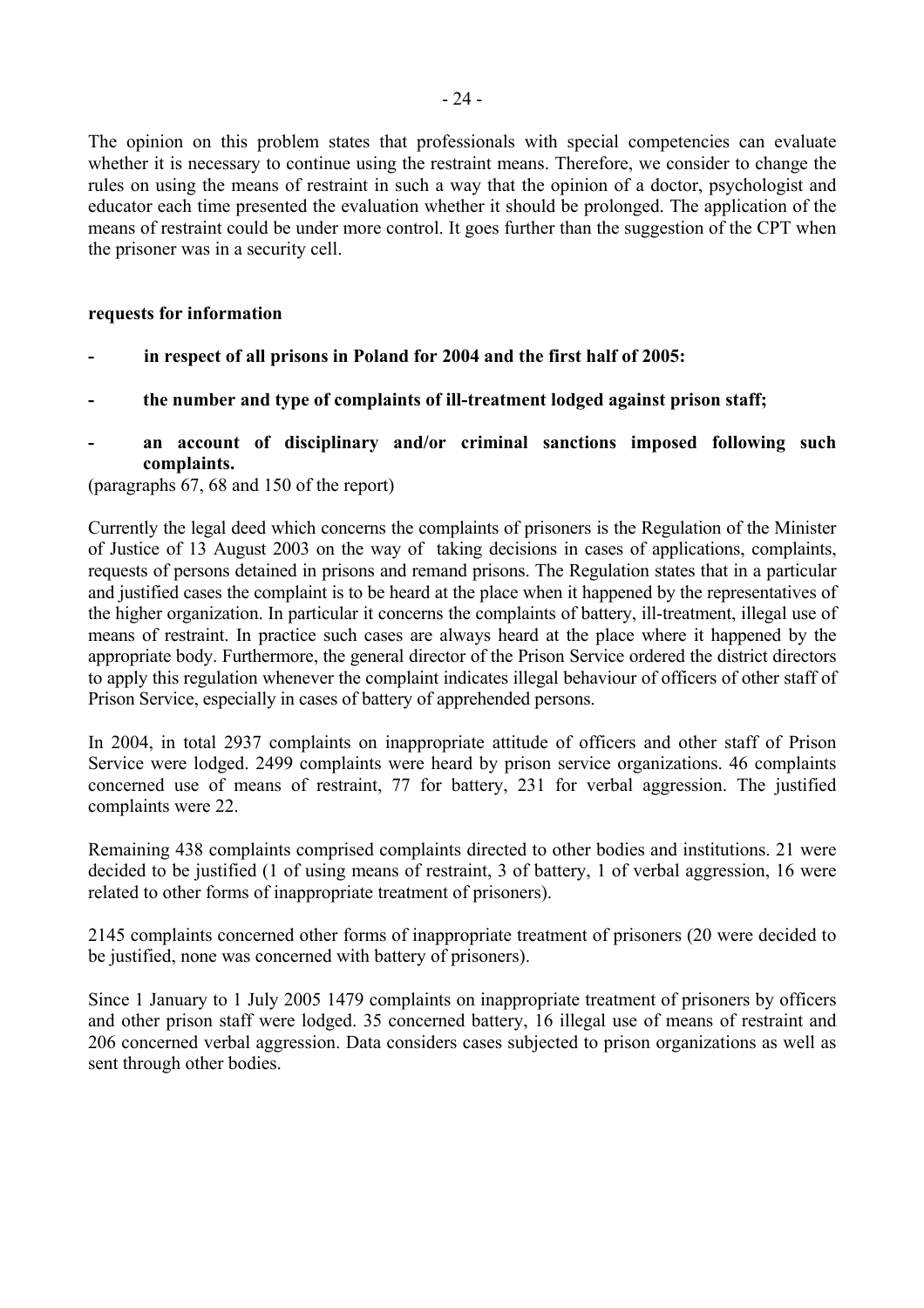In 2004, since the complaints proved to be justified, on 190 prison service officers and employees a disciplinary punishment had to be imposed. 4 disciplinary means concerned managers of organizations,  $17$  – managers of departments and their assistants,  $13$  – chiefs of shafts and their vicchiefs,  $151$  – officers on duty,  $11$  – civil employees.

In 2005 one officer was rebuked, official consequences were the disciplinary means imposed on other 54 officers.

# **Prisoners classified as ``dangerous'' (``N'' status)**

#### **recommendations**

**- the single cells be either enlarged, with a view to ensure that they measure at least 6 m2 and that there is 2 m or more between walls, or withdrawn from service.**  (paragraphs 75 and 156 of the report)

At the end of May and the beginning of June in the Prison in Wołów the steps were undertaken to connect the cells in such a way that after rebuilding the single cells have the living space of about 9 m2 and the width of about 2,75 m. Due to carrying out the project the ``N" unit will have 6 such cells, the unit IV D will have 14 cells of the living space of 9,5 m2 and the width of 2,75 m.

When the conception to rebuild and change the ward for ``N" status prisoners, the technical project will be worked out and on its basis other investments will be made. The conversion of the building can take place in 2007 and 2008. At the moment there is no need to place ``N'' prisoners in cells in question since the occupancy of the ward is very low.

#### **- it is recommended to end the practice of interviewing the ``N'' status prisoners while placed in the cage in the Wołów Prison.** (paragraph 75 of the report)

The management of Wołów Prison undertaken steps to make a higher standard of the room where ``N'' status prisoners talked to other people, the condition must provide protection to a person in contact with a prisoner.

The legal provisions of the penitentiary law state that management of prison should have rooms providing protection to persons who have contact with ``N'' prisoner, however, in our opinion the standard of this place in Wołów Prison is doubtful.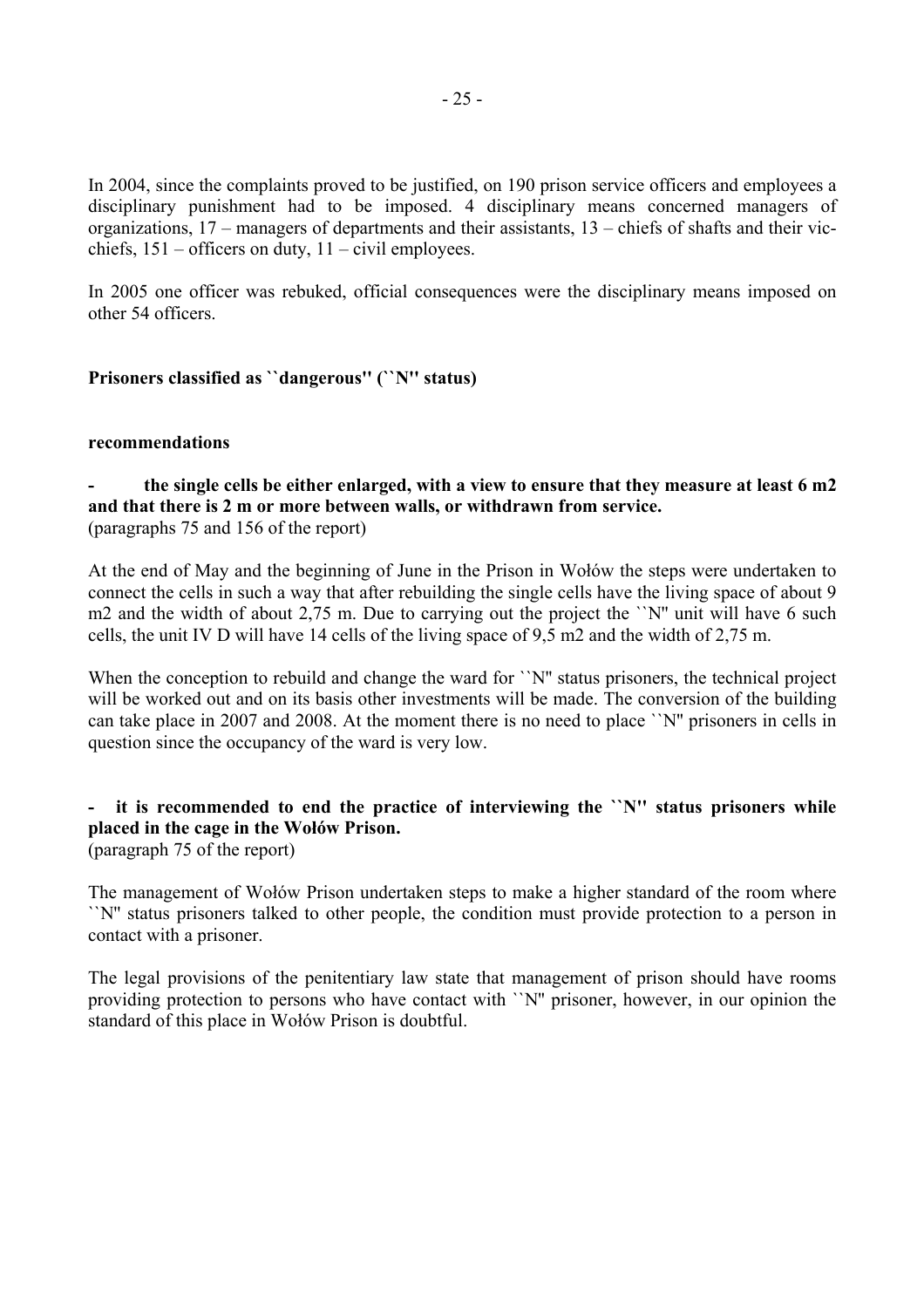**- the Polish authorities are called upon to review the regime applied to ``N'' status prisoners, in the light of the above remarks made in the paragraph 77.**  (paragraphs 77 and 153 of the report)

In the light of the Polish penitentiary law there are no significant differences in rights of ``N'' status prisoners and other prisoners. For example the period of time spent outside, times of taking shower, visits with relatives, telephone contacts, shopping, access to health-care. For the safety sake, certain forms of activity of ``N" status prisoners are different. The legal provisions state that they can study, work, go to a mess, take part in religious meetings or cultural, educational meetings, sport activities only in the ward were they stay. They move around the unit only if it is necessary.

The legal regulations concerning ``N'' status prisoners do not rise special doubts, however, the efforts must be made to influence this category of people. In 2004, having in mind this problem the Central Management of Prison Service worked out recommendations how treat ``N'' status prisoners. The many-sided stimulation of these persons prevents degradation of their personality and at the same time keeps the proper social relations.

Wołów Prison introduced the comprehensive programme of penitentiary-educational stimulations, including culture and sport. ``N'' status prisoners take part in cultural activities or sport meetings. The social room of the ward was adapted to recreation exercises.

Considering the remarks of the Committee, Cracow Remand Prison also introduced programme for ``N'' status prisoners. The crucial point of the programme is to transmit to ``N'' prisoners information about culture, science and religion.

# **- it is recommended that the Polish authorities review current practice with a view to ensure that ``N'' status is only applied and maintained in relation to prisoners who genuinely require to be placed in such category.**

(paragraphs 78 and 153 of the report)

In 2004 in Polish prisons were held on average 409 ``N'' status prisoners. In 2005, until the end of May, the average number was 348 persons. Last year 170 prisoners were given ``N'' status, for 244 persons the ``N'' status was withdrawn. In 2005 until May, 74 prisoners were given ``N'' status, in 84 cases the ``N'' status was withdrawn. Since December 2003 the number of ``N'' status prisoners decreases, although the qualification rule is unchanged. In practice we observe how qualification changes, and also the significant fluctuation in this group.

It cannot be sure that for a certain group the ``N" status will be kept for a prolonged time. This situation does not concern most part of cases. Thus it can be said that the ``N'' status was used to certain prisoners in an adequate way for a period of time necessary to provide safety in the penitentiary unit.

The important element whether ``N'' qualification is legitimate or well-founded is to bring the decision of the prison establishment to the Penitentiary Court. The Court has the power to annul the groundless decision. Such situation are rare.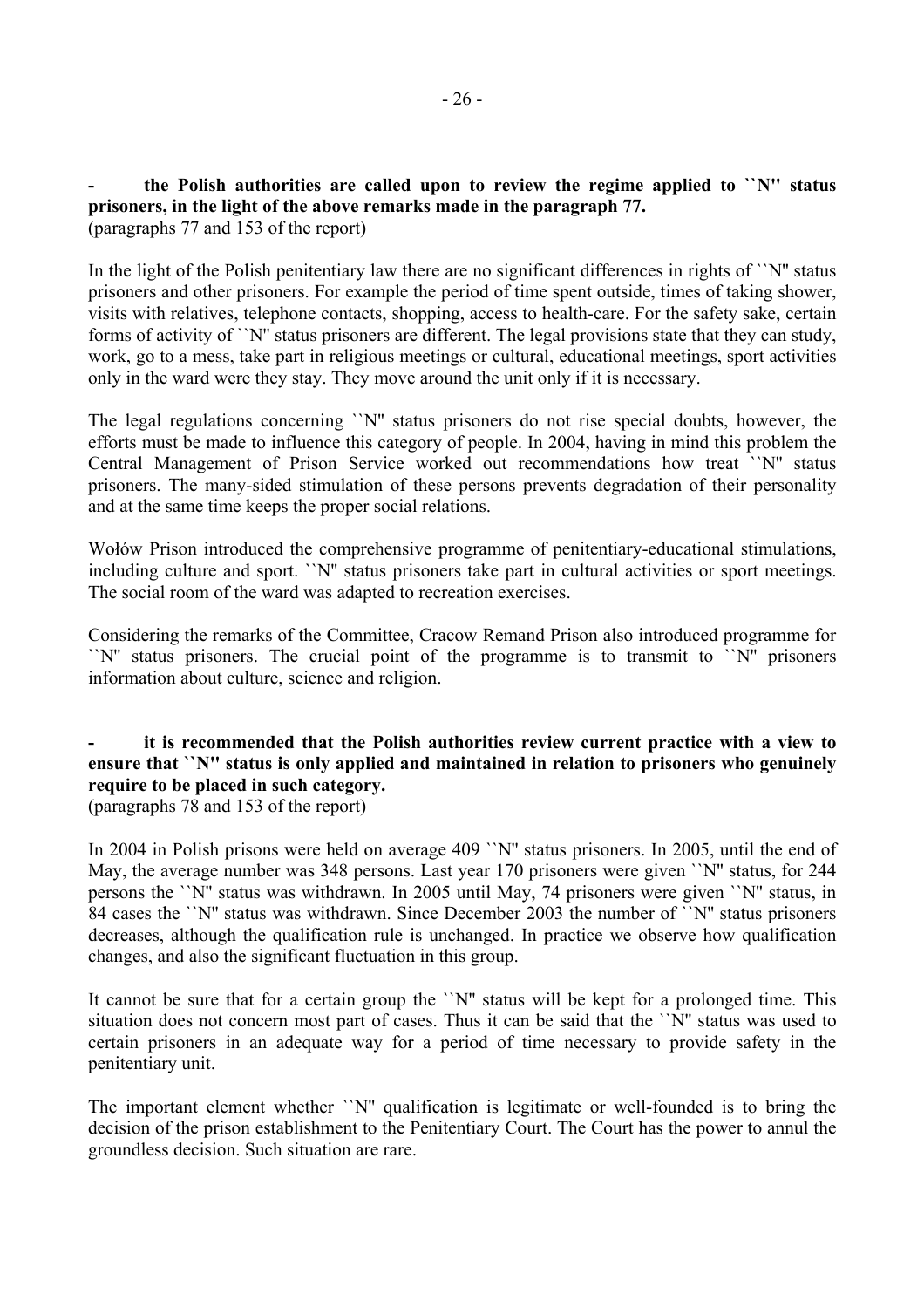## **Material conditions**

#### **recommendations**

- **the steps to be taken at Cracow Remand Prison:**
- **reduce the occupancy rate of the establishment, the objective being to provide a minimum of 4 m2 of living space per prisoner. This will involve:**
- **removing the third tier of the bunk beds;**
- **ensuring that no more than one prisoner is accommodated in the establishment's cells measuring 6-7 m2 (save in exceptional cases when it would be inadvisable for a prisoner to be left alone);**
- **refurbish the remainder of the prisoner accommodation;**
- **discontinue the practice of placing adult and young prisoners in the same cell. Young prisoners should be held in a quite distinct detention facility; the staff assigned to such a unit should be carefully chosen and, more specifically, be persons capable to guide and motivate young people.**

(paragraphs 80, 81, 82, 83, 87 and 154 of the report)

On 11 October 2004 the Cracow Remand Prison held 771 prisoners, on 13 June 2005 there were 840 prisoners. The capacity of this establishment provides 680 places. The occupancy rate at this moment is higher than it was during the visit of the Committee and it has the increasing tendency. In this situation it is not possible to remove the third bed, the prison staff is aware of difficulties, therefore the cells occupancy rate is checked and solutions are tried to be found.

Also because of the high occupancy rate it is not possible to meet the recommendation that one person should stay in a cell of 6-7 m2. It will worsen the living conditions of other prisoners.

Cracow Remand Prison does not consider to reduce the high occupancy rate by placing prisoners in other penitentiary units. Prisons in Cracow district have the same situation and such operation can only worsen the living conditions.

Cracow Remand Prison continues repair works, the department III is supposed to be completed in September 2005. Since November 2004 the surgery department of the prison hospital has been modernized, it will be complete at the end of 2005.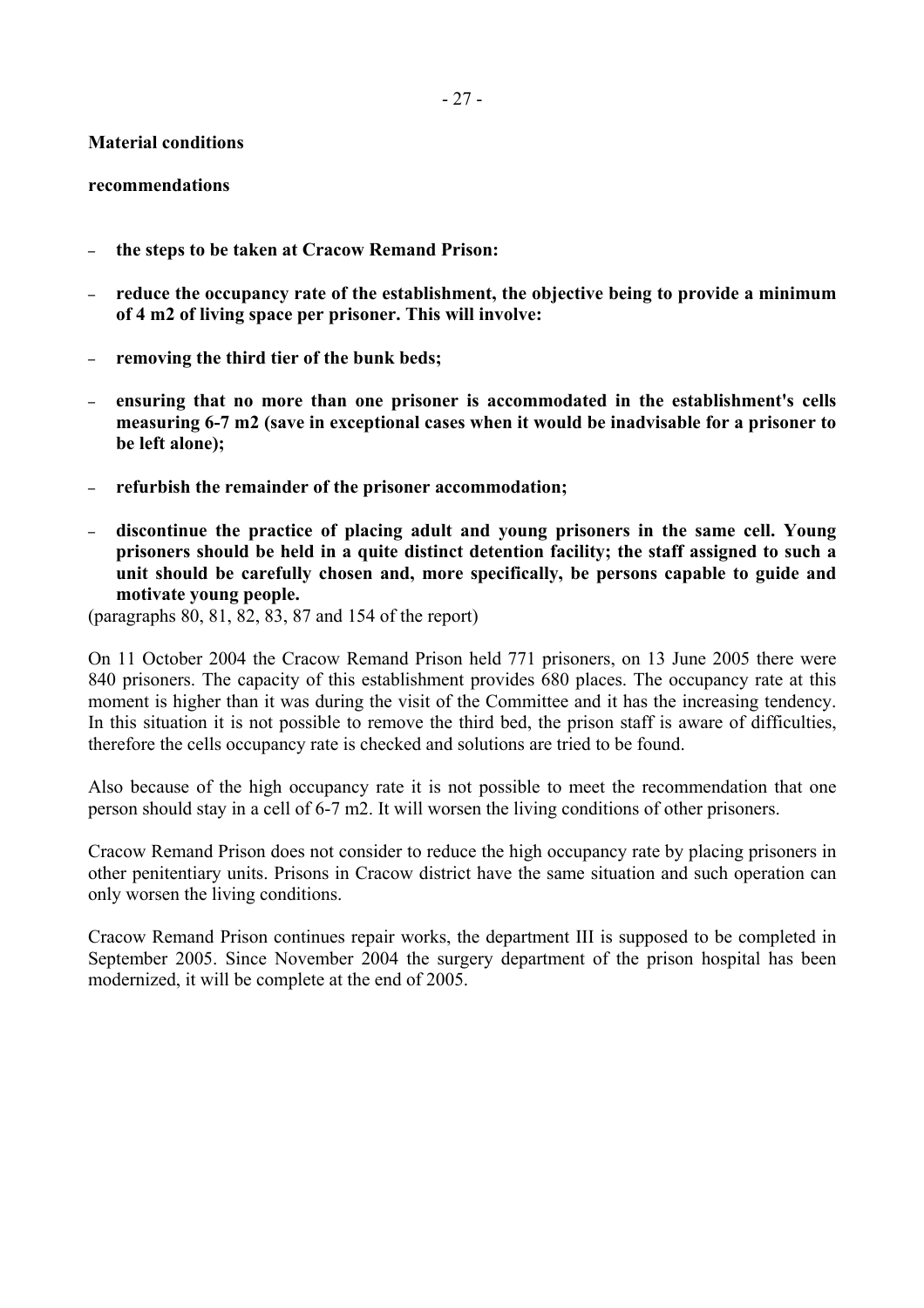The Polish penitentiary law states that adult prisoners and juveniles are placed separately. In exceptional cases, the law allows to place with juveniles an adult who has a proper attitude to life and who stays in prison for the first time. The decision is taken by the penitentiary commission after evaluating the progress in social contacts of the adult prisoner, in case of a person who is on temporary stay in prison, the director of the prison makes the decision.

The practice to educate juvenile prisoners by placing in their group a properly chosen adult can be beneficial. There are no reports on using younger prisoners by adults or cases of domination.

We agree with the Committee that placing young and adult prisoners cannot be a usual practice. Prison management takes steps to put limits to such situations.

Prison staff for juveniles is chosen with particular care. They must have a special education and professional experience, they must also show character features which qualify them to work with juvenile prisoners.

## **- the strenuous efforts should be made to develop the regime of activities for prisoners at Cracow Remand Prison, in the light of the consideration made in paragraph 91. In this connection, steps should be taken to ensure that all prisoners are provided with access on a regular basis to the indoor gym and recreation rooms.**  (paragraphs 89, 90, 91 and 154 of the report)

Before the visit of the Committee, the Cracow Remand Prison carried out 8 programmes aimed at education, sport, recreation and creating proper social relations. Taking under consideration the recommendation of the Committee, the prison staff introduced 4 new programmes. Two of them are addressed to juvenile prisoners – under 18 years old and stresses the creation of socially accepted forms of behaviour etc. The second programme creates proper social relations and teaches how to behave in difficult life situations. The third programme shows how to organize time for ``N'' status prisoners. The last of the new programmes has diagnostic functions and preventive to prisoners with addiction problems.

The management of the Cracow Prison made efforts to use efficiently the place meant for sport and recreation activities. At present 87 groups of prisoners that is about 500 persons take part in such activities. If the establishment occupancy rate could be lower the access to sport activities would be wider.

# **- the outdoor exercise facilities in the Cracow Remand Prison should be improved, in the light of the remarks made in paragraph 88.**  (paragraphs 88 and 91 of the report)

The management of the prison intend to build to 2006 over the three yards which are situated above the visit room.

Considering the architecture aspects it is not possible to widen the yards in this establishment. Therefore, in order to ensure adequate conditions during the outdoor activities, the number of prisoners in groups is limited.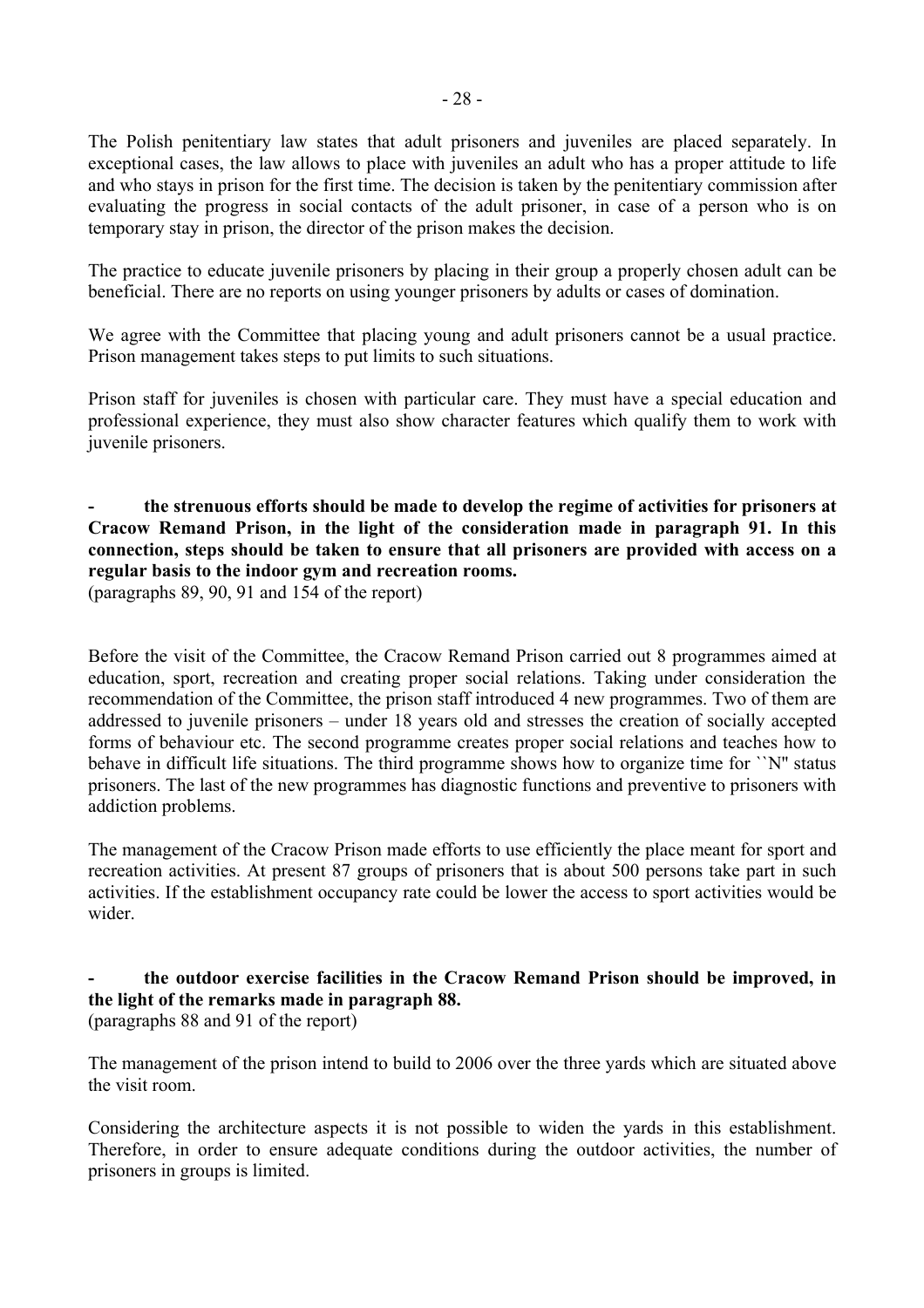**- the recommendation to reduce the occupancy rate at Cracow Remand Prison made in paragraph 87 refers also to the diagnostic unit.** 

(paragraph 93 of the report)

The remarks made as the answer to the recommendation in the paragraph 87 refer as well to the problem of the diagnostic unit in Cracow Remand Prison.

- **Warsaw-Mokotów Remand Prison:**
- **strenuous efforts should be made to reduce the cell occupancy rates, the objective being to provide a minimum of 4 m2 of living space per prisoner;**
- **the cell refurbishment programme should be completed as a matter of priority;**
- **the shortcomings observed as regards the cells' ventilation and access to natural light should be remedied;**
- **the iron grilles in the former cells for ``N'' status prisoners in Blocks II and III should be removed at the earliest opportunity.**

(paragraphs 95, 96, 97, 98, 101 and 155 of the report)

On 4 July 2005 Warsaw-Mokotów Remand Prison held 963 prisoners although this prison establishment capacity is meant for 797 places. The occupancy rate was 120,8% and trespassed slightly the Poland average level. In this situation it is not possible to decrease the number of persons in cells neither it is possible to meet the requirement of 4 m2 of living space per prisoner.

The state of occupancy in the establishment is monitored. Every month the analyses are made whether sentenced or on temporary stay prisoners should be directed to other prison establishments.

Since the last year, all corridors of the Block II and 4 corridors of the Block III have been refurbished. 27 cells in Block II and 22 cells in Block III have been refurbished. At the end of 2005 the windows will be widened and their frames will be changed, thus the cells will have more natural light. The end of repair works is meant for the end of 2007.

The repair works will be made also at the hospital wards. Since May 2005 the cells at psychiatric ward are renovated. The hospital should be repaired till the end of 2006.

Each year, in Autumn, ventilation installation is checked, spotted shortcomings are removed at once.

We share the opinion of the Committee as for the bars on doors is not justified. However, since the prisoners population is specific it is reasonable to leave these construction in case more ``N'' status prisoners must be placed in prison. The cells with bars in doors will be limited to indispensable minimum.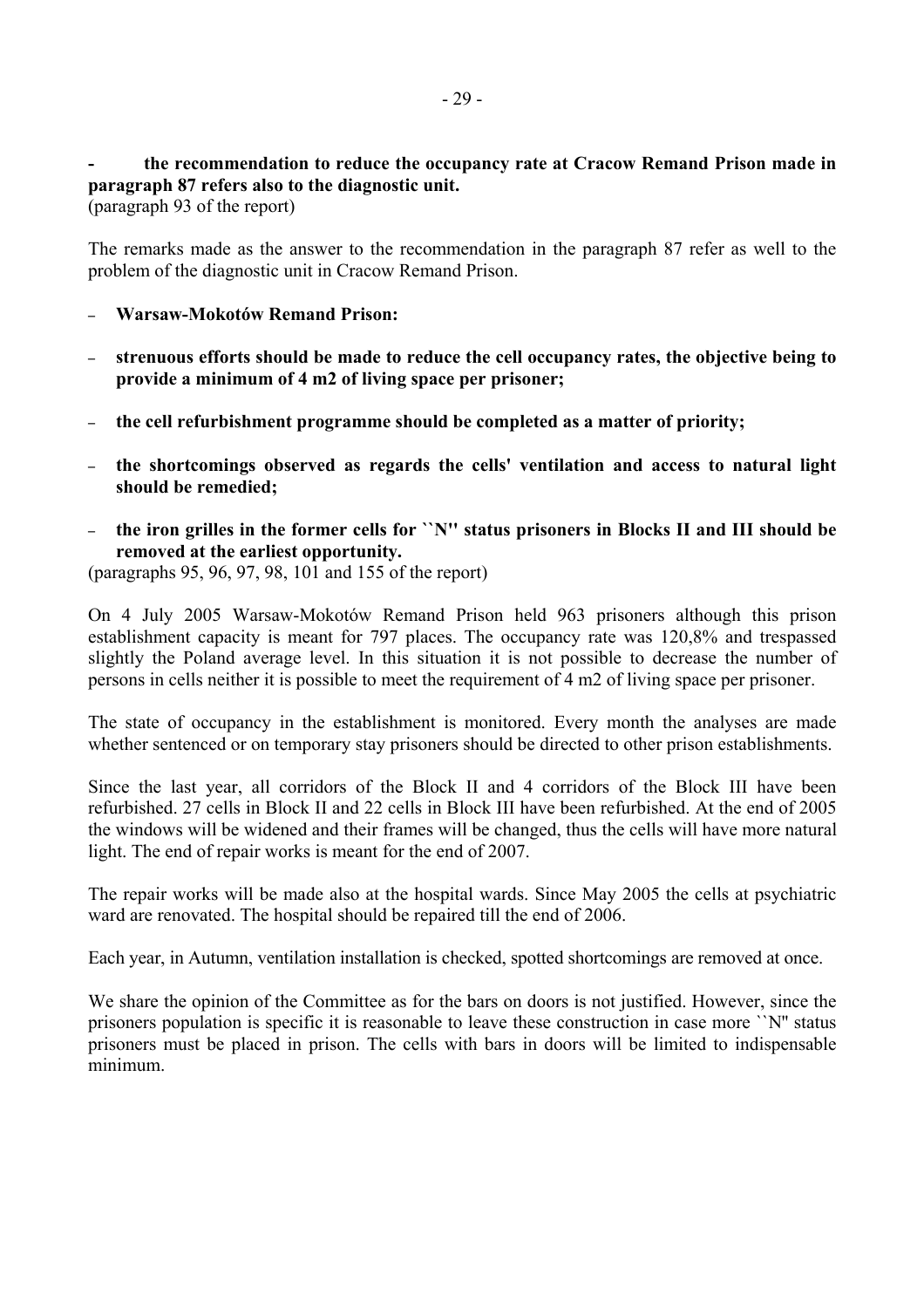**- the Polish authorities are recommended to strive to develop further the programme of**  activities for prisoners – both remand and sentenced – at Warsaw-Mokotów Remand Prison. **In this context, the authorities should seek to make broader use of the approach followed in Block I. Further, the outdoor exercise facilities should be improved, in the light of the remarks made in paragraph 102.** 

(paragraphs 102, 103, 104, 106 and 155 of the report)

After the visit of the Committee which took place at the moment of completing the repair works in the Block I at Warsaw-Mokotów Remand Prison, the recreation activities for the detained on remand have started. They have access to the social room every day before noon.

The programme called ``workshop with stress for juveniles in temporary detention'' was set in motion and it is carried out in sessions of 2 hours for groups of 10 persons. The programme of group therapy is also introduced to persons on remand who come from families with alcohol problems.

The juveniles on remand have possibility of individual education programme at the level of gymnasium.

Considering the purpose of the prison, in particular, the number of groups that need to be kept separately, high occupancy rate, at the moment it is not possible to apply all recommendations of the Committee.

One of the yards of 100 m2 was adapted to play basket ball. The prison management plans to improve conditions on other yards. During the repair works the shelters will be added.

- **the steps to be taken at WołÛw Prison:**
- **substantially reduce the occupancy rate of the establishment, the objective being to provide a minimum of 4 m2 of living space per prisoner;**
- **enlarge the establishment's single cells, with a view to ensure that they measure at least 6 m2, and that there is 2 m or more between walls; failing that, the cells in question should be withdrawn from service;**
- **enlarge the shower facilities;**
- **review the laundry arrangements for prisoners' own clothes;**

– **refurbish the kitchen.**  (paragraphs 108, 109, 110, 111 and 156 of the report)

On 4 July 2005 Wołów Prison that has the capacity of 1021 places accommodated 1324 prisoners. The occupancy rate amounted to 129,7%. In this situation it is not possible to reduce the number of persons in cells and attain the objective of 4 m2 of living space per prisoner recommended by the **Committee**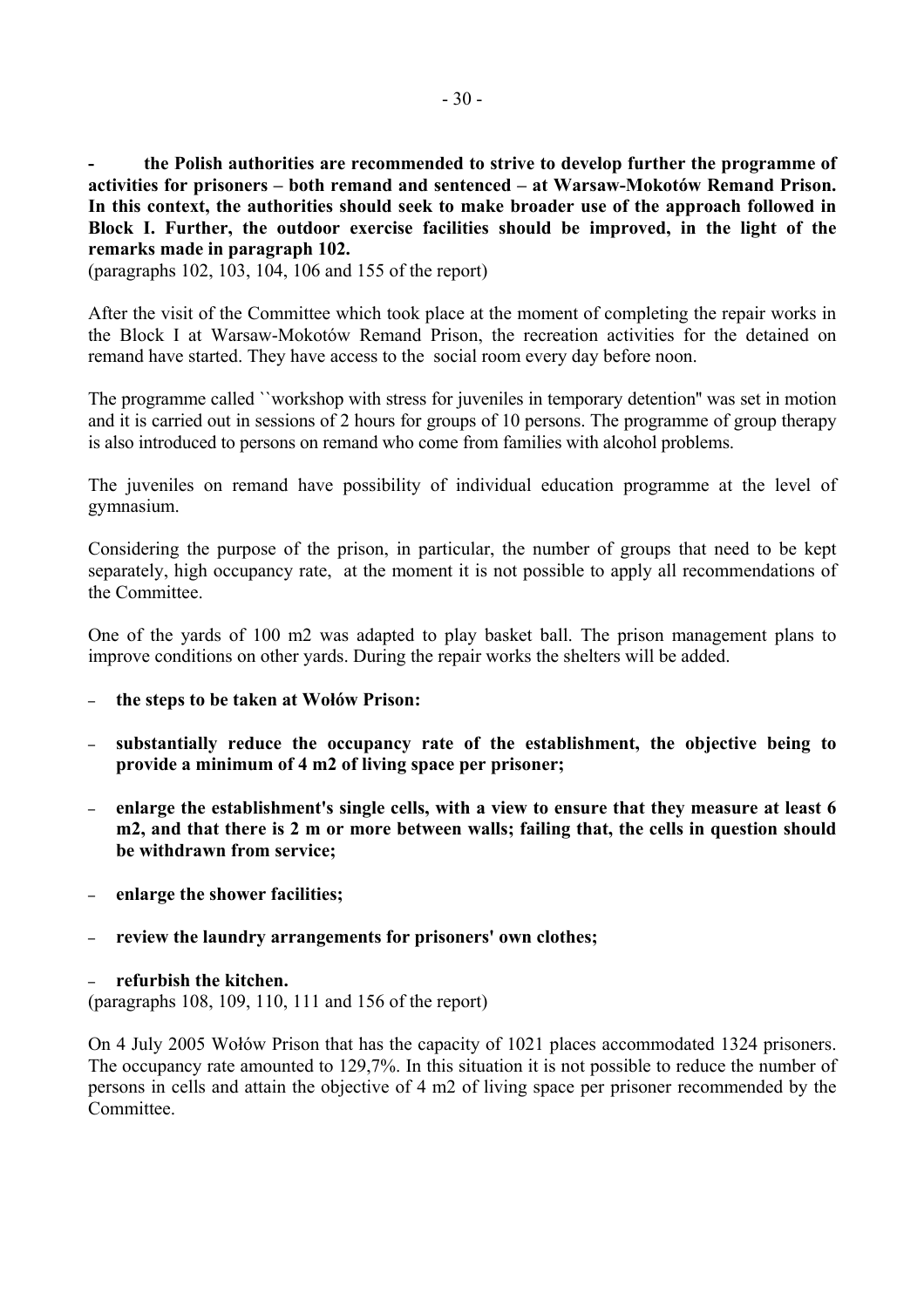Answers to the remarks on the width of the cells were given to the recommendation made in the paragraph 75.

The management of the Wołów Prison prepared technical documents and received a permission to convert the production workshop out of use into logistics complex. It is planned that the second shower facility with 24 places will be build. The time of transforming the place is meant for 3 years. The number of shower places will increase also when the single cells are enlarged. Each of these cells should have a sanitary facility to take showers.

Prisoners wash their own clothing in the cells. In justified cases the prisoners have the right to ask to wash in the communal laundry. Considering the rate of occupancy of the prison establishment, lack of washing machines, at the moment it is not possible to arrange in accommodation wards the adequate logistic space. However, it is intended to separate such space from the laundry.

When the logistics complex is in use there will be the kitchen build according to all standards. The localization of the old kitchen make it impossible to be modernised.

# **- the shortcomings in the exercise yards of WołÛw Prison referred to in paragraph 112 should be remedied.**

(paragraph 112 of the report)

Currently, in Wołów Prison the project of the Community Initiative "Equal" is going to be launched. The programme provides total rebuild of places for staying out door. They will have shelters in case of rain and will be equipped with sport and recreation apparatus. The surface of the yards will be hardened. The project should start in 2006 but the prison management make efforts to start the works earlier.

## **comments**

# **- the management of WołÛw Prison is encouraged to continue the efforts to engage more prisoners in work and other purposeful activities (in particular education and vocational training).**

(paragraphs 113, 114, 115, 116 and 156 of the report)

In reply to the recommendation of the Committee concerning development of education and vocational trainings for prisoner at Wołów Prison the steps to enlarge the centre of permanent education were taken. At present the building which is meant for a school has been adapted, and the class rooms were doubled, in this way more prisoners can have access to education. Currently, in 7 school departments there are 150 prisoners, it is twice as much as in 2004. For the remaining prisoners the vocational courses and foreign languages courses are organized.

During holidays, in the school workshops the vocational training meant to improve the skills will be conducted.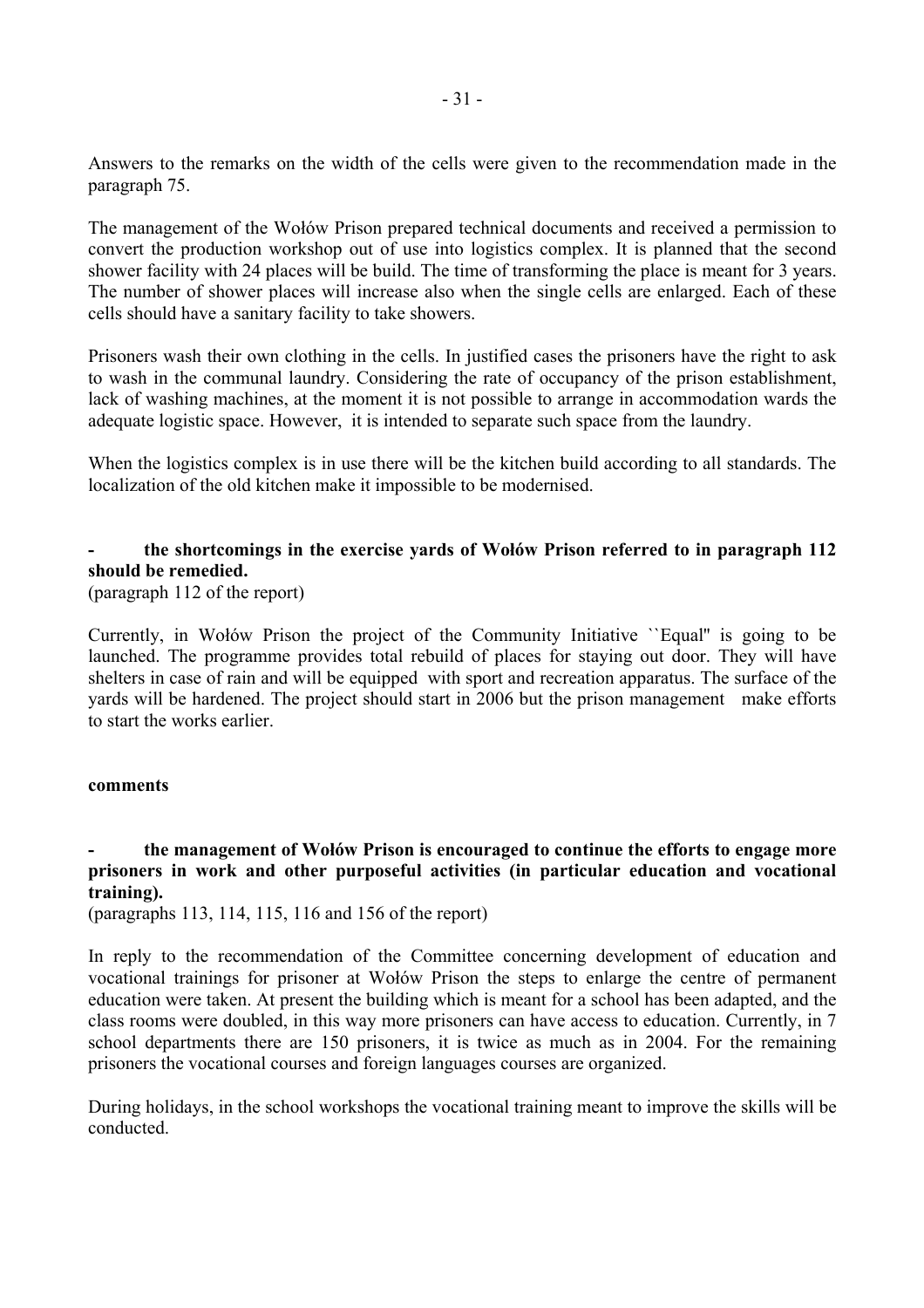To enrich the education offer the programme: "Black sheep – sentenced to environment protection" is carried out within the Community Initiative EQUAL. The project, except for prison invites Fund for Global Environment GEF/UNDP, Polish Society of Environment Friends ``pro Natura'', Wrocław District Inspectorate of Prison Service, and partners from other countries like Italy, Portugal. The purpose of the undertaking is to organize a series of trainings which give prisoners the competitive skills for the work market after their release. The project will start in August 2005 and is meant for 3 years. It is evaluated the it comprises of about 1000 prisoners.

The management of the Wołów Prison has also undertaken the action to enlarge the rate of employment of prisoners. In 2005 the prison company in co-operation with the Spanish Alecop company started production of electric wires. The objective is employment of about 100 prisoners.

#### **Health-care issues**

#### **recommendations**

- **the steps to be taken at WołÛw Prison:**
- **to reinforce the health-care team and, in particular, substantially increase the nursing staff resources (as a first step, by the equivalent of at least two full-time nursing posts);**
- **to ensure that someone qualified can provide first aid, preferably with a recognised nursing qualification, is always present on the prison's premises, including nights and weekends.**

(paragraphs 121 and 157 of the report)

We share the opinion of the Committee that it is necessary to reinforce the medical team, in particular to increase the number of nursing staff, and provide the 24 hours nursing care in Wołów Prison. At present, in view of the fact that the Prison Service lacks vacancies it is not possible to solve this problem. If the Prison Wołów receives more vacancies for employment, the health-care staff issue will be taken under consideration following the recommendations of the Committee.

## **- to take the measures to ensure that all newly arrived prisoners at WołÛw Prison are seen by a health-care staff member within 24 hours since their arrival.**  (paragraphs 124 and 157 of the report)

According to law in force the initial medical examination of each newly arrived person should be made without delay after the arrival and not later than within three days. A dental check-up should be made within 14 days.

In practice, the terms of medical examinations are observed, and the legal rule concerns only persons in temporary detention and sentenced coming from home. The prisoners transported are regarded as persons who must be still under control and under medical care (in an urgent case the doctor treats the patients without delay), it means that they do not need another initial medical examination. The Wołów Prison do not take persons from home (liberty)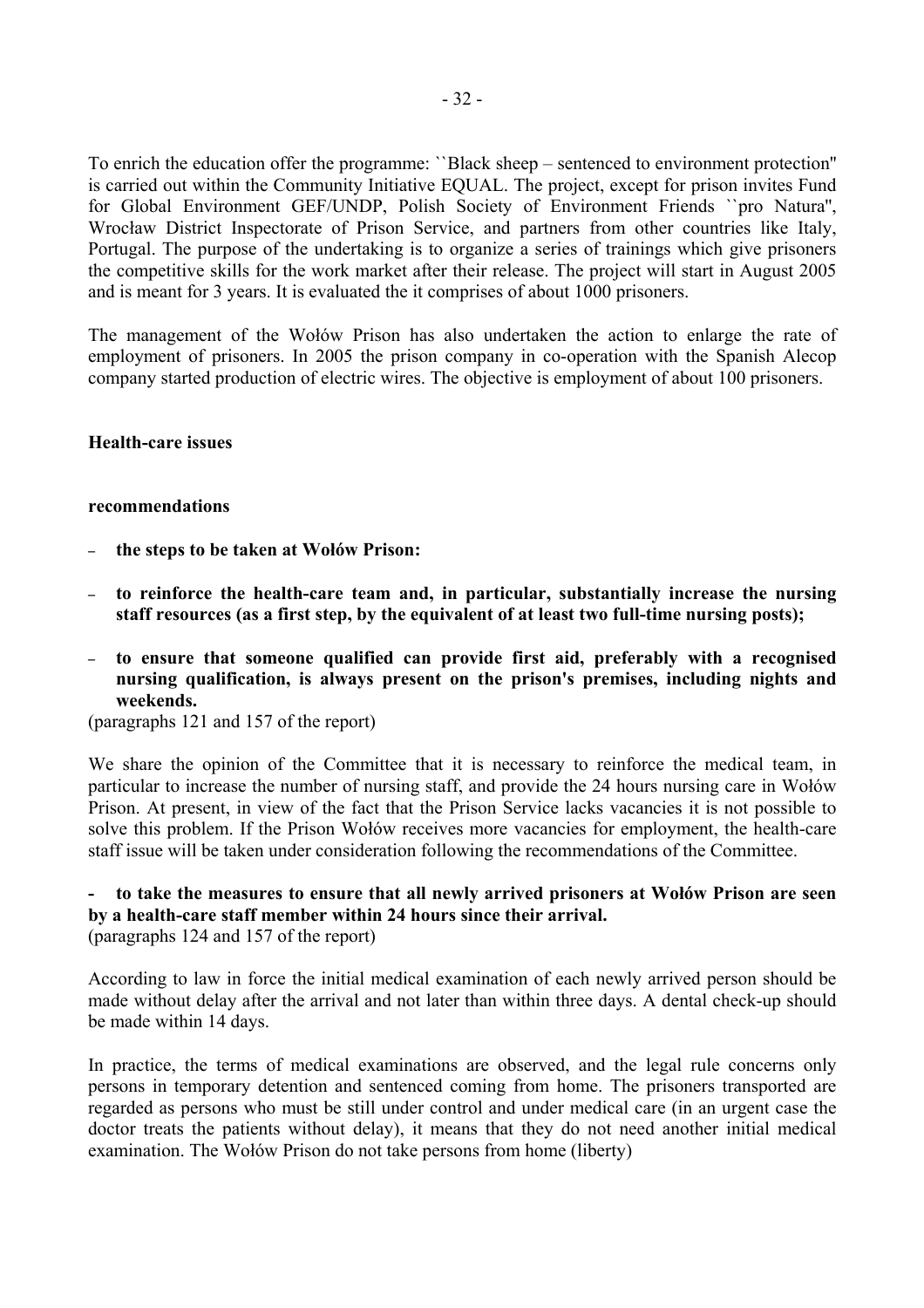## **- to take the steps to bring in practice that the confidentiality of medical information is generally respected in the case of ``N'' status prisoners, as it was noted in the paragraph 125.**  (paragraph 125 of the report)

The Polish penitentiary system provides the confidentiality rule during the medical treatment of prisoners. Breaking this rule happens rarely and concerns prisoners who are physically danger for medical staff. Such exceptional limits put on the confidentiality rule, in practice means that only the most dangerous prisoners are guarded during the medical examination. For example, in Wołów, the cases of guarding ``N'' status prisoners during medical treatment are limited to indispensable minimum.

## **- it is recommended to develop and implement a comprehensive policy for the provision of care to prisoners with drug-related problems, in the light of the remarks in paragraph 126.**  (paragraphs 126 and 157 of the report)

The Polish penitentiary system of working with drug-addicted prisoners is coherent. It comprises of: psychological care, medical care, therapeutic programmes, addiction preventive programmes and support groups for persons with drug-related programmes.

Since the moment of the initial medical examination, the newly arrived persons who have drugrelated problems are offered aid such as detoxification, taking part in therapeutic programmes and in few cases substitution.

In penitentiary units the detoxification can be made in 11 wards of prison hospitals. The new programme of exchanging needles and syringes is prepared. Three methadone substitution programmes have been carried out.

We agree with the opinion that the number of prisoners with drug-related problems treated with methadone is not sufficient. It is the result of small range of such programmes in the outside prison groups. The treatment with methadone which can start in prison hospital should be continued outside, and here it is not guaranteed.

The prison health-care units started the wide-range information action. The persons in prison are given brochures on reduction of damages made by drugs. The local radio programmes on health and drug prevention are prepared

The psychological care for prisoners includes about 300 psychologists employed in the prison service. Their tasks are as follow: diagnostics of addiction, sending addicted persons to therapeutic wards, motivation to undertake the therapy, working out and implementing programmes on prevention of drug-addiction, and taking care after the therapy.

The therapy for drug-addicts is conducted in 12 hight specialized wards for prisoners. They are found in the whole country.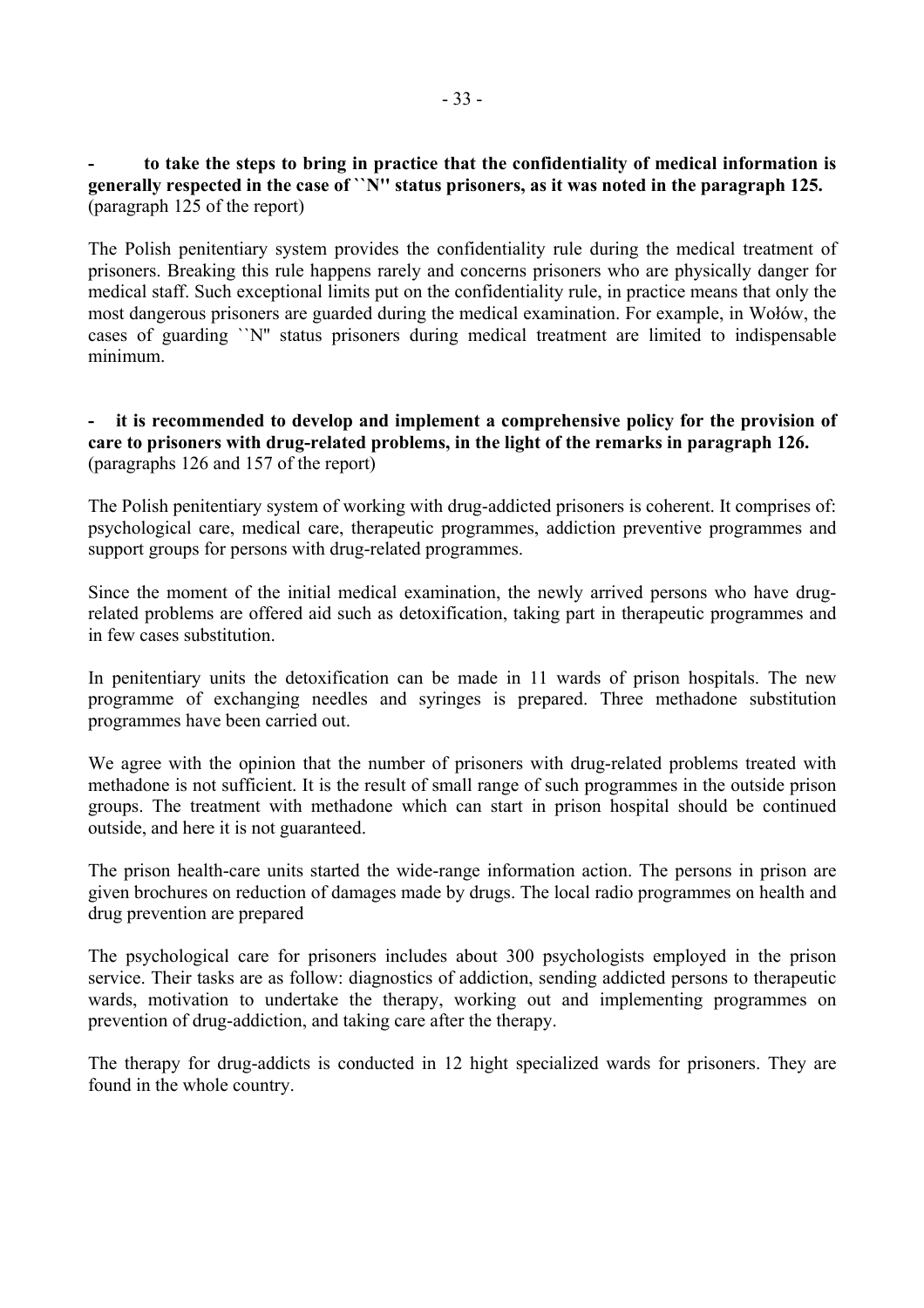The supplemental preventive programmes are carried out outside the therapeutic wards/units. In 2004, the penitentiary units implemented 25 programmes for drug prevention and 35 programmes for prevention of any addiction, which concerned drugs and alcohol.

At the same time, in prison there were 141 support groups, 4 clubs of total abstinence and 13 education groups. The meeting of self-support groups usually have place once a week and 12 to 17 prisoners take part, as well as persons from outside.

Prisoners with drug-related problem are treated also outside therapeutic units and usually these are persons who do not have all symptoms to be diagnosed. Also prisoners who in a short time will released cannot be treated in the appropriate ward. For these kind of prisoners, groups, clubs and meetings are the only way to meet their re-socialising needs related to their addiction.

The penitentiary system of care over drug-addicted persons is closely related with co-operation with the non-governmental organization MONAR. Due to this organization the prisoners after being released can continue the therapy. The co-operation is signed by the General Director of the Prison Service.

# **- steps should be taken to ensure that an individualised approach is followed as regards patients' clothing in the forensic psychiatry ward at the Hospital at Cracow Remand Prison .**  (paragraphs 129 and 157 of the report)

Patients who stay at the forensic psychiatric ward in Cracow Remand Prison they can use their own clothing on the permission of the director of the prison. Refusal is usually caused by the sanitary state of clothes or the lack of proper clothing.

- **the steps should be taken in the forensic psychiatric ward at the hospital of Warsaw-Mokotów Remand Prison to:**
- **introduce a more therapeutic material environment;**
- **develop a broader range of psycho-social therapeutic activities for patients, in particular for those who remain in the ward for extended periods.**

(paragraphs 132 and 157 of the report).

The forensic psychiatry ward at the hospital of Warsaw-Mokotów Remand Prison works on orders of bodies that order forensic psychiatric observation. The therapy is not carried here.

Patients who are medically treated at this ward take part in therapy which is broadened with the individual therapy like psychotherapy conducted by psychologists and psychiatrists. The elements of manual therapy are included, the prisoners can watch TV programmes.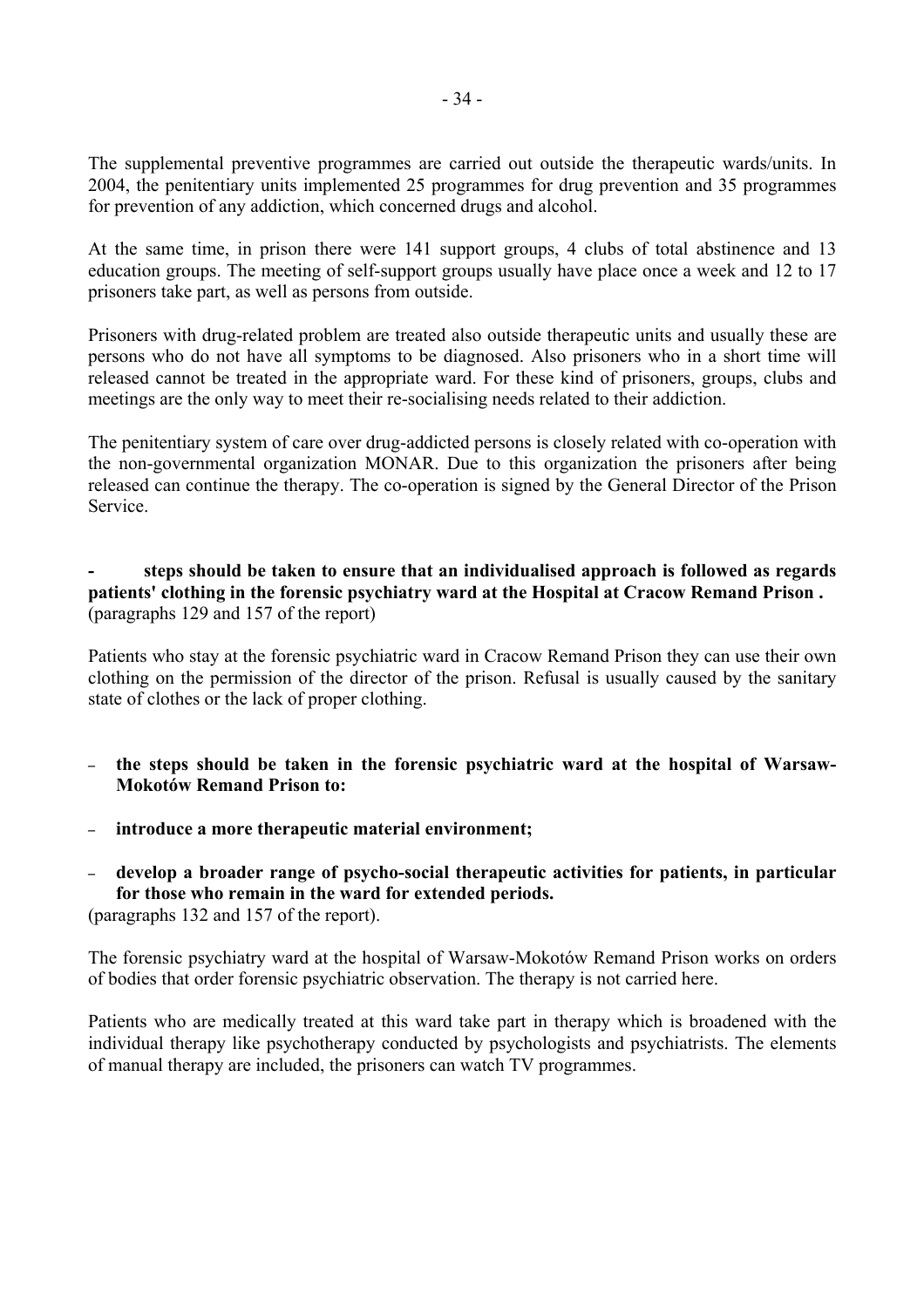The situation could be better if the other floor is built in the hospital. The management of the prison has taken steps to prepare the investment which can improve the observation conditions and therapy for patients.

The situation remarked by the Committee at the ward is caused by high rate of occupancy, and on the other hand it is not possible not to detain prisoners. In result the living conditions are questionable, the therapy and education courses are limited, as well as the time of observation is prolonged.

## **comments**

– **consideration might usefully be given to reinforcing the nursing staff at Warsaw-MokotÛw Remand Prison.** 

(paragraph 120 of the report)

We agree with the Committee that the nursing staff at Warsaw-Mokotów Remand Prison should be reinforced. At present, since the Prison Service has not enough vacancies only one person can be employed.

In the opinion of the management of Warsaw-Mokotów Remand Prison the nursing staff should be doubled. It is possible to get one post in near future but employment of another nurse requires the unit to obtain additional vacancy.

# the Polish authorities are invited to review the practice observed at Wołów Prison, in **the light of the remarks made in paragraph 122.**

(paragraph 122 of the report)

The remarks of the Committee on medical examination of the prison staff by the prison doctor are the result of misunderstanding. The Prison health-care staff is meant to take care of persons deprived of liberty. The legal rules in force do not provide possibility of prison officers of prison employees being under the health-care of the prison medical staff.

The employees of the health-care Unit in Wołów Prison do not treat regularly the officers and prison employees. It can however happen that such medical aid is given for the sake of an acute state of illness dangerous to health and life. Therefore, this medical treatment has the features of the first aid in urgent cases and cannot disturb the plan of treatment of persons deprived of liberty, this results from the rules of medical ethics.

## **- a dental check-up of newly arrived prisoners at Cracow Prison is commendable practice which should be extended to other prison establishments.**  (paragraph 124 of the report)

According to the law in force each person newly arrived to prison is given a dental check-up within 14 days since the arrival.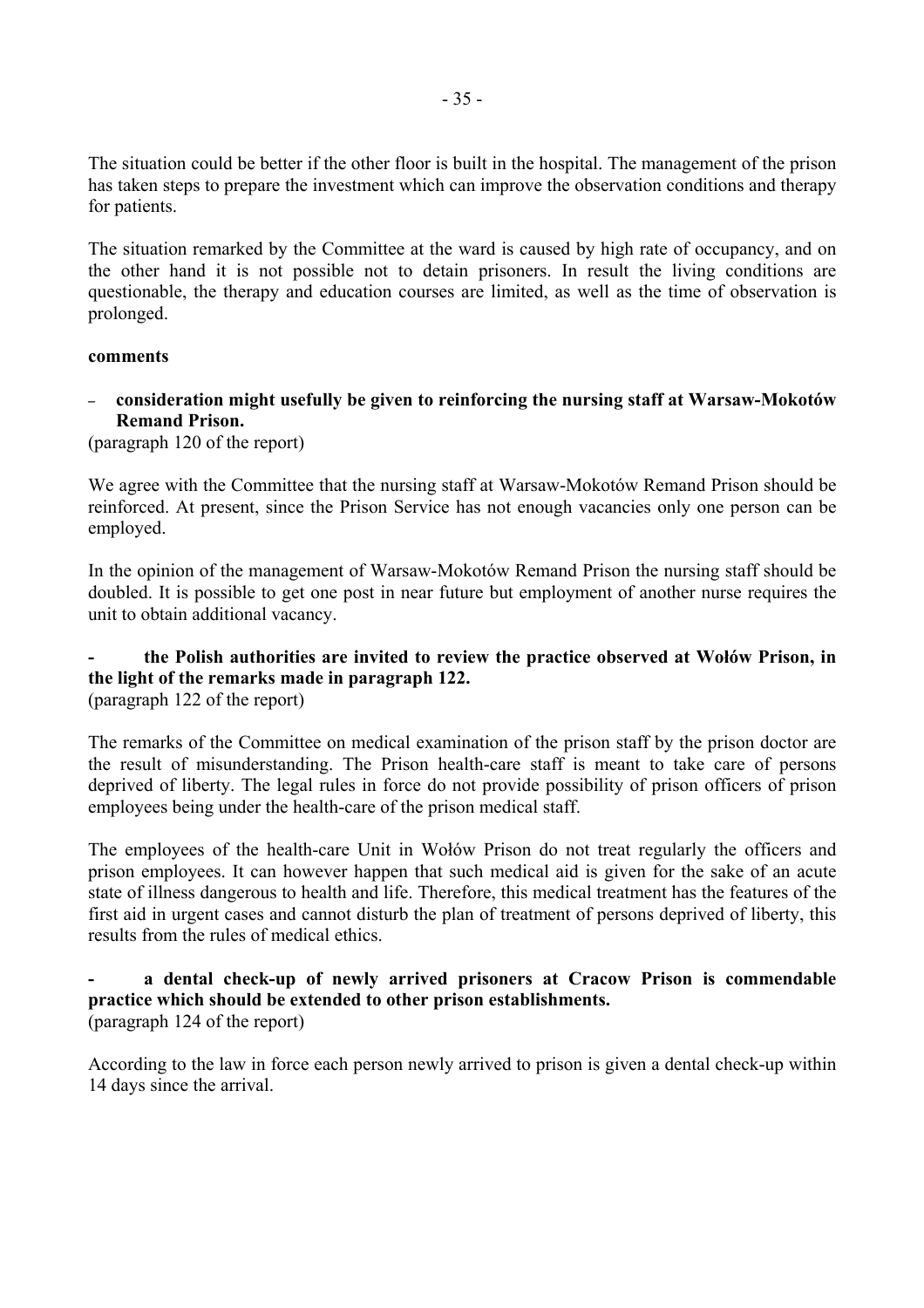- **the Polish authorities are invited to develop further the psycho-social therapeutic activities for patients in the forensic psychiatric ward at the Hospital of Cracow Remand Prison, in particular for those who remain there for extended periods.** 

(paragraphs 129 and 157 of the report)

The forensic psychiatric ward at Cracow Remand Prison implemented the programme meant for prisoner who are under observation and treatment, the aim of the programme is to reduce aggressive behaviours, education and preventive treatment of addictions, stressing the motivation to combat against the habit. The courses are conducted by psychologists and an educator. It should be expected that the range of stimulation of prisoners included in the programme will be modified.

#### **requests for information**

# – **please clarify the possibilities of transferring prisoners to hospital facilities outside the prison system for treatment or consultation.**

(paragraph 123 of the report)

The Polish penitentiary law provides possibility of rendering services to prison health-care staff by the outside health-care units. It is the result of the obligation to provide to prisoners the adequate medical care conditioned by their state of health. The prison health-care service use proper procedures which are adequate to needs. In particular, it concerns the cases of urgent medical aid for the sake of life or health put in danger, needs for specialistic medical examination, treatment or medical rehabilitation of prisoners. It refers also to prisoners who are on temporary release (parole).

In 2004, as for prison outside health-care, out-patients' departments rendered medical services 17 496 times, put in hospital 710 persons deprived of liberty during 1686 days, 235 surgeries were made.

# **- the Polish authorities are invited to offer comments on the matter of delays in**  transferring patients from the forensic psychiatry ward at Warsaw-Mokotów Remand Prison **to maximum security hospitals.**

(paragraph 132 of the report)

At present, 4 patients at the forensic psychiatry ward in Warsaw-Mokotów Remand Prison have been waiting for transfer to maximum security hospitals outside the penitentiary system. In cases when the forensic psychiatric opinion is given indicating that it is necessary to detain a prisoner in specialistic hospital, the usual practice is to transfer a patient to a common health-care unit. The decision of a court can be carried out after it comes into force. The limited number of places makes patients wait for transfer.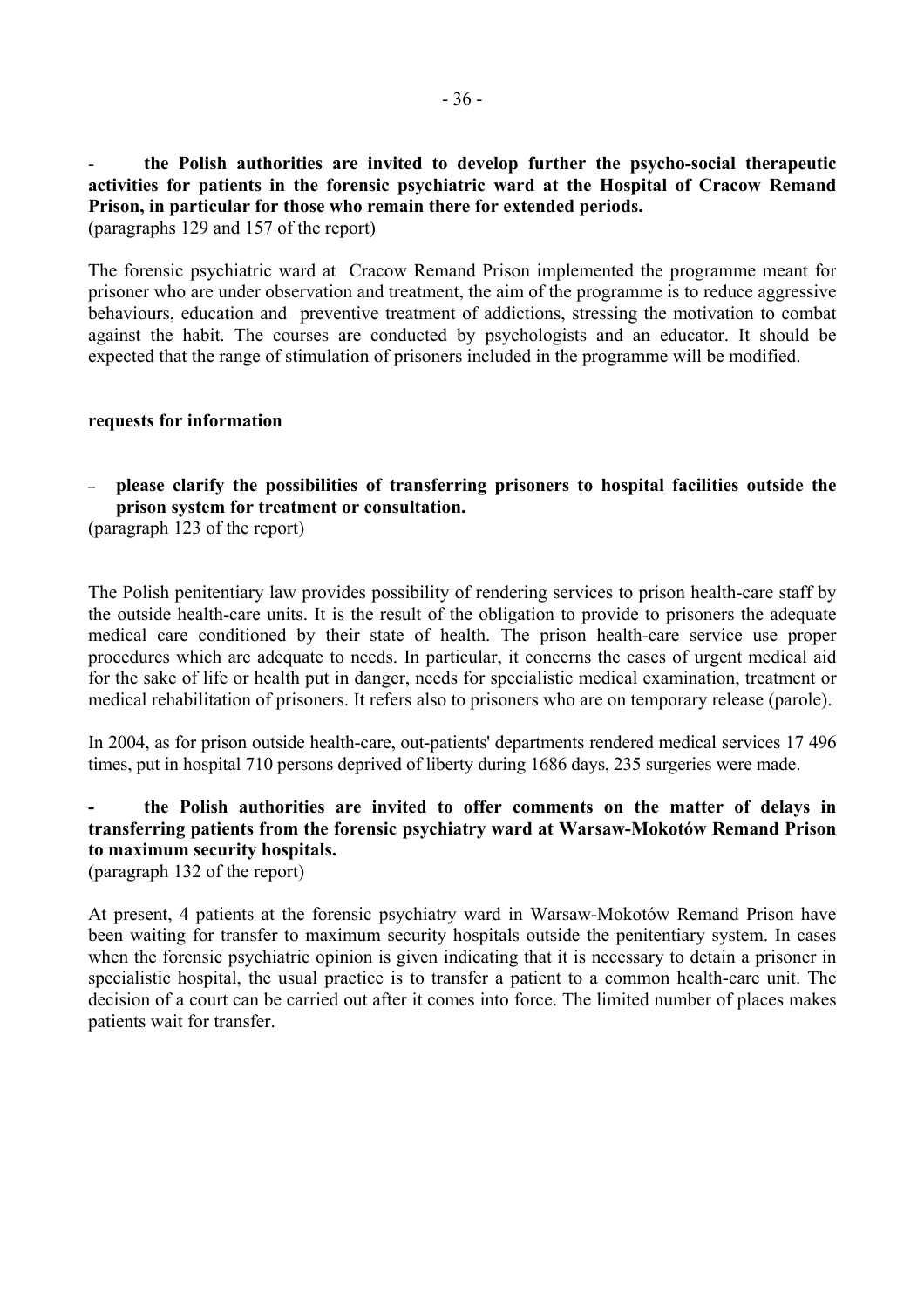### **Other issues related to the CPT's mandate**

#### **recommendations**

**- the Polish authorities are called upon to review arrangements concerning contacts with the outside world for remand prisoners, in the light of the remarks made in paragraph 134.**  (paragraphs 133, 134 and 158 of the report)

**- the shortcomings referred to in the paragraph 136 on material conditions in the**  disciplinary cells at Cracow Remand Prison and Warsaw-Mokotów Remand Prison should be **remedied.** 

(paragraph 136 of the report)

The temperature in disciplinary cells at the Cracow Remand Prison is not lower than 20 degrees centigrade. During the visit of the Committee the heating installation was at the point of technological setting in motion which had influence at that time on the temperature in the disciplinary cells.

As for Warsaw-Mokotów Remand Prison, the disciplinary cells have been refurbished. The walls were painted, the new floor was laid down and all sanitary equipment was changed. In the near future windows will be enlarged and the window frames will be changed, so the prisoners in these cells will have access to natural light.

# **- the effective steps should be taken to preserve the confidential character of complaints and to ensure that the lodging of complaints does not have adverse consequences for prisoners.**

(paragraphs 137 and 158 of the report)

The procedures applied in the Polish penitentiary system ensure confidentiality of complaints lodged by prisoners. It is guaranteed by the Polish Constitution as well as by other laws. The Criminal Executive Code provides that a sentenced has right to ``lodging motions, complaints and requests to an appropriate body and to present them without presence of other persons, to the management of the prison, to managers of units of Prison Service, to a penitentiary judge, to a prosecutor and to the Commissioner for Civil Right Protection''. Furthermore, ``...sentenced and their counsellors and appropriate non-governmental organisations have rights to lodge complaints to the bodies appointed on the grounds of international agreements ratified by the Republic of Poland. Correspondence in cases of persons deprived of liberty should be sent to the addressee without delay and is out of censorship...''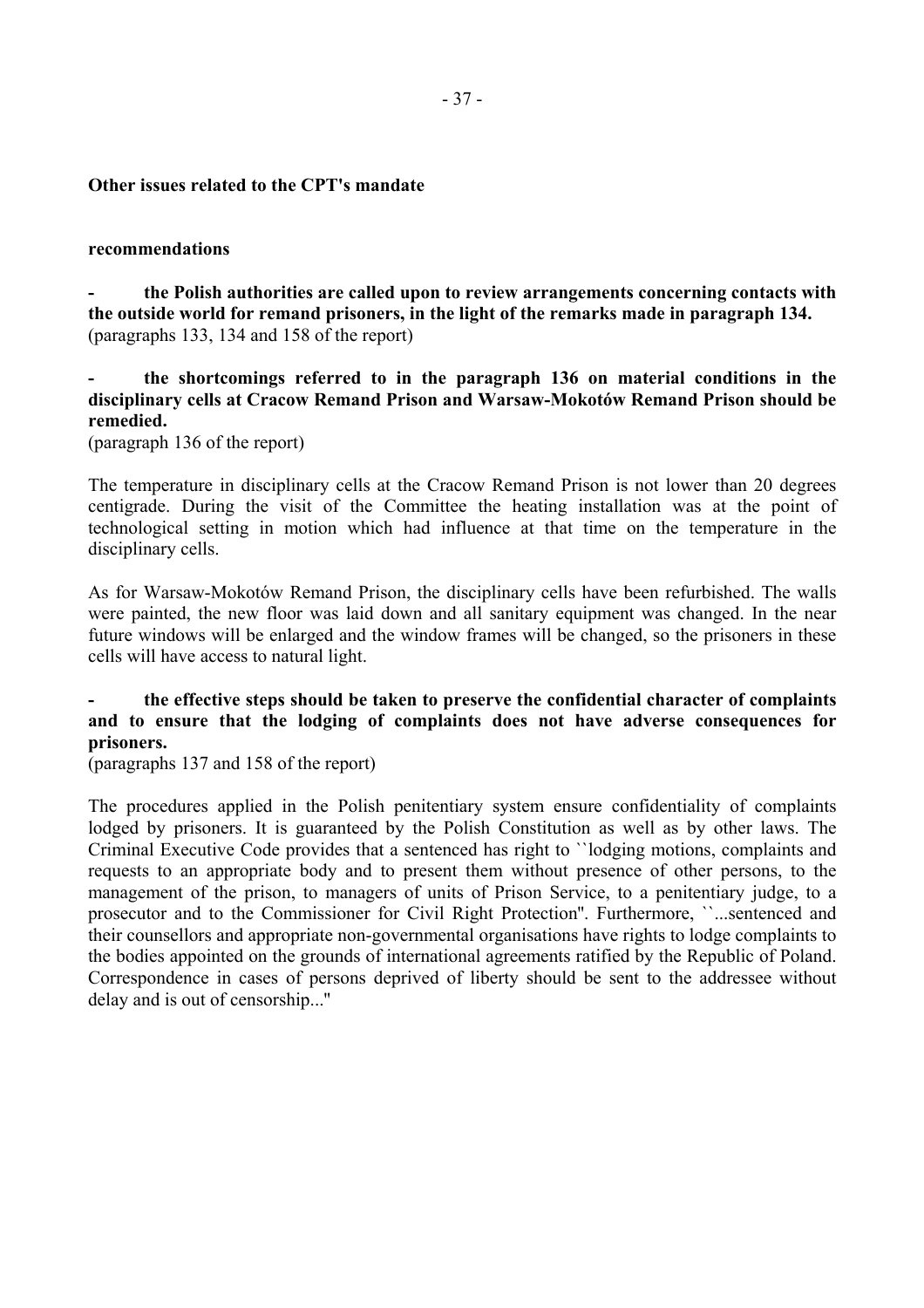To keep confidentiality of the person lodging the complaint as well as the matter of the complaint during the hearing procedure is almost impossible. One of the elements of checking the complaint is to question/or give a chance to speak to a person who is the subject of the complaint. Since this rule cannot be changed, the problem is to ensure the complaining person does not cope with the negative consequences of this action. The law in the Code of Administration Procedure states that ``...no one can be put into danger or charged for the reason of lodging a complaint or bringing a motion, or for the reason of supplying materials with features of a complaint or a motion which are supposed to be published if the action is taken within limits ensured by law...''

The Prison Service management pays attention to effective implementation of these rights. Although in practice there are cases bringing negative consequences to a prisoner, it happens only incidentally. Aware of such dangers, the prison management organizes and conducts trainings for prison staff concerning problems of protecting rights of persons deprived of liberty, and emphasises these aspects of the penitentiary system which can cause special problems or dangers.

# **- the fact that the judge carried out inspection visits in all places for inmates in Cracow Remand Prison and that the inmates were able to meet him in private is a good example of practice which should be extended to all inspection visits by penitentiary judges in Poland**  (paragraph 138 of the report)

According to the Regulation of the Ministry of Justice of 26 August of 2003 on methods, range and way of penitentiary inspection ( Journal of Law of 2003 No 152 Sec., 1496 ), the penitentiary judges are obliged to perform the inspections by visiting prison establishments at least once per year.

Furthermore, every time during the visit and executive meeting, the judge accepts complaints.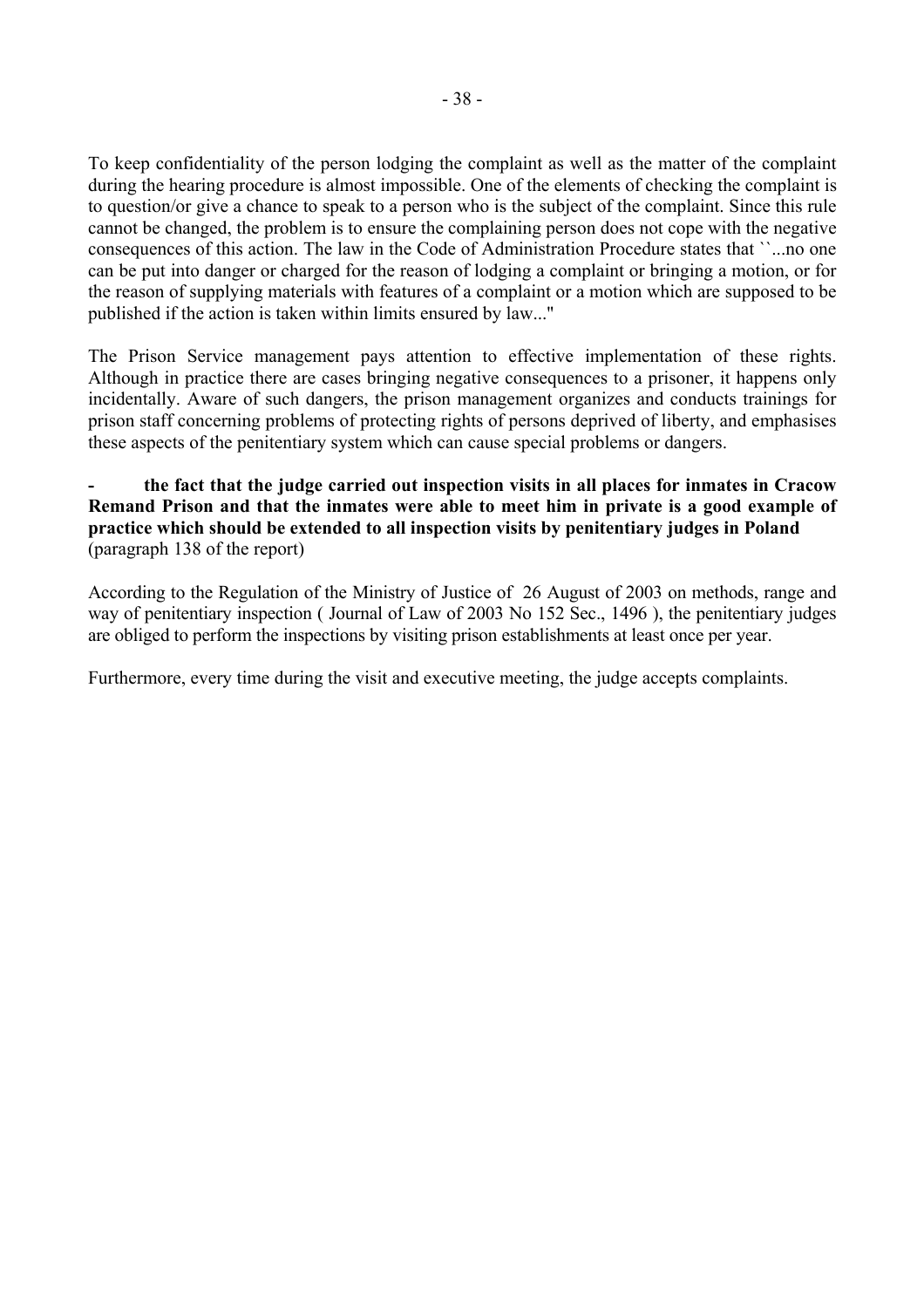# **INFORMATION**

Having taken cognizance of the report after the visit of the European Committee for the Prevention of Torture and Inhuman or Degrading Treatment or Punishment (CPT) we inform on steps taken by KWP/KSP

On 22 June 2005 all offices of KWP/KSP received the letter from Marek Hebda, the Deputy Chief Commander of the Main Police Command containing the order: to make precise analysis of the after visit report of the CPT, checking anew the real state of affairs in subordinated unites to be sure whether the incorrect behaviours mentioned in the report can be confirmed, then, if there are such cases the order to undertake steps to remove them.

The Office of Tactics to Combat against Crime of KGP made the analysis of the feedback information within this range from KWP/KSP ; the information shows the results of undertaken steps taken by the units in order to improve premises for apprehended persons or for not sober persons (PDOZ), detention facilities for foreigners awaiting deportation (AD), police establishments for children (PID) situated in subordinate Police units.

# **The undertaken steps include:**

# **PROVINCES:**

1. Dolnośląskie

## UNDERTAKINGS:

- during the official meeting of KWP the managers of the Police units in this Province were ordered to make a detailed analyses of the CPT report and then check the state of units subjected to them. The shortcomings were ordered to be remedied (removed and repaired)
- the Commission to check cells of apprehended persons was called into existance. The Commission task is to check the living conditions in the premises mentioned in the report.
- the shortcomings and other incorrect issues mentioned in the CPT report such as technical state of PDOZ will be removed and repaired during the refurbishment at the end of this year.
- 2. Kujawsko-Pomorskie
- premises for apprehended persons: to the end of the year it is planned to use a new KPP building in Brodnica, where the cells meet the requirements ,
- KPP Inowrocław and KPP Golub Dobrzyń the premises for apprehended persons underwent general refurbishment,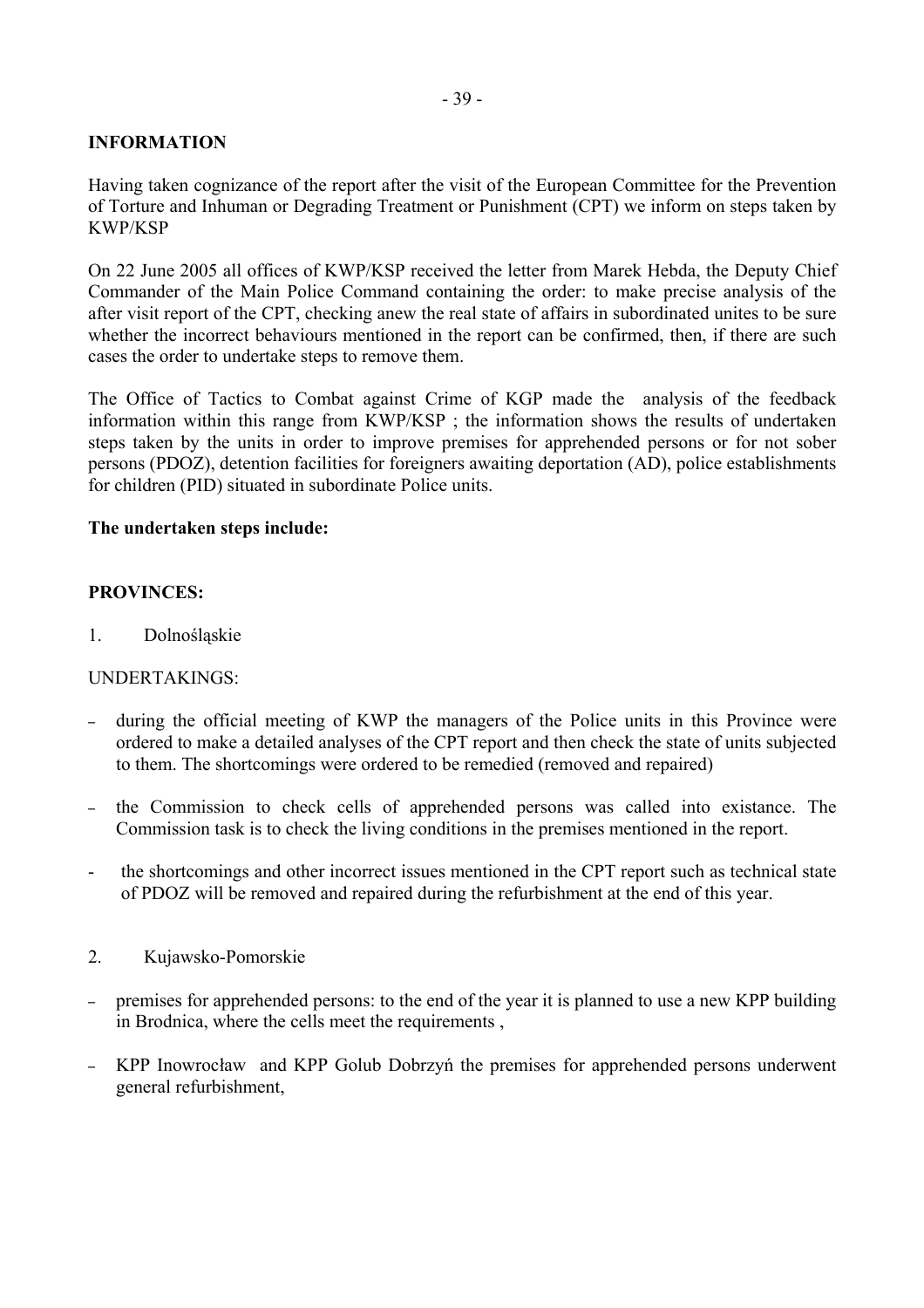- the second part of the year is meant for repair works in KPP Żnin and KPP Mogilno,
- in connection with the remarks made by penitentiary judges who checked the cells, the appropriate order to remove shortcomings was sent to commanders of: KPPTuchola (on technical state and equipment of cells), KPP Nakło and KPP Świecie (errors in documents),
- KMP Włocławek, in deportation jail the new inside rules were worked out for foreigners,
- KMP Toruń and KMP Bydgoszcz completed the general refurbishment in the establishments for children.

# REMARKS:

7 PDOZ Police units meet the requirements stipulated in the regulations. The remaining: lack of medical rooms, lack of rooms to give meals, lack of storage rooms for objects put in deposit.

- 3. Lubelskie
- premises for apprehended persons:
- the agenda of building and assembling works has been prepared,
- the call alarm installation system was installed in all PDOZ Police units in the Province,
- KPP Opole Lubelskie and KP Piaski have been refurbished,
- the refurbishment in PDOZ KMP Zamość continued,
- the documents for public tender for repair works in Łuków and Parczew were worked out,
- it has been planned to make new premises in Świdnik, radzyń Podlaski, Lubartów, Lublin and Terespol,
- to modernize and adapt to new regulations the PDOZ
- the shortcomings of the sanitary state, and cleanliness of the premises were secured,
- the deportation jail in Lublin underwent the general modernization.
- 4. Lubuskie
- the letter sent to the commander officers it was reminded that any non-standard items which can suggest to apprehended or questioning persons that they are put in danger must be removed,
- currently, the repair works and modernizations are conducted to remove all shortcomings and to make a secure technical installation.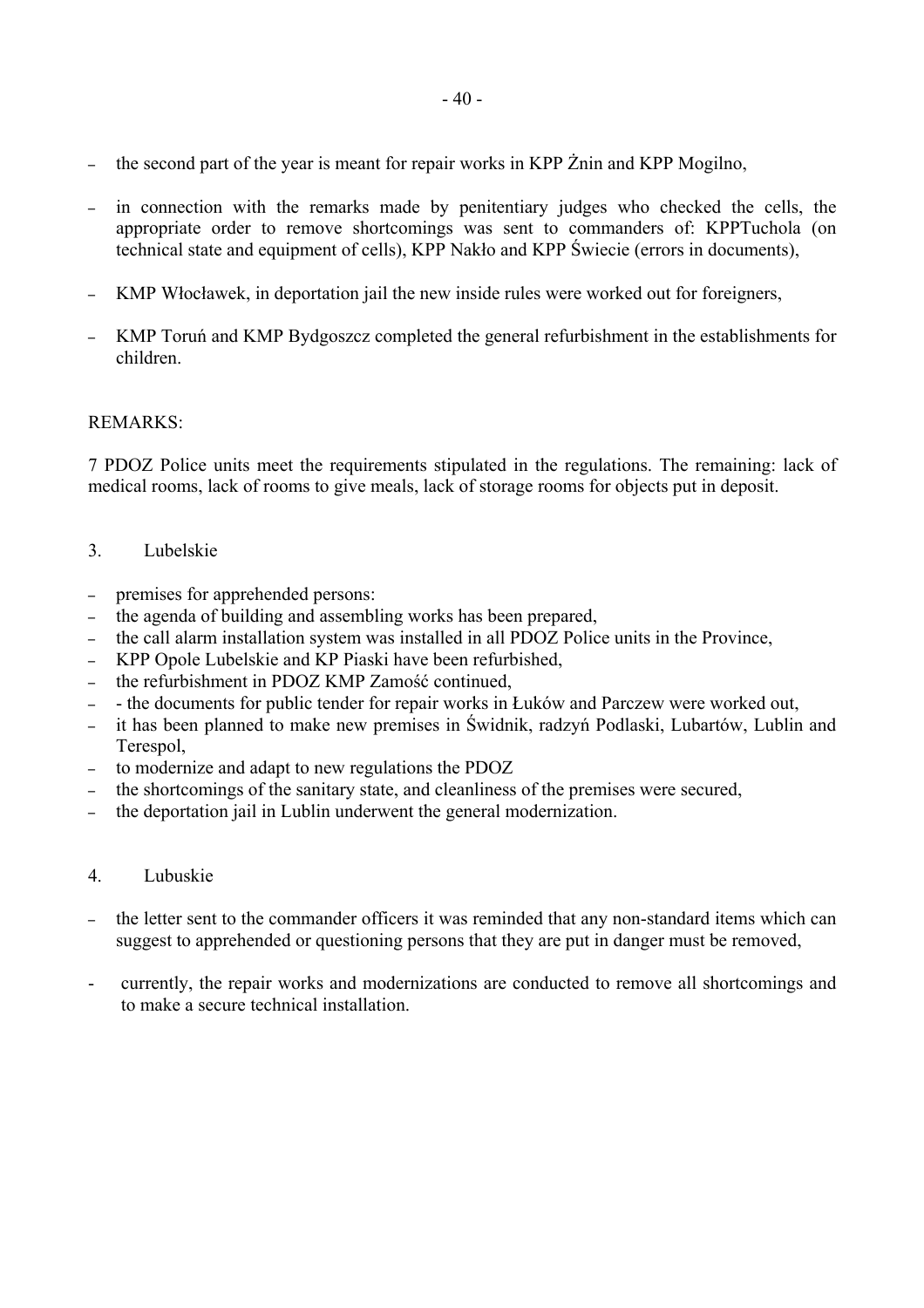# 5. Łódzkie

- the training was organized for heads of KWP on correct management of premises for apprehended, deportation jails and police establishment for children,
- Managers of the units are reminded to solve problems concerning respect of human rights for education purposes the incorrect behaviour is discussed,
- in Police unit in Sieradz the supplementary course on race discrimination police was organized,
- the premises for apprehended persons are systematically under repair,
- the motion was brought to arrange the budget to refurbish the detention prison at KMP Piotrków Trybunalski,
- the General Police Command received a letter concerning needs to put under repair the police establishment for children in Łódź.

# REMARKS:

– among 23 Police units, 8 of them do not meet the living condition requirements

# 6. Małopolskie

- the management of the subjected police units were ordered to remove the shortcomings mentioned in the CPT report,
- the Supervision Commission for detention cells, deportation jails and police establishments for children is called up
- to remove the metal cage in the duty office for apprehended persons in KMP Kraków.
- the works on investment programme to modernize the police and deportation cells started,
- the storage of material evidence was checked and the list of item was made.
- 7. Mazowieckie
- the premises for apprehended persons;
- the following Police units were checked in Pułtusk, Maków Maz., Szydłowiec and Sochaczew, the policemen on duty were checked for their knowledge on human rights of apprehended persons, the way of keeping documents, improving qualifications, in Radom the department for transfer of prisoners was checked,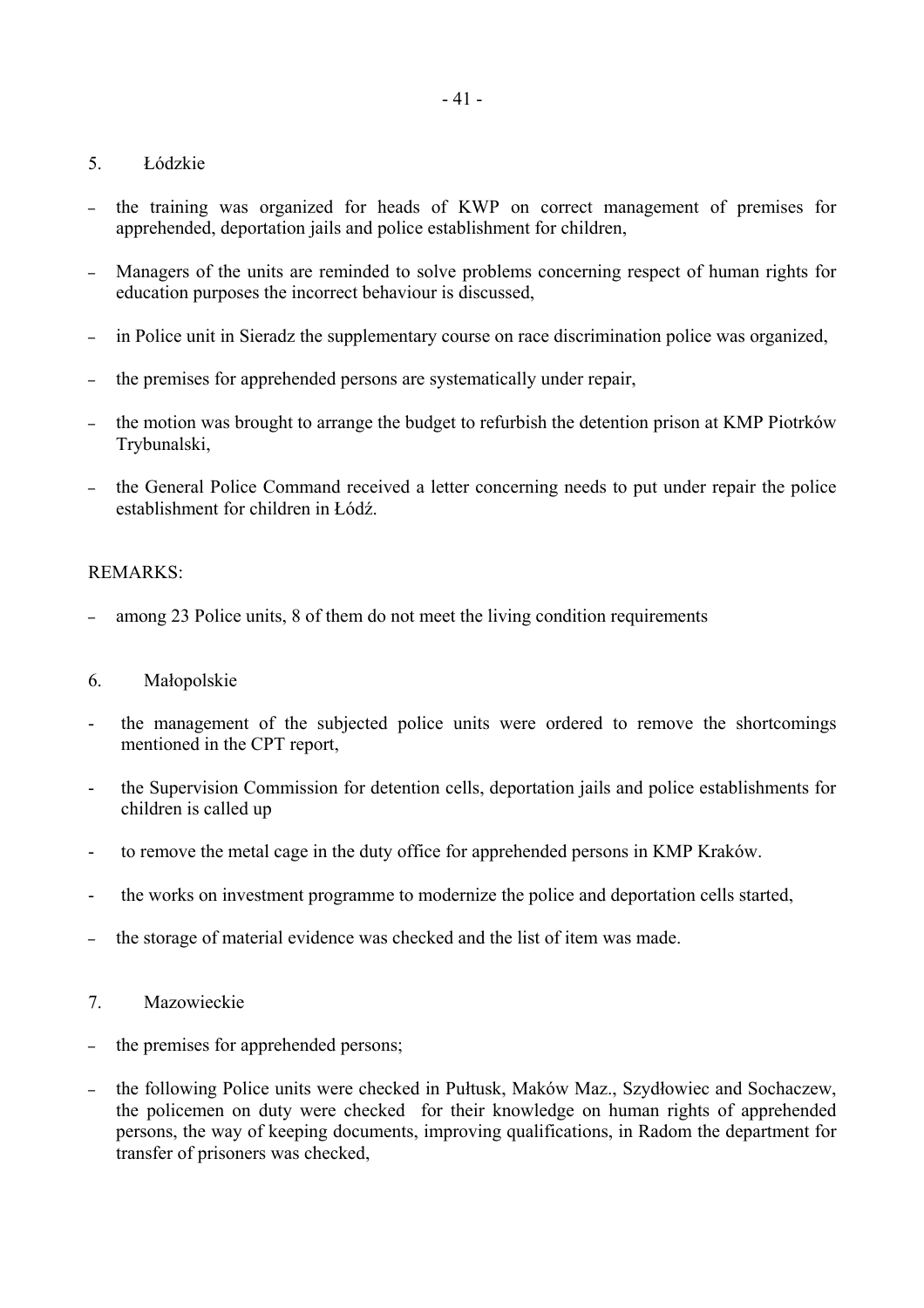- the found shortcomings were said to be removed,-
- the professional training for policemen of transport department was organized,
- the premises for apprehended persons were refurbished in Maków Mazowiecki,
- in Żuromin the Police premises started to be modernized,
- the premises in Płońsk and Łosice have been adapted,
- the building in the Guarded Centre for foreigners in Lesznowola was repaired.

## 8. Opolskie

- the present state of detention jail, premises for apprehended and for children were checked,
- it was recommended that the senior officers check how the means of restrain are used, observing the human right of apprehended persons
- as for the cells for apprehended persons
- the Provincial Commission for the issues of cells was called and its tasks were specified,
- at the moment the police units in Głubczyce, Kluczbork and Strzelce Opolskie are repaired.
- The deportation jail localized at Opole Police unit was put out of use and is meant to undergo the general refurbishment.
- After the general repair works the police establishments for children in Opole have started to operate.

## REMARKS:

among 13 police units, 5 do not meet the living conditions requirements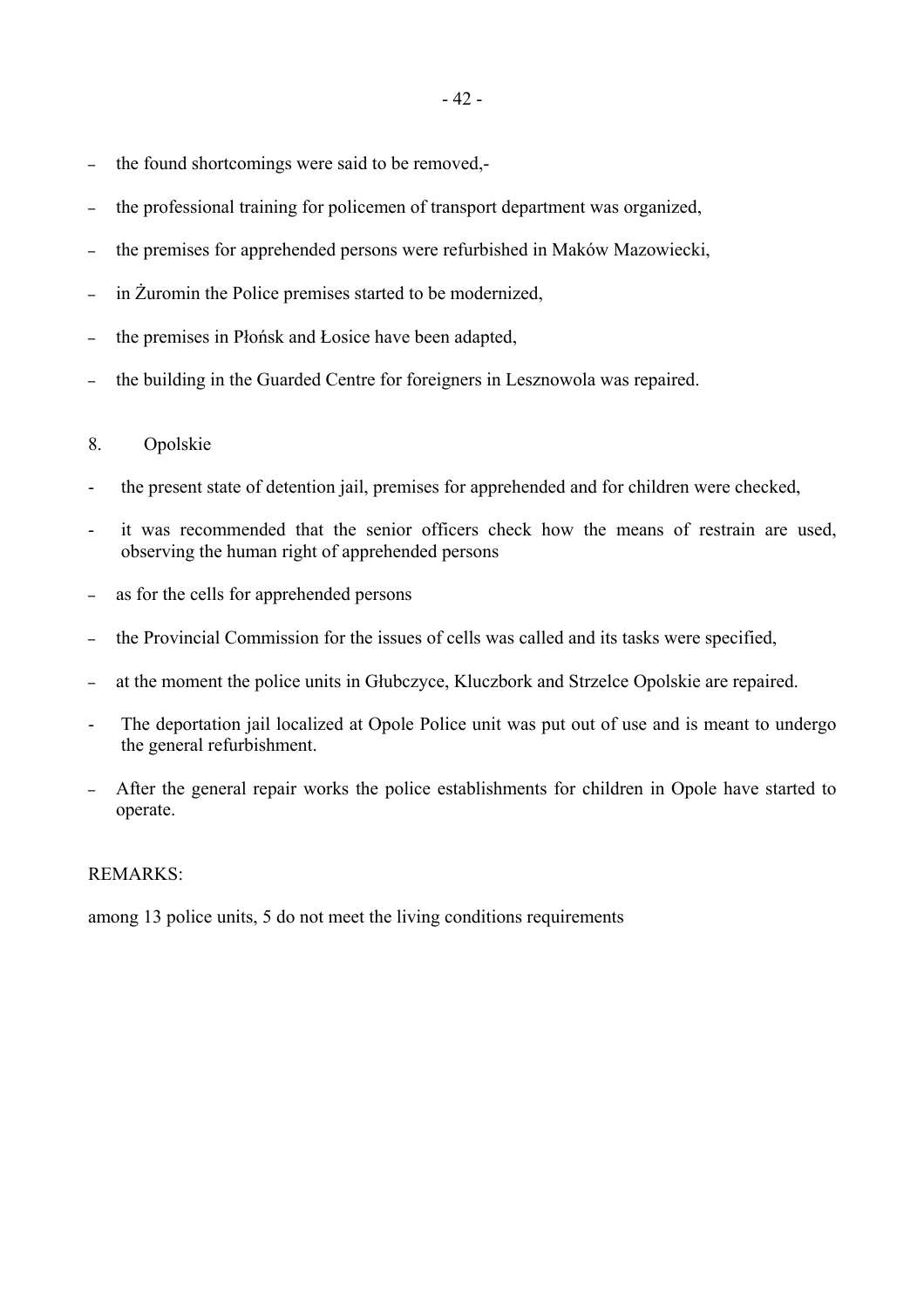- 9. Podkarpackie
- the training is organized for policemen who take part in transferring prisoners,
- the documents for general repair in Mielec and Lubaczów are prepared,
- the Police premises in Jarosław and Sanok are continued to be adapted,
- in premises which need current repairs and maintenance, the shortcomings are removed at once

# 10. Podlaskie

- the order and policy for the subjected police units were worked out, in particular, concerning the respect of apprehended person, respect for their rights, education and training for policemen to prepare the documents in a proper way, disciplinary rules to police officers who infringes the obligations of proper supervision of convoy and protection police service,
- the police vocational improvement training was organized for policemen from different units on the issues of human rights, their protection and combating against race discrimination,
- the representative was appointed and the team for Protection of Human Rights was called up,
- the documents in different languages were prepared informing on their rights,
- as for the premises for apprehended persons in Białystok:
- the technical state and equipment were checked,
- the shortcomings were removed during the repair works,
- the undertakings which need more financial support were discussed with Investment, Logistic and Repair department – the old cells in Białystok need general modernization, etc.
- the refurbishment plan for 2005 included modernization of cells in Kolno, Mońki, Hajnów and Bielsko Podlaskie.
- the deportation jail in Suwałki:
- the shortcomings were removed,
- the yard for staying in the open air is planned to be widened,
- the social room equipped with audiovisual apparatus is going to be prepared, the room will be also used as a chapel (room for prayers),
- foreigners are given for free stamps and envelops,
- the medical staff has a permanent access,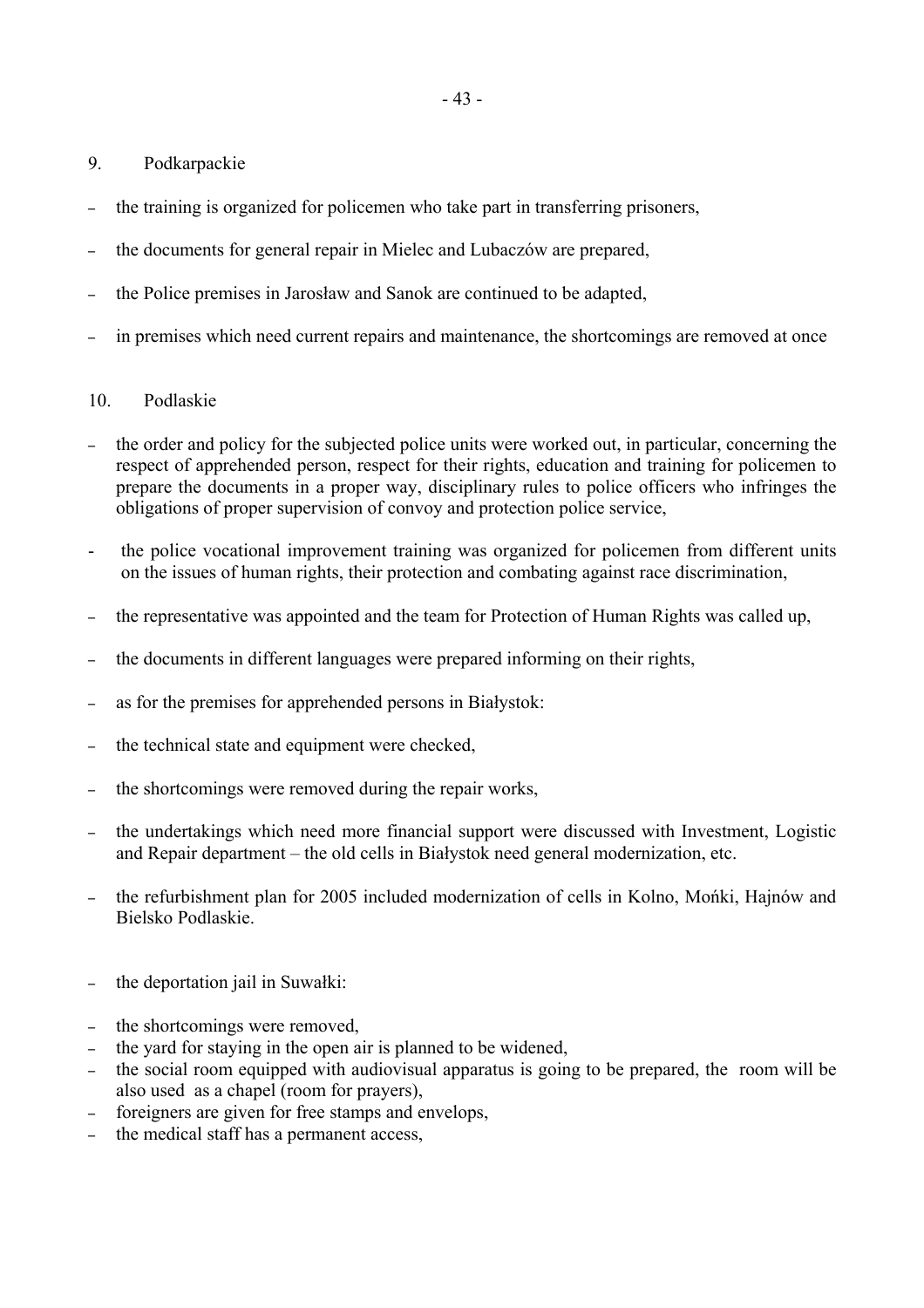- foreigners have access to documents in different languages informing about the inside rules of the deportation jail,
- the co-operation with the Caritas Organization in Białystok Archidecanat was established , in this way the support in organizing proper living conditions and needs of foreigners was gained,
- the schedule of plans of repair works in 2005 includes also deportation jail in Suwałki.

# 11. Pomorskie

- the trainings to improve professional attitude and eliminate negative practice in behaviour of policemen working at convoy and protection,
- the Police unit premises aimed at conducting proceedings are checked in order to avoid incidents mentioned in the CPT report.

# 12. Śląskie

- the Provincial Commission for Premises for apprehended persons was called up, its tasks are: reviewing the cells, deportation jails and police establishments for children. The subjected units organized teams to monitor whether apprehension is legal and whether the means of restraint are used,
- the premises for apprehended persons:
- in Katowice the repair works started,
- in Bielsko-Biała the tender procedure for refurbishment takes place,
- the project and financial documents were worked out in Częstochowa and Lubliniec,
- the most need works were made in Częstochowa (painting walls), Dąbrowa G. (painting, changing of bars, changing the floor, added equipment), Jastrzębie Zdr. And Racibórz (refurbishment of rooms), Wodzisław Śl. (painting of walls, alarm system was repaired), Rybnik (equipment was added),
- the errors in documents were removed,
- organization of improving professional qualifications for officers transfering prisoners,
- the police establishments for children:
- the equipment was improved,
- the errors in keeping documents were removed,
- the police staff at service in the establishment for children is systematically trained to improve their qualifications.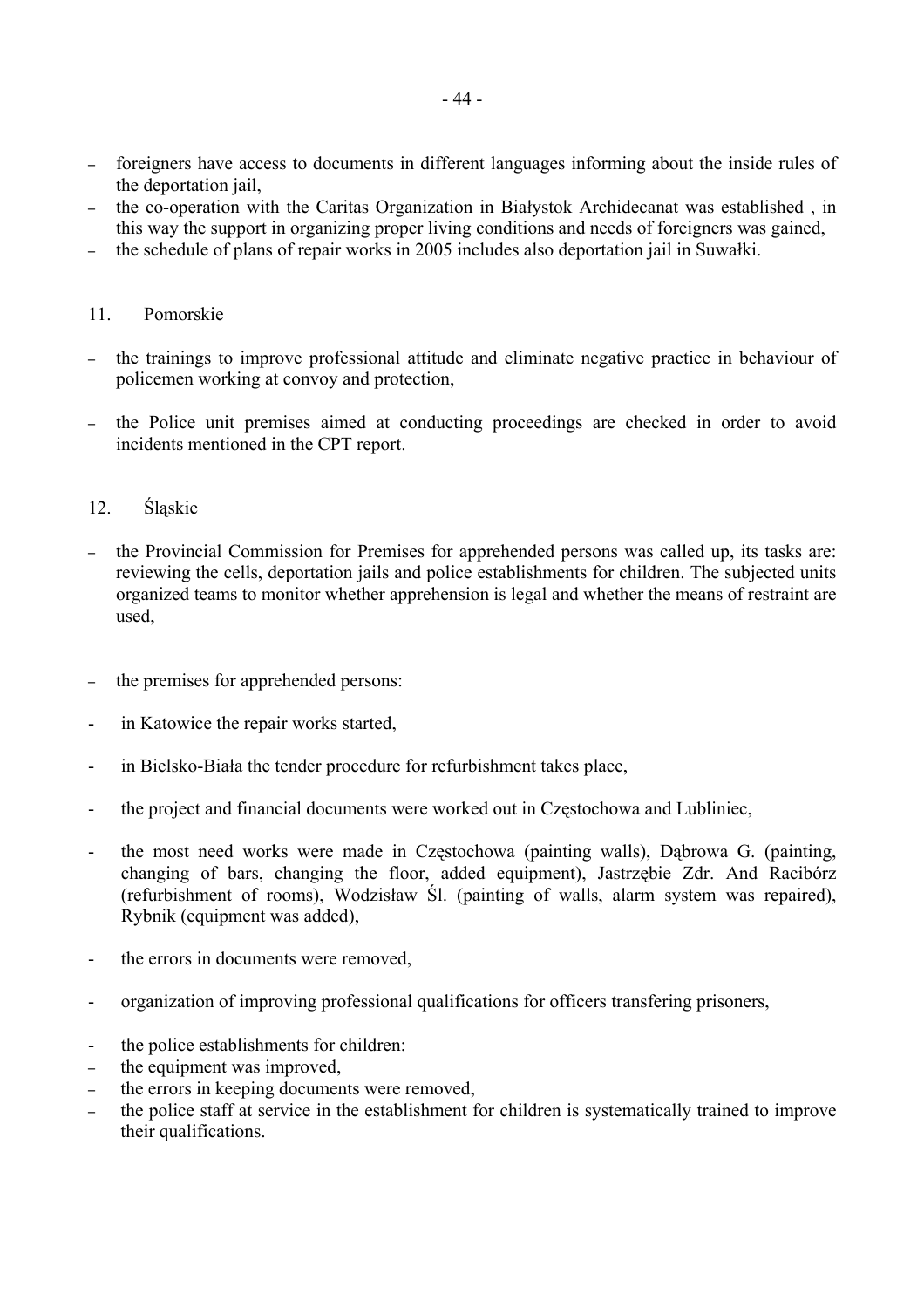- 13. Świętokrzyskie
- general refurbishment in Kielce,
- rebuilding of premisses in Busko Zdr. And Opató,
- in Ostrowiec Świętokrzyski the Police establishment started to be build,
- in Kazimierz Wlk. the premises were equipped with new kitchen furniture,
- in Pińczów, the main door with enforced construction were installed,
- in the remaining units the equipment of premises is complete step by step.

# 14. Warmińsko-Mazurskie

- the steps to improve the living conditions were taken,
- currently the knowledge of human rights of apprehended is monitored,

it was ordered not to allow to put in duty offices items or equipment which is not a standard one or is not for everyday use.

# 15. Wielkopolskie

- the commission reviews all premises for apprehended persons, and the shortcomings report is given to the chairman of the commission for evaluating premises for apprehended, deportation jails, and co-ordination of repair waorks,
- all commanders were obliged to monitor the knowledge on use of means of restraint, state of respect of human rights, correct keeping of documents and detailed registration of material evidence and deposits,
- the undertaken measures were evaluated and in cases the shortcomings were found the units were given a support in removing them,
- the training/courses of instruction are conducted for middle management and for policemen in service of convoy and protection.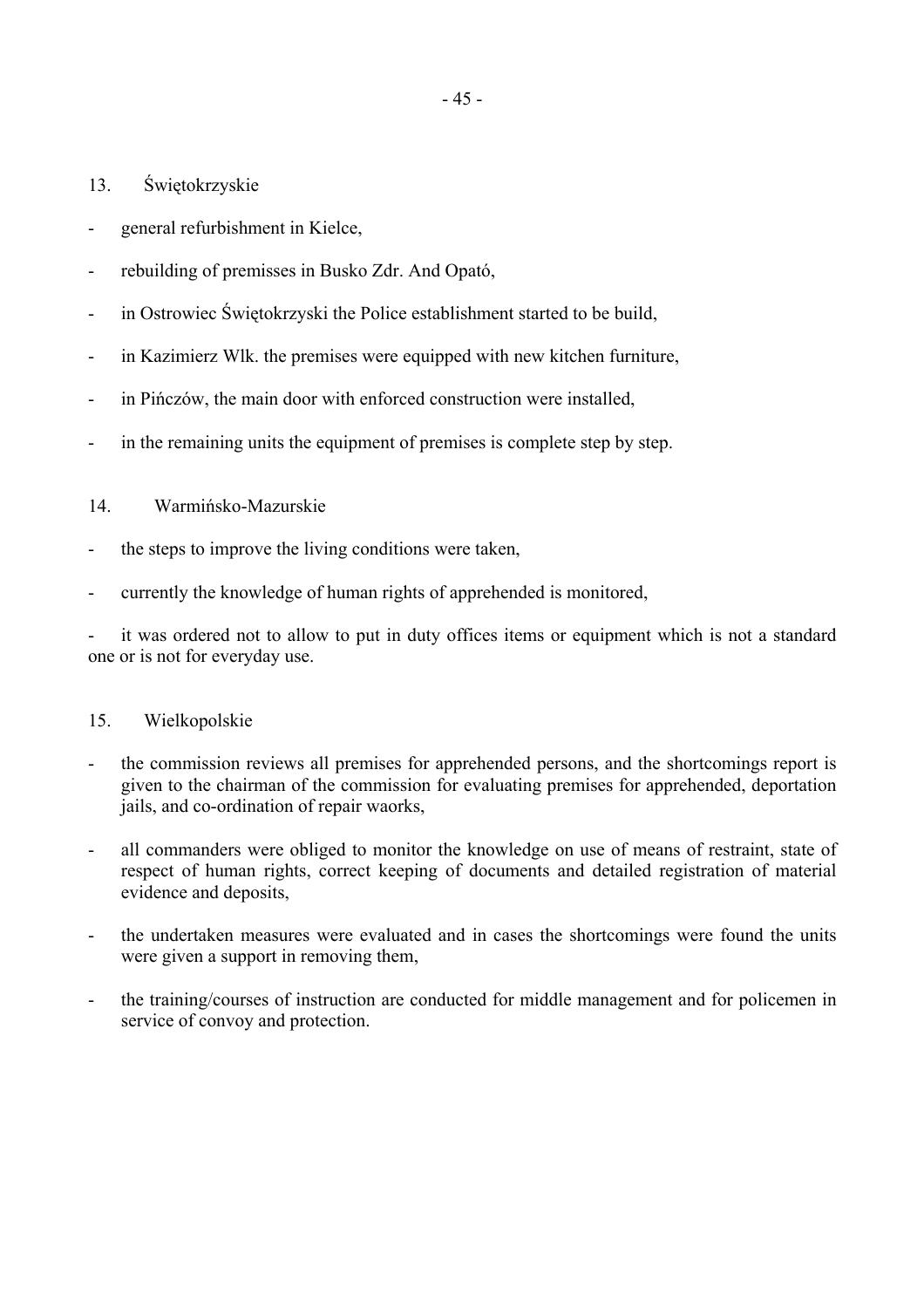# REMARKS:

– among 28 police units, 8 of them do not meet the required conditions.

# 16. Zachodniopomorskie

- the repair work was completed and the modernization of 4 cells,
- the tender procedure for refurbishment in Łobez was finished,
- the tender procedure for refurbishment of premises in Kamień Pomorski was initiated,
- in the agenda of works for 2005 the repair works in Pyrzyce, Dębno and Świdwin were included.

## 17. KSP

- the managers of the units mentioned in the CPT report were obliged to remove all noticed shortcomings,
- commanders of appropriate Commands were ordered to inform the policemen with the convoy (transfer) and protection rules, monitoring the level of knowledge about using the means of restraint, observe the human rights even for apprehended persons, keeping the documents in proper order and register precisely the material evidence and items put in deposit.
- the premises for apprehended persons:
- the general refurbishment were made in premises in 7 units subjected to Capital Police Command,
- the repair works were planned in other three units,
- Cells from the Police Command in Pruszków will be moved to Piastów,
- the deportation jail in Warsaw Bemowo was put in a good state of repair,

- as for the establishments for children, the modernization works are continued in Warsaw, Wiśniowa 44

## **Some of the Police units benefited of the financial aid other than the one offered by the department and aimed at repair or refurbishment of apprehended persons or persons who are not sober, deportation facilities and police establishments for children, the examples:**

- Police Provincial Command in Gorzów Wielkopolski the financial aid used in the following projects:
- **3.** in order to enlarge the Police Command in Gorzów Wlkp the new premises for apprehended persons and the police establishment for children were build with co-financial aid of the **municipal authorities,**
- 4. the County Police Command Międzyrzecz repainted premises for apprehended persons financial means supplied by the **local self-government,**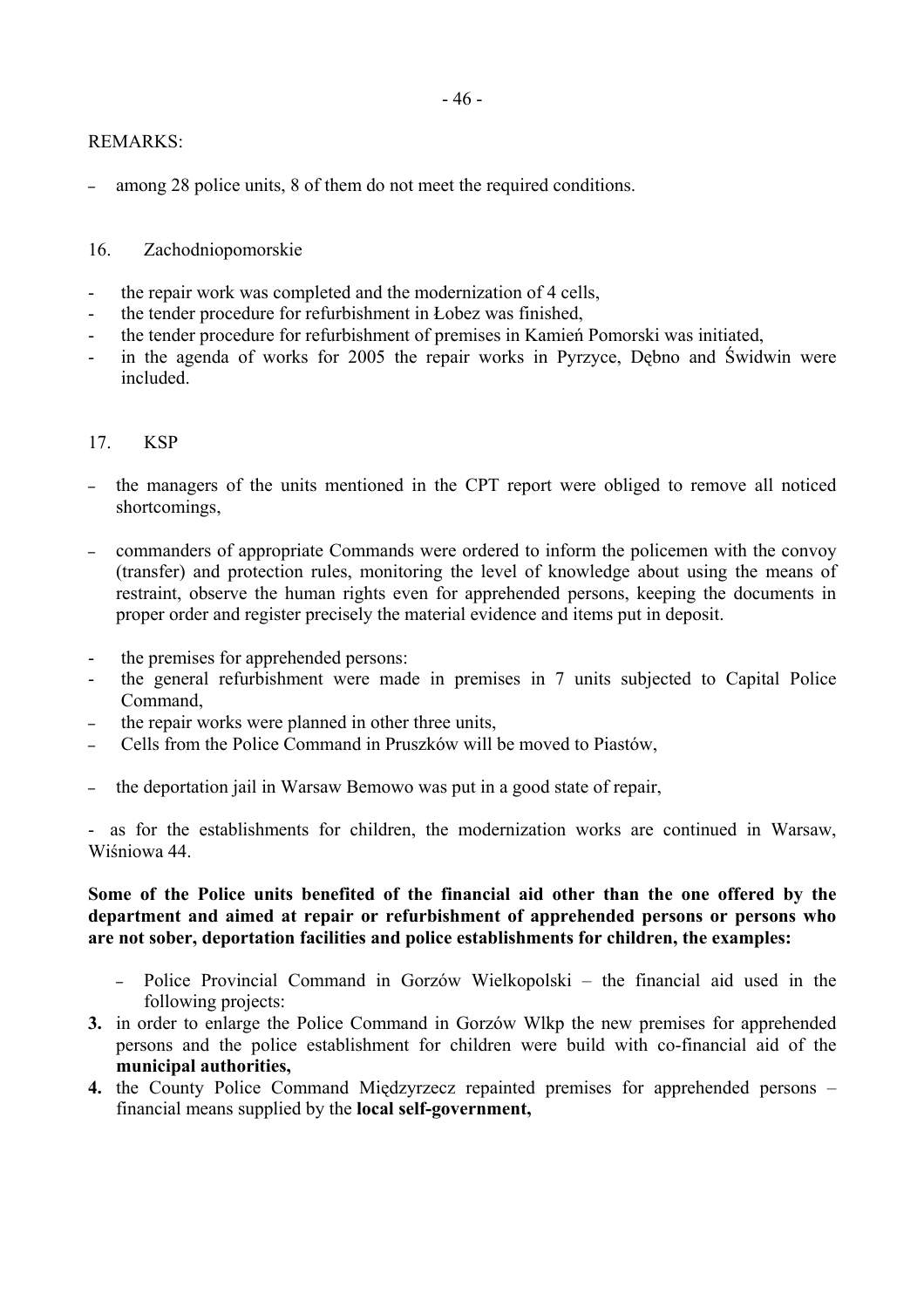- **5.** the County Police Command Żagań repainted premises for apprehended persons works were done by unemployed who were recommended by the **Labour Office,**
- **6.** the County Police Command  $\bar{Z}$ ary the building for apprehended persons is under repair which is co-financed by the **local self-government.** 
	- ci. Police Provincial Command Katowice the financial aid was used in the following projects:
- **3.** the police establishment for children in the Police Command in Będzin was equipped with sport facilities and audio-visual items – the financial contribution was given by the **county selfgovernment,**
- 4. Pszczyna Police Command was equipped with monitors' system financed by the **county selfgovernment** 
	- Police Provincial Command in Łódź used the financial aid from the **Municipal Office** Skierniewice aimed at modernization of facilities for apprehended persons in the local Police Municipal Command.
	- Police Provincial Command in Olsztyn
- the **County Office** offered help in financing refurbishment of facilities for apprehended persons in the Police Command in Szczytno, the **Municipal Office** co-financed the repair of premises in the Police Command in Mrągowo,
- the Police Command in Pisz intends to use the financial aid of the **community self-government** in order to install video monitoring system.
	- Police Provincial Command in Szczecin used the financial aid for repair and modernization of premises in
		- Police Municipal Command in Świnoujście financed by **Municipal Office,**
		- Police Command in Wałcz co-financed by **Community Office and County Office,**
- Police Command in Stargard Szczeciński co-financed by **Municipal Office,**
- Police Command in Kamień Pomorski ñ co-financed by **Municipal and Community Offices.**

Police Provincial Commands in Białystok, Kielce, Kraków, Lublin, Opole, Poznań, Wrocław and the Metropolitan Police Command in Warsaw did not so far use the financial aid from other sources than the department.

**The main reason of the difficulties** in implementing the requests of the specified regulations to adapt the detention facilities is lack of financial means and tender procedures taking long time.

The analysis of the documents received from KWP/KSP shows the tendency to general improvement of living condition, technical security and equipment of PDOZ, AD and PID in comparison to November of the previous year, however, the results are still far from satisfied and need further repair measures.